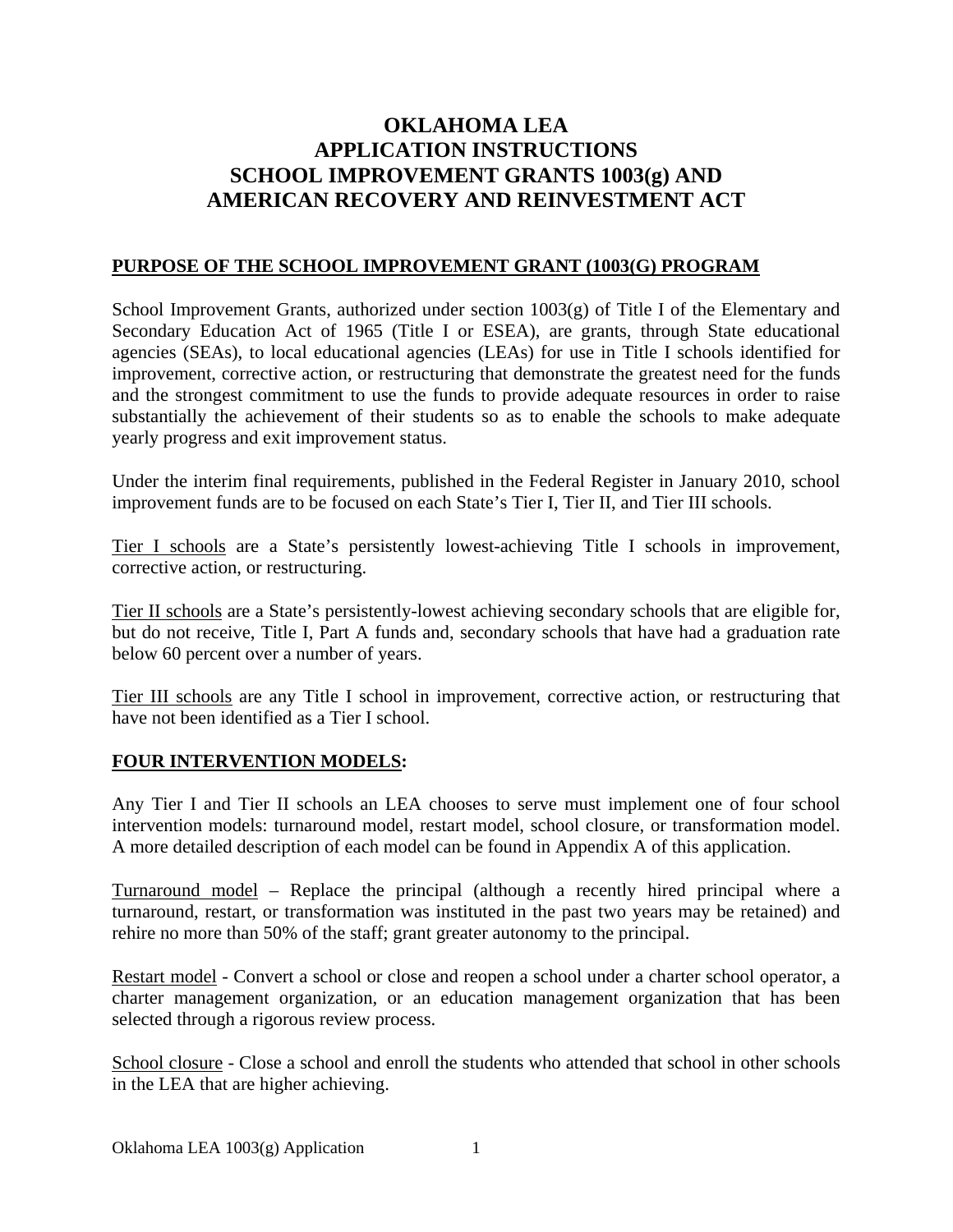Transformation model - Implement each of the following strategies: (1) replace the principal (although a principal recently hired where a turnaround, restart, or transformation was instituted in the last two years may be retained) and implement a rigorous staff evaluation and development system; (2) institute comprehensive instructional reforms; (3) increase learning time and apply community-oriented schools strategies; (4) reward staff who increase student achievement and graduation rates and remove staff who have not improved after ample opportunity; and (4) provide operational flexibility and sustained support.

### **ADDITIONAL REQUIREMENTS OF THE 1003(g) GRANT**

Turnaround Office(r) – LEAs must establish an LEA based Turnaround Office or Turnaround Officer(s) that will be responsible for the day-to-day management of the reform efforts at the site level. This office will also be responsible for coordinating and communicating with the Oklahoma State Department of Education (OSDE) about the LEAs progress and efforts toward meeting the goals of the 1003(g) grant.

Collaboration Time – LEAs must provide at least 90 minutes of scheduled and protected collaboration time per week for each teacher in a Tier I and Tier II school.

Professional Development – LEAs must provide at least five (5) days of site-based training on initiatives to support the goals of the application for each teacher in a Tier I and Tier II school. Additionally, the LEA must provide a five (5) day teacher academy or institute to provide training in school improvement initiatives and information about the requirements of the  $1003(g)$ grant.

New Teachers – LEAs must provide additional training beyond the required five (5) days of sitebased training and the five (5) day teacher institute for new teachers that join after the start of implementation of the selected intervention model. New teachers should be provided training on initiatives to support school improvement efforts and the process and requirements of the  $1003(g)$  grant.

Resources and meetings – LEAs must utilize the OSDE's State System of Support technical assistance. School Support Teams will be provided for each Tier I, Tier II, and Tier III school receiving 1003(g) funds, based on priority need. These teams will meet on site at least three (3) times per year to provide technical assistance and support to schools and to conduct an external evaluation of the school based on Oklahoma's Nine Essential Elements. Schools in Tier I, Tier II and Tier III will also be required to use Oklahoma's online planning and coaching tool, Ways to Increase School Effectiveness (WISE). This online planning and coaching tool designed to help schools focus on Oklahoma's Nine Essential Elements and provides a framework for progress monitoring for continuous school improvement.

Additionally, LEAs and staff from schools in Tiers I, II, and III will be required to attend Implementation Meetings with representatives from the Oklahoma State Department of Education. These meetings will focus on progress made toward goals, fidelity of implementation of the selected intervention model, and data related to the improvement indicators.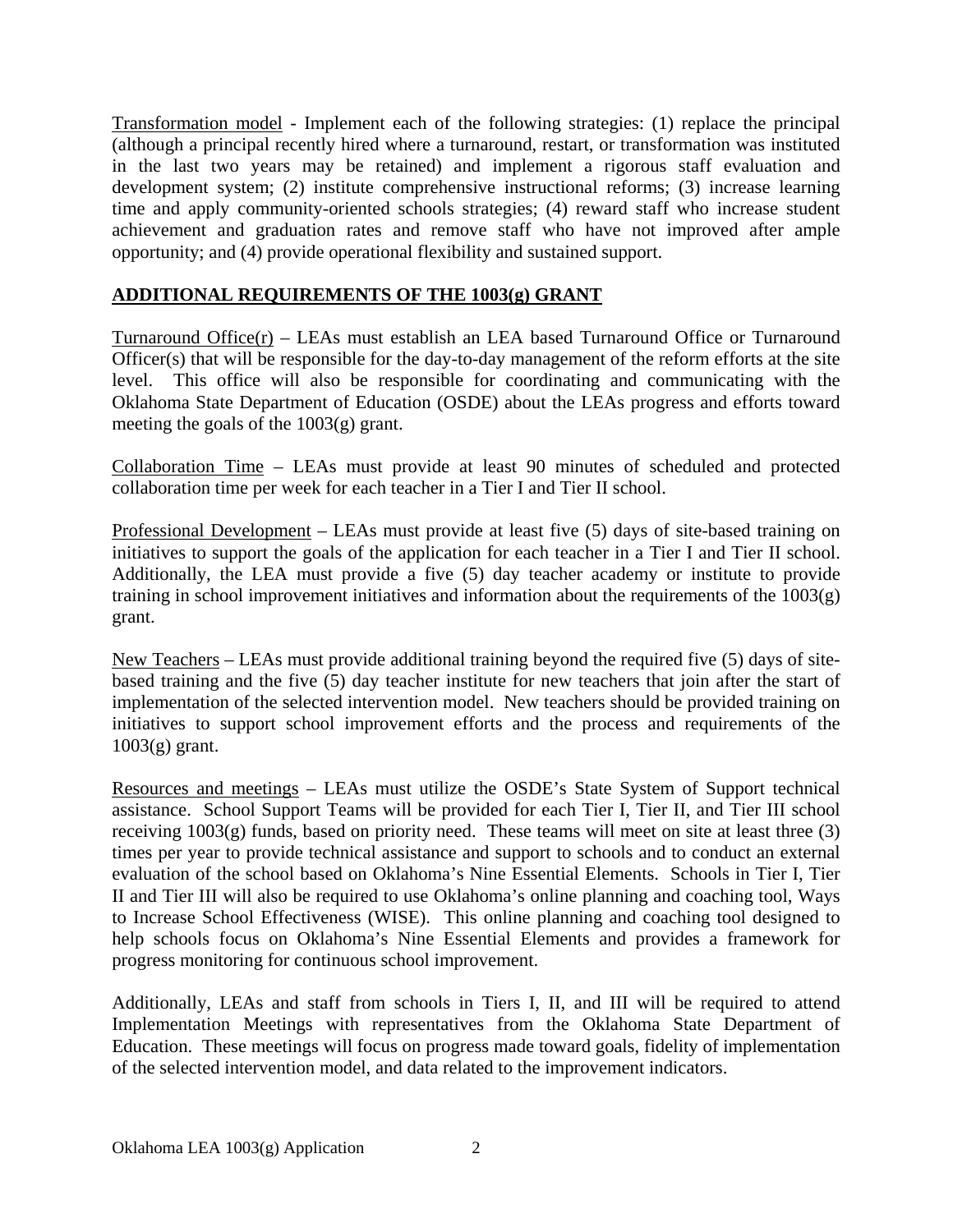## **REQUIRED APPLICATION COMPONENTS**

Instructions for completing the LEA application should be carefully read and followed. Incomplete applications may not be submitted to the review team.

This application includes an LEA section, a school section to be duplicated for each Tier I and Tier II school served, and a budget section. Each LEA is to complete the LEA section, one school application for each Tier I and Tier II school to be served, and the budget section. See the application checklist below for required application forms and documentation.

| <b>Required Component/Documentation</b>                                     | # of Pages    |  |  |
|-----------------------------------------------------------------------------|---------------|--|--|
| <b>LEA</b> Section                                                          |               |  |  |
| <b>Application Cover Sheet</b>                                              | $\mathbf{1}$  |  |  |
| <b>Assurances</b>                                                           | $\mathbf{1}$  |  |  |
| Waivers                                                                     | 1             |  |  |
| Schools to be Served                                                        |               |  |  |
| <b>LEA</b> Capacity                                                         | Up to 3 pages |  |  |
| LEA Procedures/Policy for External Providers                                | Attachment    |  |  |
| <b>LEA Integration of Services Chart</b>                                    | Up to 3 pages |  |  |
| <b>LEA Modification of Policies and Procedures</b>                          | Up to 3 pages |  |  |
| <b>LEA Sustainability Efforts</b>                                           | Up to 3 pages |  |  |
| LEA Application for Tier III Schools                                        | Up to 3 pages |  |  |
| School Section (to be duplicated for each Tier I and Tier II school served) |               |  |  |
| <b>Application Cover Sheet</b>                                              |               |  |  |
| <b>School Needs Assessment</b>                                              | Up to 3 pages |  |  |
| School Identification of Intervention Model                                 | Up to 3 pages |  |  |
| <b>School SMART Goals</b>                                                   | Up to 3 pages |  |  |
| School Action Plan for Selected Model                                       | Attachment    |  |  |
| School Integration of Services Chart                                        | Up to 3 pages |  |  |
| School Modifications of Policies and Procedures                             | Up to 3 pages |  |  |
| <b>School Sustainability Efforts</b>                                        | Up to 3 pages |  |  |
| <b>Budget</b>                                                               |               |  |  |
| <b>LEA Budget Narrative</b>                                                 | Up to 3 pages |  |  |
| School Budget Narrative (to be duplicated for each Tier I and Tier II       | Up to 3 pages |  |  |
| school served)                                                              |               |  |  |
| <b>LEA Summary Budget and Justification Pages</b>                           | Attachment    |  |  |
| School Summary Budget and Justification Pages                               | Attachment    |  |  |

# **APPLICATION SUBMISSION AND DUE DATE**

Grant applications must be received by the Oklahoma State Department of Education no later than Thursday, May 20, 2010.

Grant applications may be submitted in person or via postal mail with original signatures to the contact listed on the application.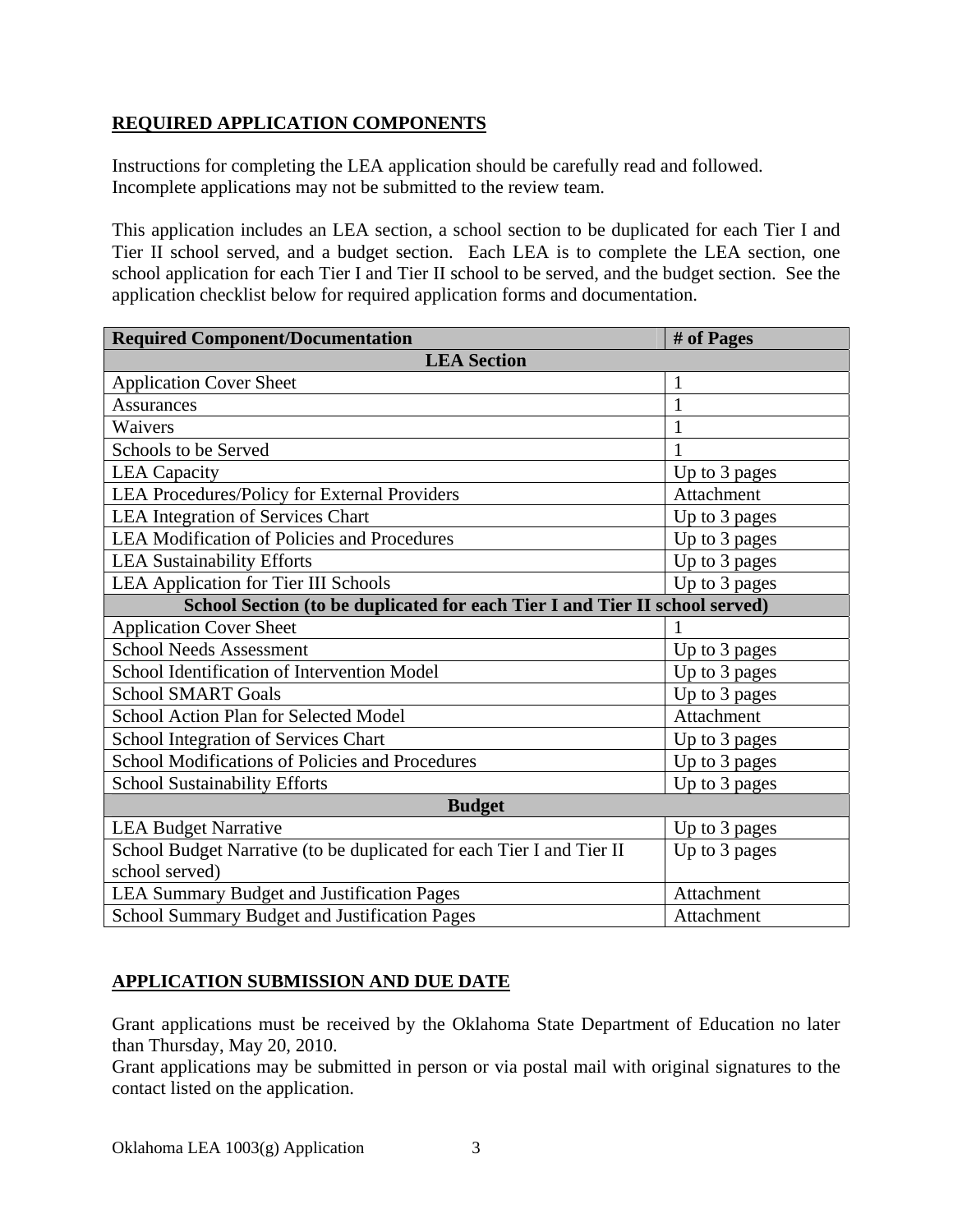Grant applications will be screened for completeness upon submission. Incomplete applications may not be forwarded for review. Factors that may delay application review include:

- Missing required materials or documents
- Incorrect budget information (i.e., request exceed maximum amount)
- No signature or signatures are not original

Complete applications will be forwarded for review. Additional information or clarification may be requested before approval is granted.

Successful grant applicants will be notified within four weeks. Applicants may be partially or fully funding, depending on the availability of funds. All decisions made by OSDE are final. Selected applicants must wait until they receive an official award letter before incurring any expenditures. Expenditures incurred before approval are not reimbursable.

## **APPLICATION RESOURCES**

A list of links to helpful information regarding 1003(g) grants can be found in Appendix B of this application.

#### **APPLICATION REVIEW**

The LEA application for  $1003(g)$  will undergo a rigorous review process by a review panel including external reviewers at the SEA. LEA applications will be reviewed according to the rubric included in Appendix C of this application. In the event the SEA does not have sufficient funds to serve all eligible schools for which each LEA applies, the SEA will prioritize schools that demonstrate: The greatest overall need as evidenced by student academic progress over a number of years.

#### **APPLICATION CONTACT**

LEAs requiring assistance or with questions about the application should contact the OSDE Office of School Support.

Mary Pearson, Executive Director, Title I/School Support/ARRA Mary Pearson@sde.state.ok.us 405-522-3253

Jackie Mania, Program Specialist, School Support Jackie\_Mania@sde.state.ok.us 405-522-3263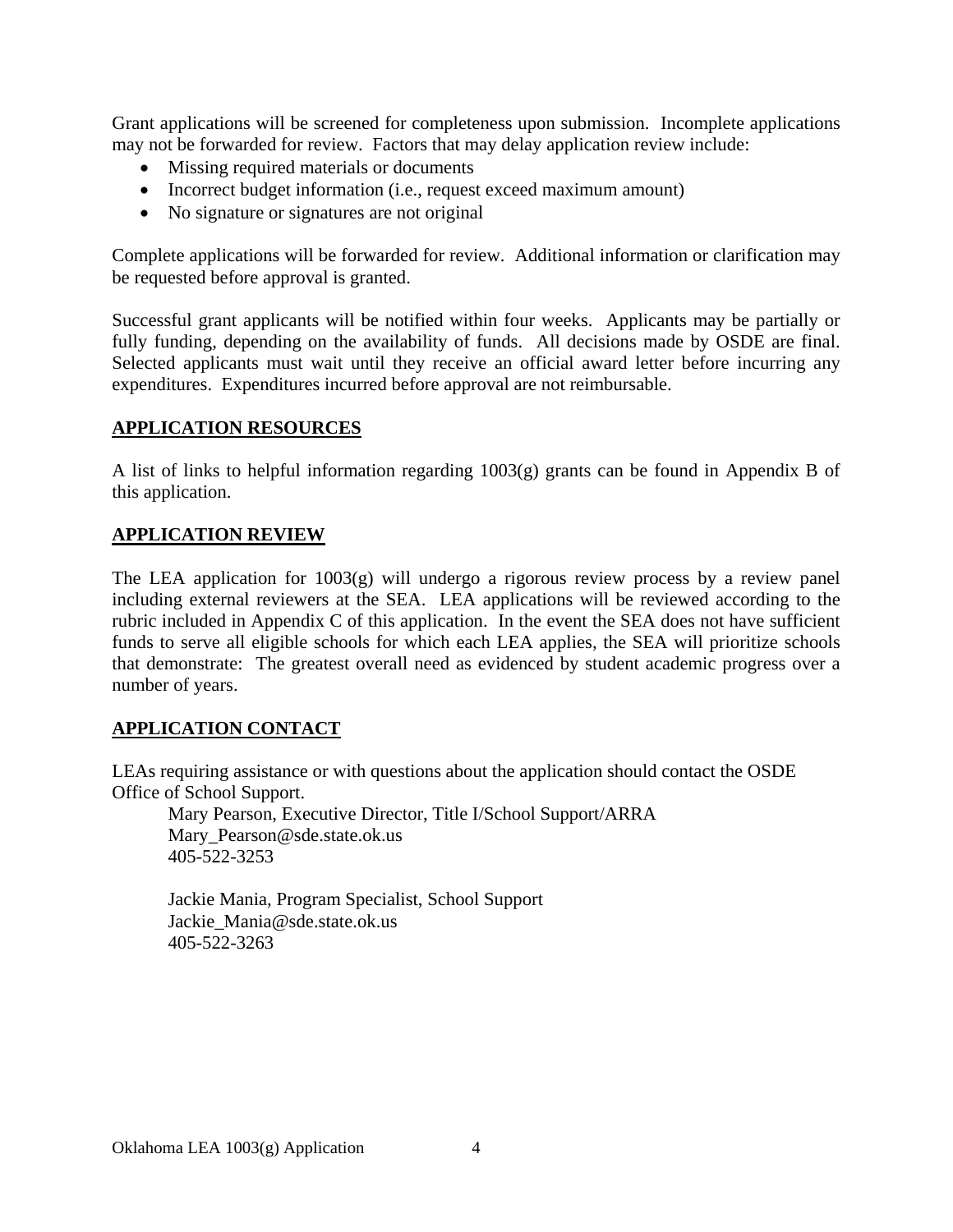# **APPLICATION INSTRUCTIONS SCHOOL IMPROVEMENT GRANTS 1003(g) AND AMERICAN RECOVERY AND REINVESTMENT ACT**

# **LEA APPLICATION SECTION**

### **LEA APPLICATION CHECKLIST**

LEAs applying for 1003(g) funds must complete the LEA section of the application and submit any required documentation (listed below as attachment). The LEA section of the application should be no more than 19 pages total minus attachment. The LEA is required to only submit one (1) LEA section regardless of number of Tier I, Tier II, and Tier III schools to be served.

| <b>Required Component/Documentation</b>               | # of Pages    |  |  |  |  |
|-------------------------------------------------------|---------------|--|--|--|--|
| <b>LEA</b> Section                                    |               |  |  |  |  |
| <b>Application Cover Sheet</b><br>□                   |               |  |  |  |  |
| <b>Assurances</b>                                     |               |  |  |  |  |
| Waivers                                               |               |  |  |  |  |
| Schools to be Served<br>П                             |               |  |  |  |  |
| $\Box$ LEA Capacity                                   | Up to 3 pages |  |  |  |  |
| <b>I</b> LEA Procedures/Policy for External Providers | Attachment    |  |  |  |  |
| <b>I</b> LEA Integration of Services Chart            | Up to 3 pages |  |  |  |  |
| <b>LEA Modification of Policies and Procedures</b>    | Up to 3 pages |  |  |  |  |
| $\Box$ LEA Sustainability Efforts                     | Up to 3 pages |  |  |  |  |
| LEA Application for Tier III Schools<br>$\Box$        | Up to 3 pages |  |  |  |  |

#### **APPLICATION COVER SHEET**

LEAs must complete one (1) application cover sheet regardless of number of Tiers I, II, and III schools to be served. Applicants should ensure that all information is complete and correct and original signatures are included on the submitted application.

#### **ASSURANCES**

LEAs applying for a 1003(g) grant must read carefully and sign the Assurances Agreement. Signature certifies that the LEA/school will comply with all applicable federal, state, and local laws pertaining to the application and with all requirements of the 1003(g) School Improvement Grant.

#### Assurances –

A. Grantees will fully and effectively implement one of the intervention models, turnaround, transformation, restart, or school closure, with fidelity as described in the final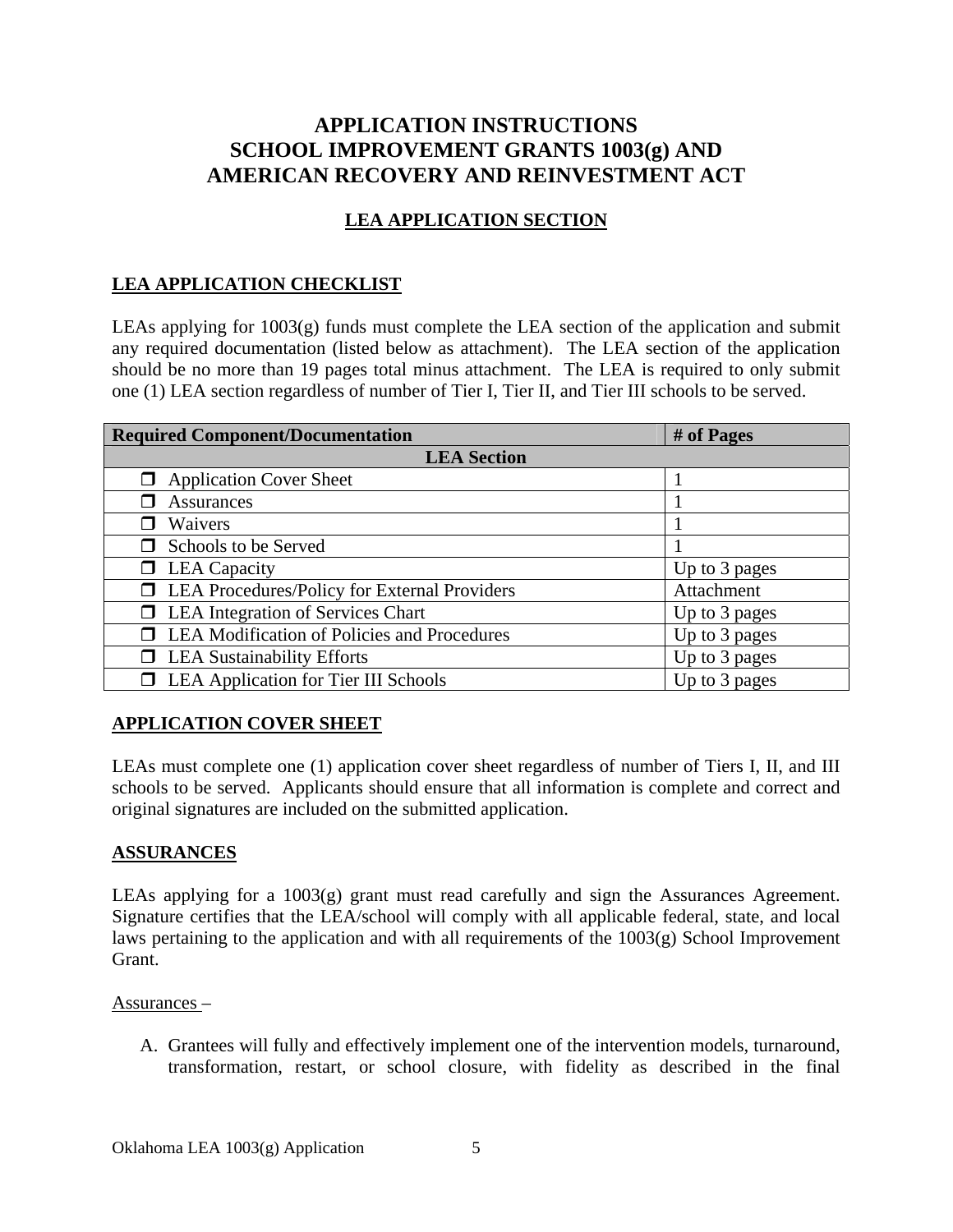requirements of the School Improvement Grant 1003(g) and Appendix A of this application.

- B. Grantees will establish three year goals for student achievement on the State's academic assessments in reading/language arts, mathematics, and graduation rate, if applicable.
- C. Grantees will include in any contract with a charter management organization (CMO), education management organization (EMO), or charter organization, accountability for complying with the final requirements of the School Improvement Grant 1003(g).
- D. Grantees will report school level data, including trend data over a number of years in the following areas:
	- a. Number of minutes in the school year;
	- b. Participation rate by subgroup on State assessments in reading/language arts and mathematics;
	- c. Dropout rate;
	- d. Graduation rate;
	- e. Student attendance rate;
	- f. Number and percentage of students enrolled in advanced coursework or dual enrollment classes;
	- g. Discipline incidents;
	- h. Truancy rate;
	- i. Distribution of teachers by experience and student achievement; and
	- j. Teacher attendance rate.
- E. Grantees will meet the additional requirements of the  $1003(g)$  grant as listed below:
	- a. Establish an LEA based Turnaround Office or Turnaround Officer(s) that will be responsible for the day-to-day management of reform efforts at the site level and coordinate and communicate with the SEA;
	- b. Provide at least 90 minutes per week of protected collaboration time for each teacher to work in Professional Learning Communities;
	- c. Provide at least five (5) days of site based training as well as a five (5) day teacher academy or institute for each teacher in each Tier I and Tier II school to be served; and
	- d. Provide additional training on the selected intervention model and process aligned to the selected intervention model for new teachers that join turnaround schools after the start of implementation.
- F. Grantees must utilize the technical assistance of the SEA provided School Support Team and Educational Leadership Coaching, as applicable.
- G. Grantees must commit to attend all required SEA school improvement meetings and conferences including, but not limited to, What Works in Schools: Phases I and II, Pre-Data Retreat Leadership Meeting, Summer Data Retreat, and 1003(g) Implementation Meetings.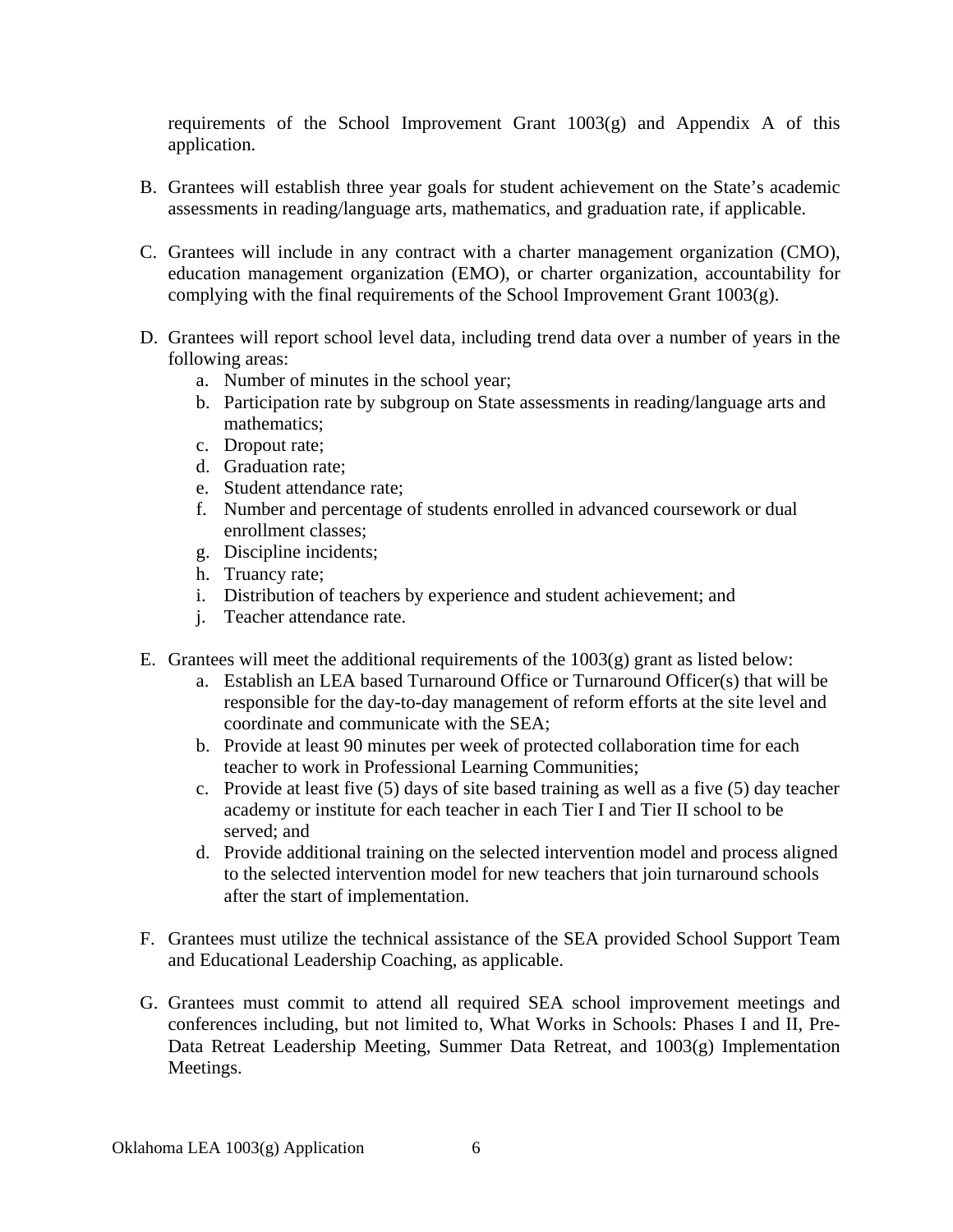- H. Grantees must ensure that any Tier I or Tier II school receiving  $1003(g)$  funds that does not receive Title I, Part A funds receives all the State and local funds it would have received in the absence of 1003(g) funds.
- I. Grantees cannot use 1003(g) funds to support district-level activities for schools that are not receiving 1003(g) funds as part of this application.
- J. Grantees receiving a waiver allowing Tier I and Tier II schools to "start over" in the school improvement timeline will begin the new timeline in the first year of implementation of the selected intervention model.

# **WAIVERS**

LEAs awarded a  $1003(g)$  grant are eligible to receive waivers made available with the  $1003(g)$ grant. The LEA must indicate the waiver it plans to implement. If not all waivers will be implemented at all Tier I, Tier II, and Tier III schools, the LEA must indicate which schools are applying for which waivers.

Waivers available to LEAs applying for 1003(g) funds are:

- Waive section 421(b) of the General Education Provisions Act (20 U.S.C. § 1225(b)) to extend the period of availability of school improvement funds for the SEA and all of its LEAs to September 30, 2014.
- Waive section 1116(b)(12) of the ESEA to permit LEAs to allow their Tier I and Tier II Title I participating schools that will implement a turnaround or restart model to "start over" in the school improvement timeline.
- Waive the 40 percent poverty eligibility threshold in section  $1114(a)(1)$  of the ESEA to permit LEAs to implement a schoolwide program in a Tier I or Tier II Title I participating school that does not meet the poverty threshold.

# **SCHOOLS TO BE SERVED**

An LEA funded by the 1003(g) grant must serve all its eligible Tier I and Tier II schools unless the LEA demonstrates a lack of capacity to serve all such schools. Tier III schools may be served only after all eligible Tier I and Tier II schools are served.

When completing the Schools to be Served section of this application, list all schools to be served in the first chart, indicating the Tier and the selected intervention model. If the LEA is claiming a lack of capacity to serve all eligible Tier I or Tier II schools, provide specific and detailed information in the space provided. LEAs should take into consideration the Capacity Indicators Chart located in the LEA Capacity Section of this document. Address all indicators, as necessary, when claiming lack of capacity.

More detailed information about selecting an intervention model is found in the Application Instructions for the School Section of this application.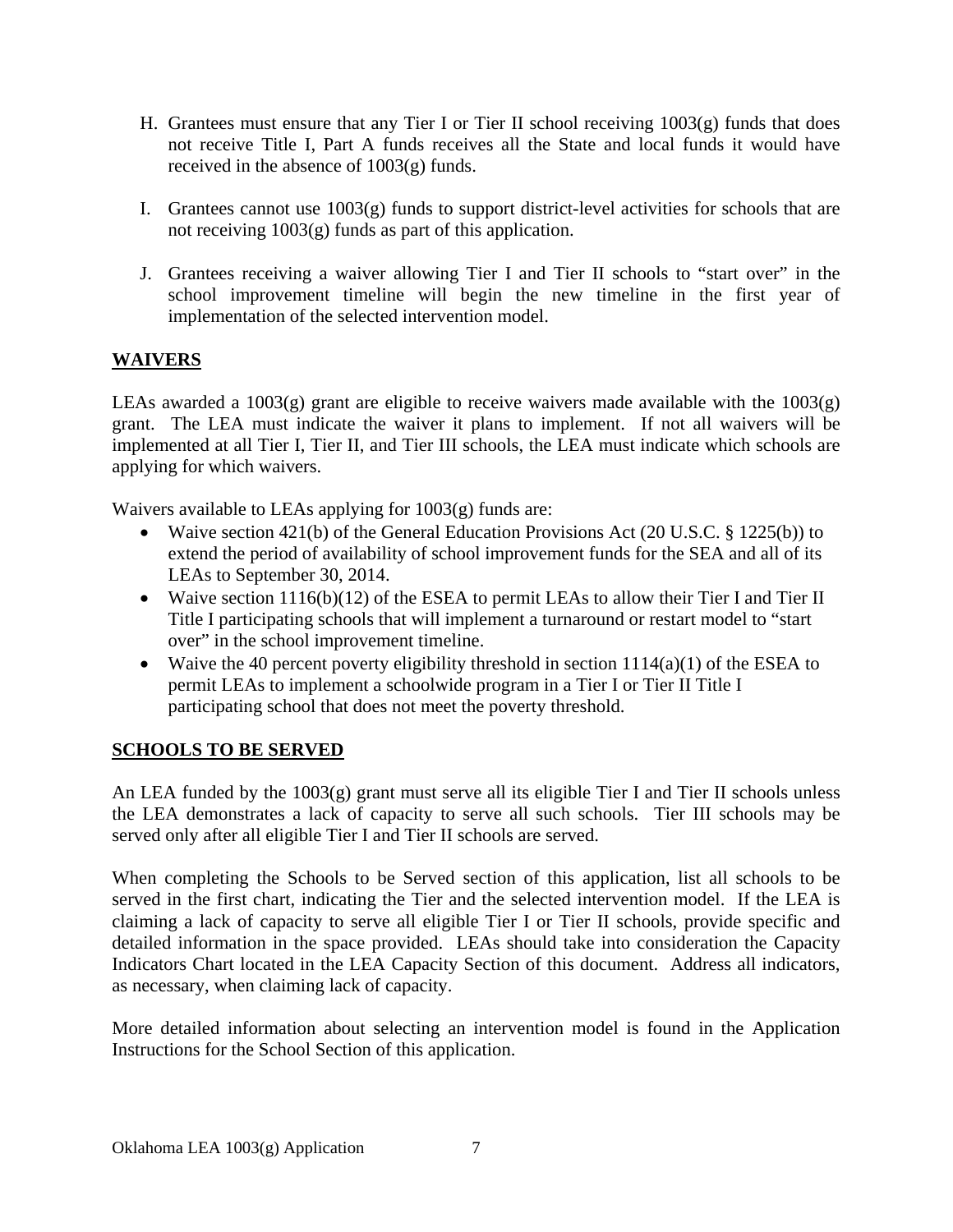# **LEA CAPACITY**

The LEA must demonstrate it has the capacity to use  $1003(g)$  funds to provide adequate resources and related support to each Tier I and Tier II school identified in the LEA's application in order to implement fully and effectively the selected intervention at each of those schools.

LEAs should consider school, district, and community capacity when selecting an intervention model as each intervention model requires unique responsibilities of those involved. The criteria the SEA will use to evaluate LEA capacity are included in the chart below. The LEA must address all criteria in the LEA Capacity section of this application providing specific and detailed information.

If after SEA review of the claim of Lack of Capacity, the SEA determines an LEA has more capacity than it has claimed, the SEA will:

- 1. Notify the LEA of the SEA's decision and require the LEA to provide additional evidence to support the lack of capacity claim within two weeks of such notice.
- 2. Provide technical assistance and support to the LEA to increase capacity to serve eligible Tier I and Tier II schools.
- 3. Require the LEA to submit a revised LEA application including the eligible schools. LEAs will have a two-week time period in which to submit an amended application.

| <b>Indicators</b>                                                                                                                                                                                                                                                                                                                                                       | <b>Model(s) of Intervention</b>        |
|-------------------------------------------------------------------------------------------------------------------------------------------------------------------------------------------------------------------------------------------------------------------------------------------------------------------------------------------------------------------------|----------------------------------------|
| The LEA has outlined its design and implementation activities<br>for each intervention model. A detailed and realistic timeline<br>has been established. The person/position for providing<br>leadership for each requirement of the intervention has been<br>determined.                                                                                               | All Models                             |
| The LEA has demonstrated that it has involved and received<br>commitment to support from relevant stakeholders, including<br>administrators, teachers, teachers' unions (if appropriate),<br>parents, students, and outside community members in<br>activities related to decision making, choosing an intervention<br>model, and/or development of the model's design. | All Models                             |
| Staff with the credentials and capacity to implement the<br>$\bullet$<br>selected intervention successfully has been identified.                                                                                                                                                                                                                                        | Turnaround, Transformation,<br>Restart |
| The ability of the LEA to serve the identified Tier I and Tier II<br>schools has been addressed.                                                                                                                                                                                                                                                                        | All Models                             |
| The ability to recruit new principals with the necessary<br>$\bullet$<br>credentials and capacity has been demonstrated.                                                                                                                                                                                                                                                | All Models                             |
| The LEA has conducted a strategic planning process that<br>$\bullet$<br>supports the selection and implementation of the chosen<br>model.                                                                                                                                                                                                                               | All Models                             |
| The LEA has developed three-year budgets that directly align<br>$\bullet$<br>to the activities and strategies stated in the plan.                                                                                                                                                                                                                                       | Turnaround, Transformation,<br>Restart |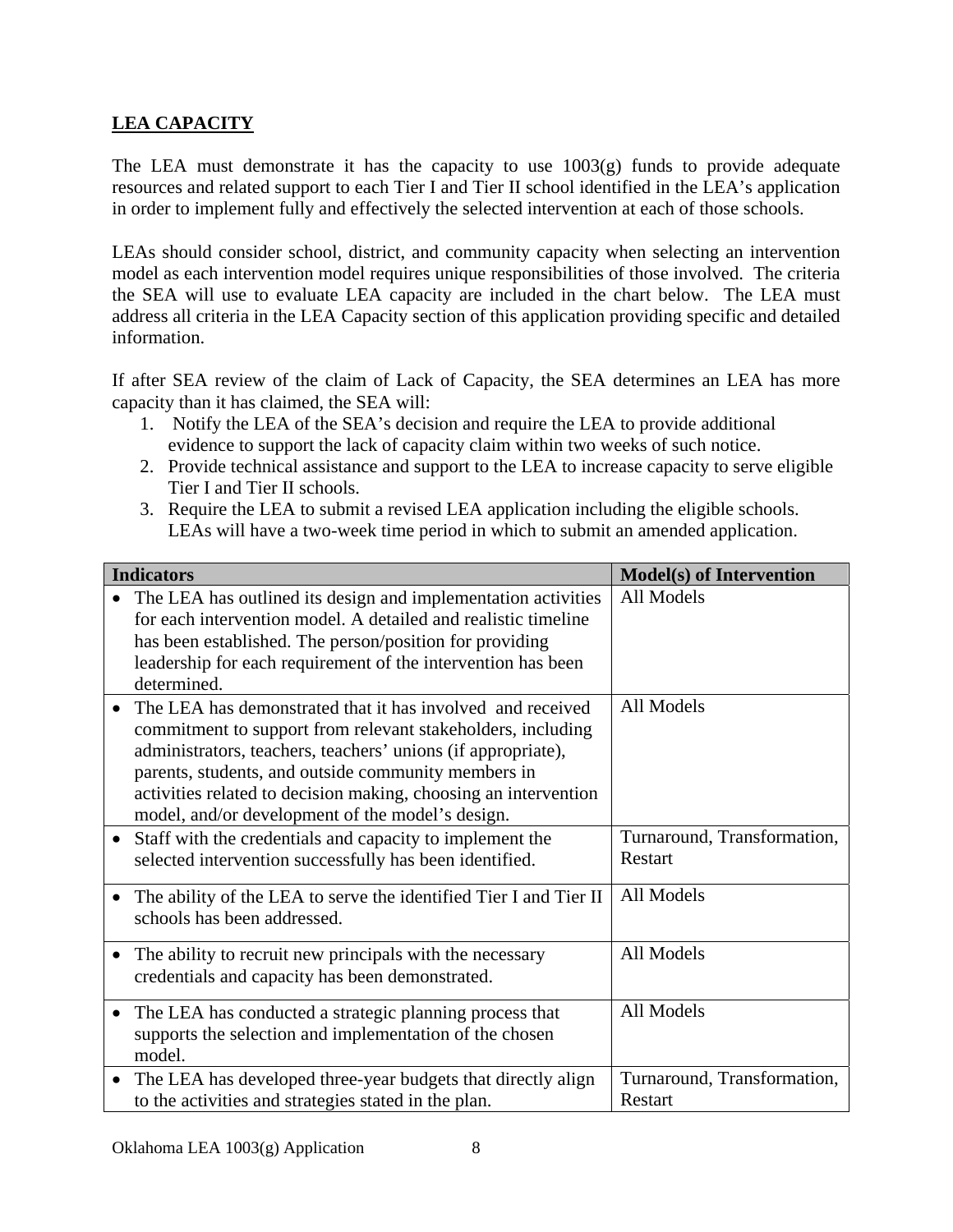| The LEA has developed a monitoring plan that encompasses<br>multiple visits to each school and requires evidence of<br>effective LEA interventions if there is limited student<br>academic success.                                                                                                                                                                                                                                                                                                                                                                     | Turnaround, Transformation,<br>Restart        |
|-------------------------------------------------------------------------------------------------------------------------------------------------------------------------------------------------------------------------------------------------------------------------------------------------------------------------------------------------------------------------------------------------------------------------------------------------------------------------------------------------------------------------------------------------------------------------|-----------------------------------------------|
| The LEA has plans to establish schedules and implement<br>strategies that provide increased learning time.                                                                                                                                                                                                                                                                                                                                                                                                                                                              | Turnaround, Transformation,<br>Restart        |
| The LEA has established an LEA Turnaround Office or<br>Officer(s) that will be responsible for the day-to-day<br>management of reform efforts at the school level and<br>coordinating with the SEA.                                                                                                                                                                                                                                                                                                                                                                     | Turnaround, Transformation,<br>Restart        |
| The LEA has made a commitment to expand teachers'<br>$\bullet$<br>capacity to plan collaboratively in the academic areas where<br>students fail to make Adequate Yearly Progress.                                                                                                                                                                                                                                                                                                                                                                                       | Turnaround, Transformation,<br>Restart        |
| The LEA has identified a 1003(g) Turnaround Team and/or a<br>$\bullet$<br>Turnaround Program Contact that meets regularly with SEA<br>staff to discuss progress of schools. Turnaround Teams and/or<br>Turnaround Program Contact are highly knowledgeable<br>educators who specialize in school improvement, understand<br>culture and climate, and relate well to stakeholders.<br>Turnaround Teams and/or Turnaround Program Contact must<br>also demonstrate that they communicate regularly with the<br>LEA administrative team, including the LEA Superintendent. | Turnaround, Transformation,<br><b>Restart</b> |
| The LEA has demonstrated, through past grant applications,<br>$\bullet$<br>that they have sound fiscal management with limited audit<br>findings.                                                                                                                                                                                                                                                                                                                                                                                                                       | All Models                                    |
| The LEA has completed a self assessment of its own capacity<br>to design, support, monitor and assess the implementation of<br>the models and strategies that it selects for its Tier I, Tier II<br>and Tier III schools.                                                                                                                                                                                                                                                                                                                                               | All Models                                    |
| The LEA has demonstrated a commitment of the sustainability<br>$\bullet$<br>of the intervention model after the funding is no longer<br>available.                                                                                                                                                                                                                                                                                                                                                                                                                      | Turnaround, Transformation,<br>Restart        |
| The LEA has access and proximity to higher achieving<br>schools, including but not limited to charter schools or new<br>schools for which achievement data are not yet available.                                                                                                                                                                                                                                                                                                                                                                                       | <b>School Closure</b>                         |
| The LEA completes the grant application within the timelines<br>$\bullet$<br>set forth in the application.                                                                                                                                                                                                                                                                                                                                                                                                                                                              | All Models                                    |
| Assurances are signed and submitted with the application.                                                                                                                                                                                                                                                                                                                                                                                                                                                                                                               | All Models                                    |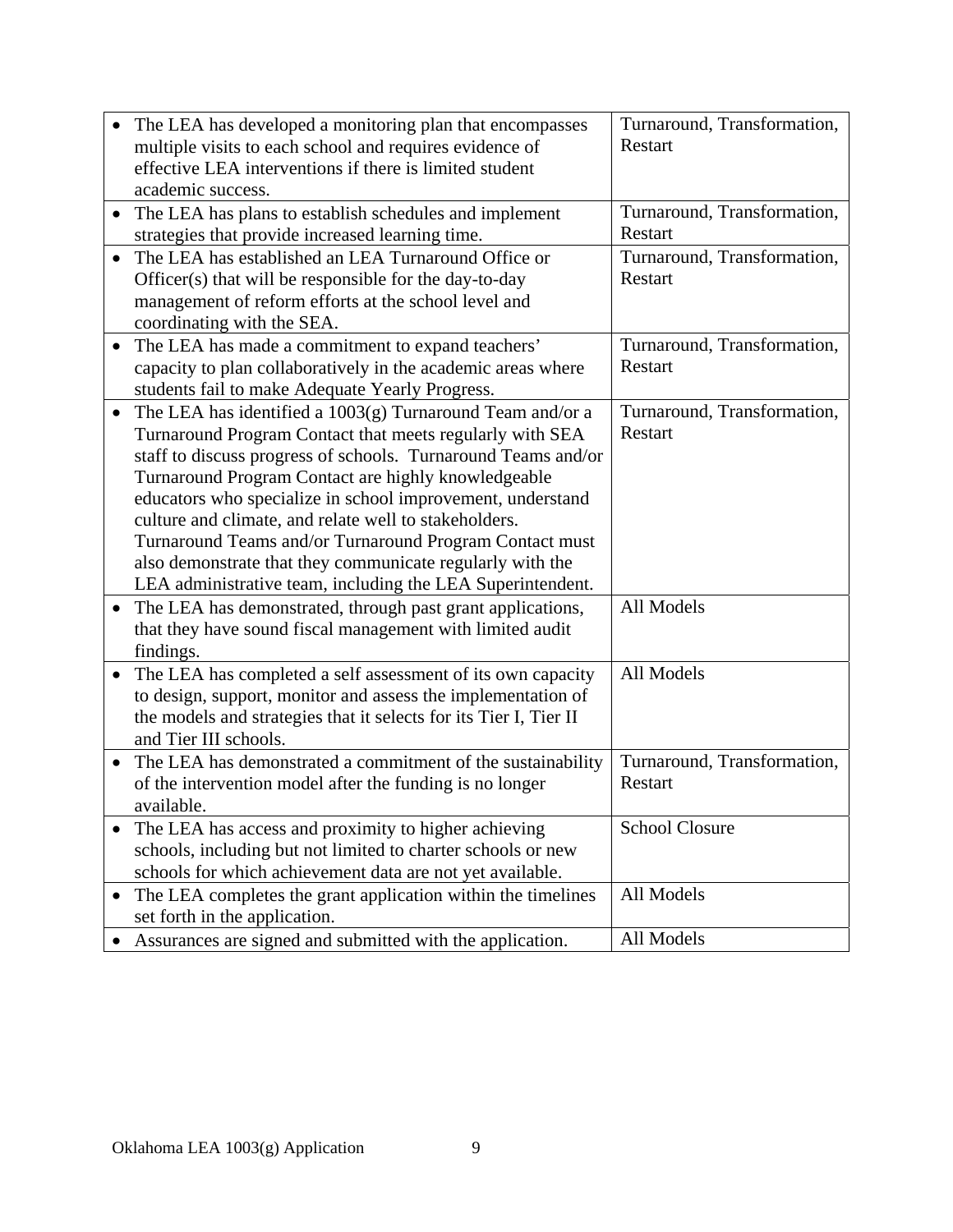# **LEA PROCEDURES/POLICES FOR EXTERNAL PROVIDERS**

LEAs applying for  $1003(g)$  funds must have in place a written procedure/policy to recruit, screen, and select external providers, if applicable. This written policy should include how the LEA will analyze the operational needs of the school and the goals and expectations for the provider, how the LEA will research and prioritize available providers, how LEAs will engage parents and other stakeholders in the review and selection process, how the external provider's progress towards goals will be reviewed, and define consequences for the provider if the goals and expectations are not met.

For this section, LEAs must attach the written procedure/policy to recruit, screen, and select external providers. If an LEA has already selected an external provider, the LEA must also submit a detailed justification for the selection of this provider. The justification should include any information related to the history of success of this provider, the alignment of the external provider with existing LEA services or initiatives, and the capacity of this provider to perform the services at the Tier I or Tier II school.

## **INTEGRATION OF SERVICES**

The LEA must complete an Integration of Services Chart showing how the LEA will align other available federal, state, and local resources to the selected intervention models. The LEA should also consider the alignment of resources to support the initiatives implemented in any Tier III schools the LEA plans to serve. Resources LEAs may consider when completing the Integration of Services Chart include:

| <b>Resource</b>  | Model(s)                               | <b>Examples of Alignment with</b><br>1003(g)                                                                                                                                                         |
|------------------|----------------------------------------|------------------------------------------------------------------------------------------------------------------------------------------------------------------------------------------------------|
| Title I, Part A  | Turnaround, Transformation,<br>Restart | Stipends for teachers<br>attending professional<br>development<br>Supplemental instructional<br>materials for extended<br>school hours                                                               |
| Title II, Part A | Turnaround, Transformation,<br>Restart | Registration and travel for<br>teachers attending National<br>Conferences and<br>Workshops<br>Salary for instructional<br>facilitator to provide<br>ongoing professional<br>development and coaching |
| Title II, Part D | Turnaround, Transformation,<br>Restart | Instructional technology to<br>be integrated into core<br>subjects<br>Increased capacity of<br>current data system to                                                                                |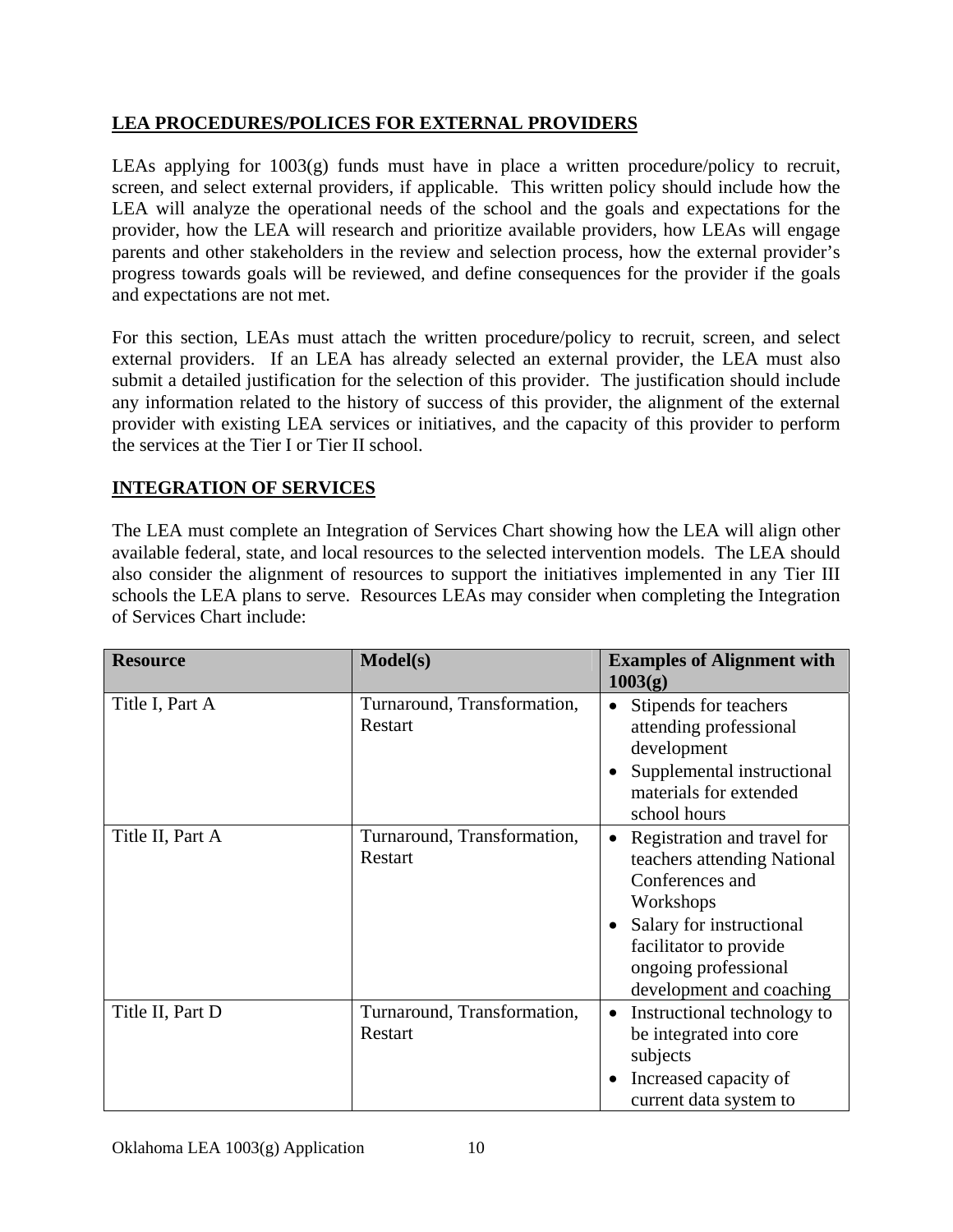|                                  |                                        | promote use of data by all<br>teachers                                                                                                    |
|----------------------------------|----------------------------------------|-------------------------------------------------------------------------------------------------------------------------------------------|
| Title III, Part A                | Turnaround, Transformation,<br>Restart | • Professional development<br>in strategies for English<br>language learners                                                              |
| Oklahoma State Triple A<br>Award | Turnaround, Transformation,<br>Restart | Monetary state award for:<br>$\bullet$<br>highest overall student<br>achievement or highest<br>annual improvement in<br>reading and math. |

## **LEA MODIFICATION OF POLICIES AND PROCEDURES**

The LEA may need to modify its policies and practices to enable the schools to effectively implement the selected intervention models. LEAs must submit a narrative explaining its plans to modify policies or practices. Examples of modifications an LEA may make include providing flexibility in hiring practices at the site level, scheduling protected collaboration time, adding at least an hour to the school day, or adopting an alternate/extended calendar for Tier I and Tier II schools, and/or change the structure of a high school to enhance learning opportunities (i.e., small learning communities, dual-enrollment, credit recovery programs).

## **LEA SUSTAINABILITY EFFORTS**

The LEA must submit a plan for sustaining the reforms after the funding period for  $1003(g)$ ends. In this plan, LEAs must address how all stakeholders were involved in the planning phase of the intervention model and will share leadership throughout implementation; the written plans for transitions of staff, funding and the exit of external providers; the strategic planning process the LEA has in place and how it incorporates the Ways to Improve School Effectiveness (WISE) online planning and coaching tool into that process; the formative and summative data system the LEA has in place; any other funding sources that have been secured or are being actively sought to enable the school to continue initiatives; and how the Title I, Part A schoolwide/school improvement plan incorporates the goals and action steps of the 1003(g) application.

#### **LEA APPLICATION FOR TIER III SCHOOLS**

The LEA must provide a narrative naming the Tier III schools it wishes to serve, the needs assessment conducted at the Tier III schools, the interventions the LEA proposes to provide at the Tier III schools, the SMART goals established for the Tier III schools, an action plan for each goal, and a timeline for implementation. The LEA should include budgetary information for Tier III schools on the LEA summary budget and justification pages.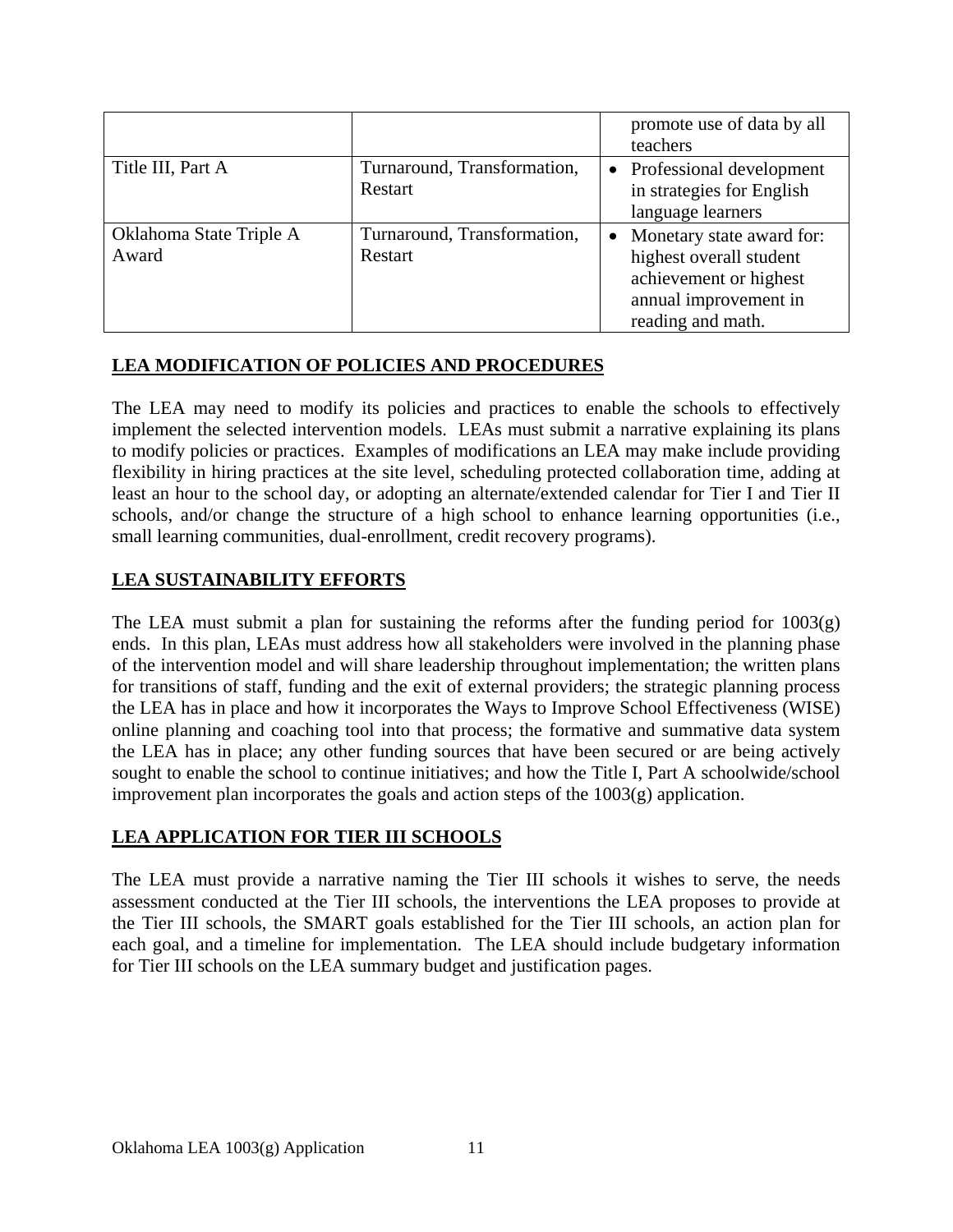# **APPLICATION INSTRUCTIONS SCHOOL IMPROVEMENT GRANTS 1003(G) AND AMERICAN RECOVERY AND REINVESTMENT ACT**

# **SCHOOL APPLICATION SECTION**

#### **SCHOOL SECTION CHECKLIST**

For **each** Tier I and Tier II school to be served, the LEA should provide the information included in the School Section Checklist. The School Section for each Tier I or Tier II school should be no more than 22 pages plus the School Action Plan.

| School Section (to be duplicated for each Tier I and Tier II school served) |               |  |  |  |
|-----------------------------------------------------------------------------|---------------|--|--|--|
| <b>Application Cover Sheet</b>                                              |               |  |  |  |
| <b>School Needs Assessment</b>                                              | Up to 3 pages |  |  |  |
| School Identification of Intervention Model                                 | Up to 3 pages |  |  |  |
| <b>School SMART Goals</b>                                                   | Up to 3 pages |  |  |  |
| School Action Plan for Selected Model                                       | As needed     |  |  |  |
| School Integration of Services Chart                                        | Up to 3 pages |  |  |  |
| School Modifications of Policies and Procedures                             | Up to 3 pages |  |  |  |
| <b>School Sustainability Efforts</b>                                        | Up to 3 pages |  |  |  |

#### **APPLICATION COVER SHEET**

For each Tier I and Tier II school served, the LEA should provide an application cover sheet. LEAs should ensure all information provided is correct and complete.

#### **SCHOOL NEEDS ASSESSMENT**

The LEA must describe how it has consulted with relevant stakeholders regarding the LEA's application and implementation of school improvement models in its Tier I and Tier II schools.

For each Tier I and Tier II school, the LEA must conduct a comprehensive needs assessment, utilizing external evaluators as necessary, to identify the strengths, weaknesses, and areas of critical need. For each Tier I and Tier II school, the LEA must describe the needs assessment process and summarize the results of the data analysis. The LEA must identify the intervention model selected for each Tier I and Tier II school and the relationship between the results of the needs assessment and this selected intervention model.

LEAs must include in the description of the needs assessment:

 A list of the multiple sources of data used which could include, but is not limited to student and staff profiles, student achievement data, graduation rate, curriculum analysis data, instructional practices inventories, focus walk data, school culture surveys, student, family and community surveys, professional development inventories and evaluations, leadership evaluations, and budget analysis;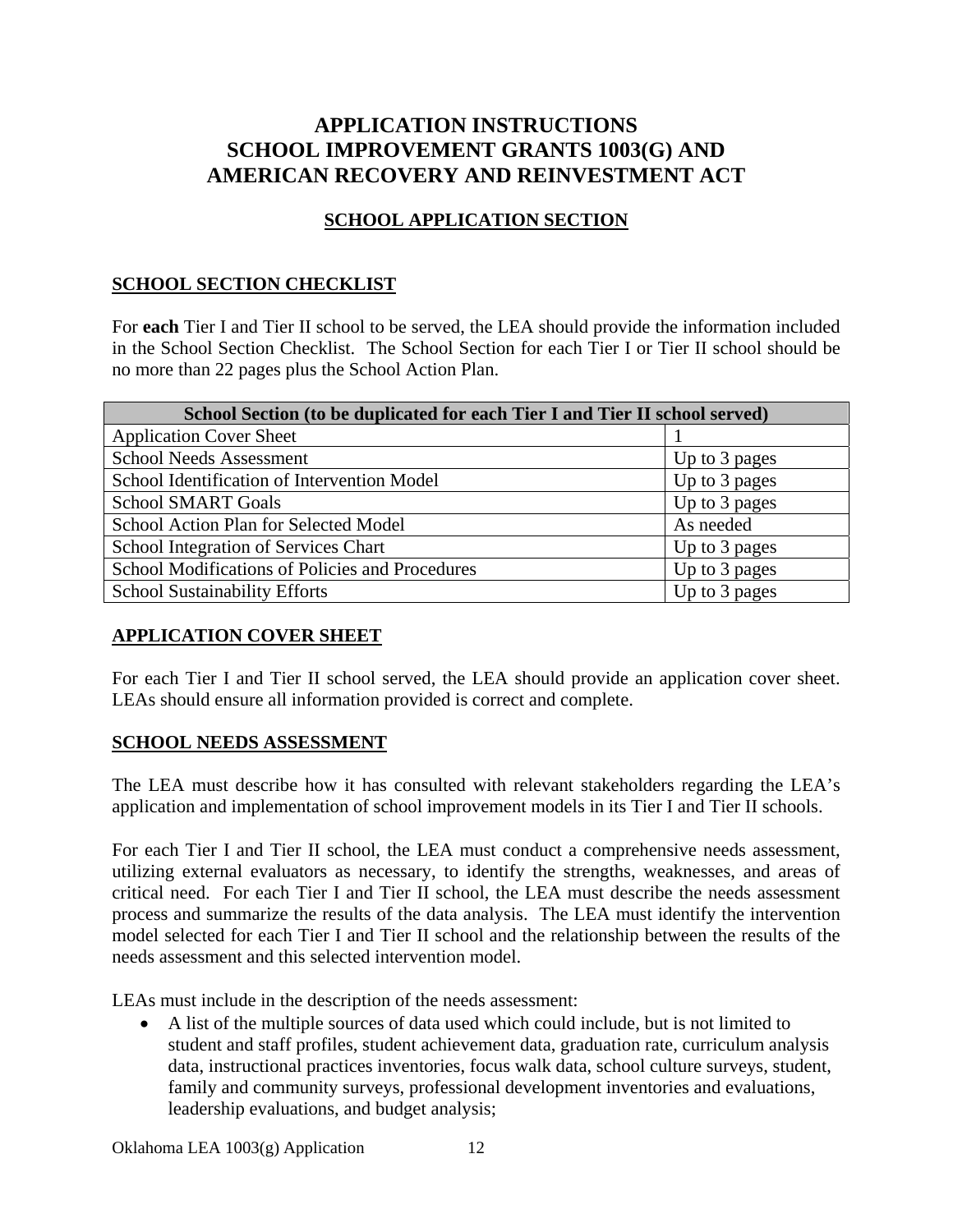- A list of who was involved in the needs assessment and the role each person involved played in the process;
- A description of the process used by those conducting the needs assessment to collect, analyze and report data.

LEA must provide in its summary of the data analysis:

- A summary of the results including strengths, weaknesses, and areas of critical need as evidenced by the data; and
- The provided summary chart showing the results of the needs assessment as related to Oklahoma's Nine Essential Elements.

## **SCHOOL IDENTIFICATION OF INTERVENTION MODEL**

Selecting the appropriate intervention model for each Tier I and Tier II school as evidenced by data will be critical to the success of the intervention. For this reason, the LEA should ensure the selected intervention model is closely aligned with the needs of each site. To assist LEAs in this selection, the National Center on Innovation and Improvement in its *Handbook on Effective Implementation of School Improvement Grants* has provided some guiding questions for each model:

Turnaround Model

- How will the LEA select a new leader for the school, and what experience, skills, and training will the new leaders possess?
- How will the LEA assign effective teachers and leaders to the lowest achieving schools?
- How will the LEA begin to develop a pipeline of effective teachers and leaders to work in turnaround schools?
- How will staff replacement take place?
- What supports will be provided to staff being assigned from other schools?
- What are the budgetary implications of this model?
- What is the LEA's capacity to execute and support this model?
- What changes in operational practice must accompany the infusion of human capital?

#### Restart Model

- Are there qualified charter management organizations (CMOs) or education management organizations (EMOs) willing to partner with the LEA to start a new school?
- Based on supply and capacity, which option is most likely to result in acceptable student growth for the student population to be served – home grown charter school, CMO, or EMO?
- How will support be provided to staff that are reassigned to other schools as a result of the restart?
- What is the LEA's capacity to support the charter school?
- How will the SEA assist the restart?
- What performance expectations will be contractually specific for CMOs, EMOs, or charter organizations and what will the contractual consequences be if the expectations are not met?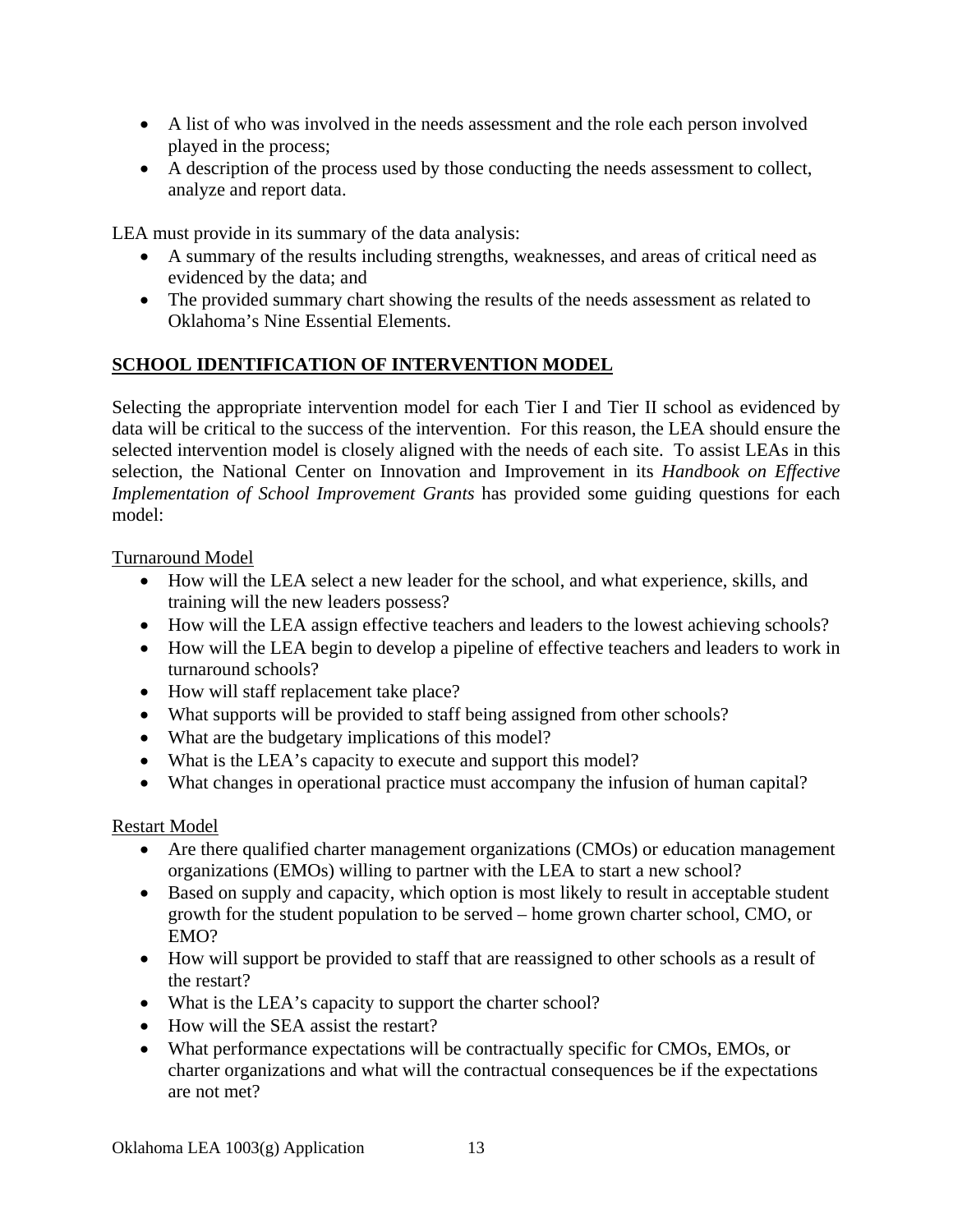Transformation Model

- How will the LEA select a new leader for the school and what experience, training, and skill will the new leader be expected to possess?
- How will the LEA enable the new leader to make staff replacements?
- What is the LEA's capacity to support the transformation?
- What changes in policies and procedures must accompany the transformation?
- What changes in operational practice must accompany the transformation; and, how will these changes be brought about and sustained?

School Closure Model

- What are the metrics to identify schools to be closed?
- What steps are in place to make certain closure decisions are based on tangible data and readily transparent to the community?
- How will the students and their families be supported by the LEA through the reenrollment process?
- Which higher achieving schools have the capacity to receive students from schools being considered for closure?
- How will the receiving schools be staffed with quality staff to accommodate the increase in students?
- What safety and security considerations might be anticipated for students of the school to be closed and the receiving school?
- What are the budgetary implications?
- How does school closure fit within the LEA's overall reform effort.

Based on the results of the needs assessment, the LEA must identify an intervention model for each Tier I and Tier II school to be served and provide in the application a narrative describing the correlation between the results of the data analysis and the selected intervention.

#### **SCHOOL SMART GOALS**

LEAs must establish three-year goals for each Tier I and Tier II school in the areas of reading, mathematics, and graduation rate, if applicable. These goals should identify the desired increase in student achievement and will focus the entire school on improvement activities. These goals should also be SMART:

**S**trategic and **S**pecific **M**easurable **A**ttainable **R**esults Based **T**ime Bound

Strategic – Strategic goals reflect the areas of highest need, the area where the gap between the school's vision and current reality is the greatest. To be strategic means that a goal also aligns with other initiatives, such as those in the district.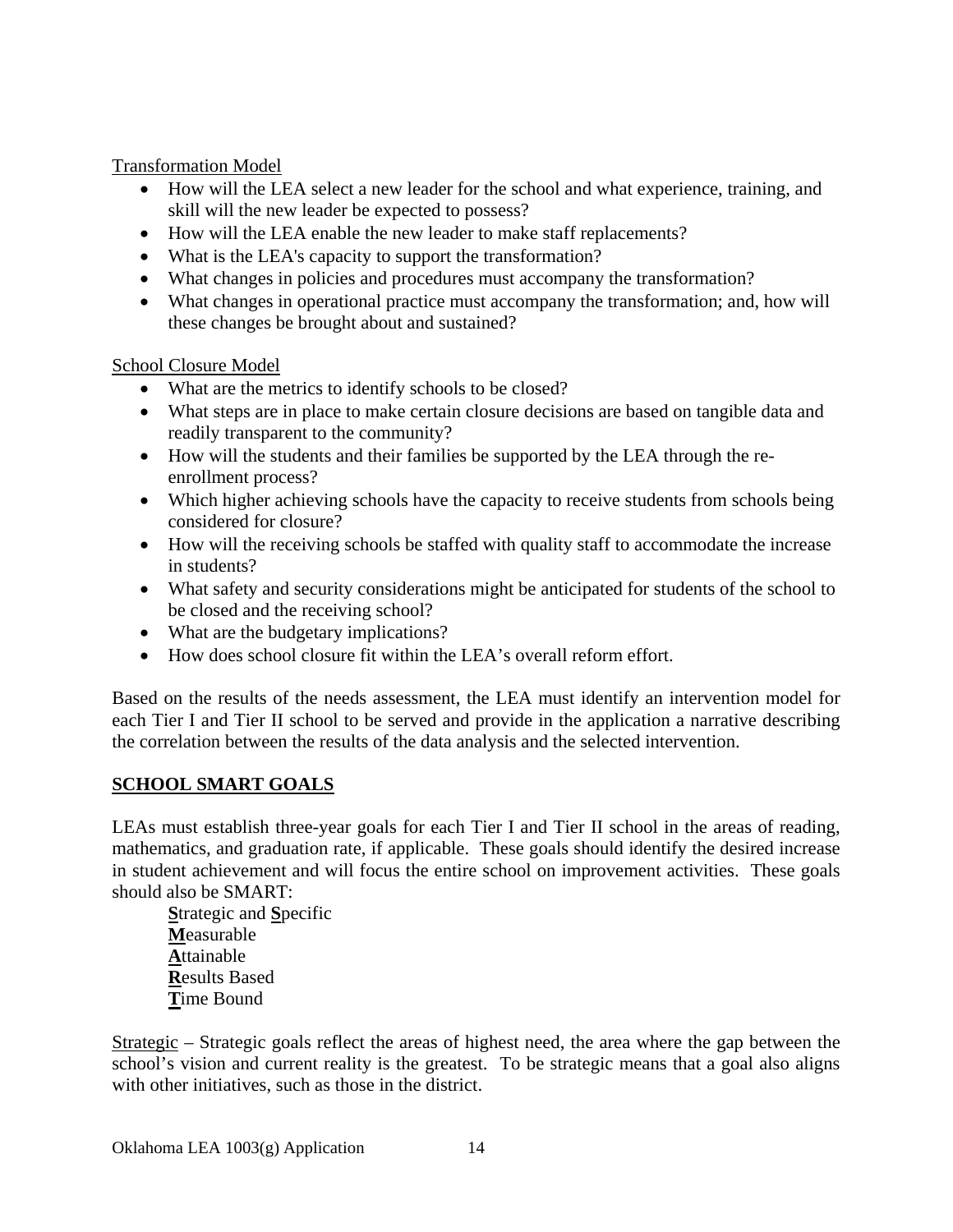Specific – Specific goals identify with sufficient detail the who and what the school needs to target. Specificity allows schools to focus resources and attention for the greatest benefit.

Measurable – A measurable goal is one that defines the starting point and the final value to be achieved. By using measurable goals, school can adjust resources or reforms based on continuous evaluation and feedback.

Attainable – Attainable goals are those that have a final value, a measure, that is reachable within the given time frame. Attainable goals, however, are not goals that are aimed low, but rather are goals that stretch the previous achievement level.

Results-Based – Results-based goals are those that have built in benchmarks or progress monitoring checks to measure efforts. Assessments, evaluation tools and responsible parties are all assigned before efforts begin.

Time Bound – A time bound goal is one that has a specific time frame. This is critical as it builds internal accountability and motivates those involved to take action.

Examples of SMART Goals –

- The percentage of all students in Grades 3-5 at Anytown Elementary who score satisfactory or above in reading on the Oklahoma Core Curriculum Test (OCCT) will increase from the current 67% to 75% in the 2011-2012 school year.
- The API mathematics score for students in the All Students subgroup will increase from 894 to the identified state performance benchmark of 1074 in the 2011-2012 school year.

On the application, the LEA must identify three-year SMART goals for each Tier I and Tier II school in the areas of reading and mathematics in the All Students subgroup. The LEA must also provide a written rationale for the established goals as they relate to the comprehensive needs assessment. High schools must also include three-year SMART goals for graduation rate.

# **SCHOOL ACTION PLAN**

The LEA must submit for each Tier I and Tier II school to be served a three-year action plan for the selected intervention model. This action plan includes the required components of the selected model, the action steps the school plans to take to meet the requirements of the model, a timeline for the actions, and identification of the person(s) responsible to carry out the action steps. These action plans must include specific and detailed information regarding the LEAs commitment to implement the selected intervention model with fidelity.

Action plans can be expanded as needed and should be duplicated for each Tier I and Tier II school.

# **SCHOOL INTEGRATION OF SERVICES CHART**

The LEA must complete for each Tier I and Tier II school an Integration of Services Chart showing how the LEA will align other available federal, state, and local resources to the selected intervention models. The LEA should also consider the alignment of resources to support the initiatives implemented in any Tier III schools the LEA plans to serve.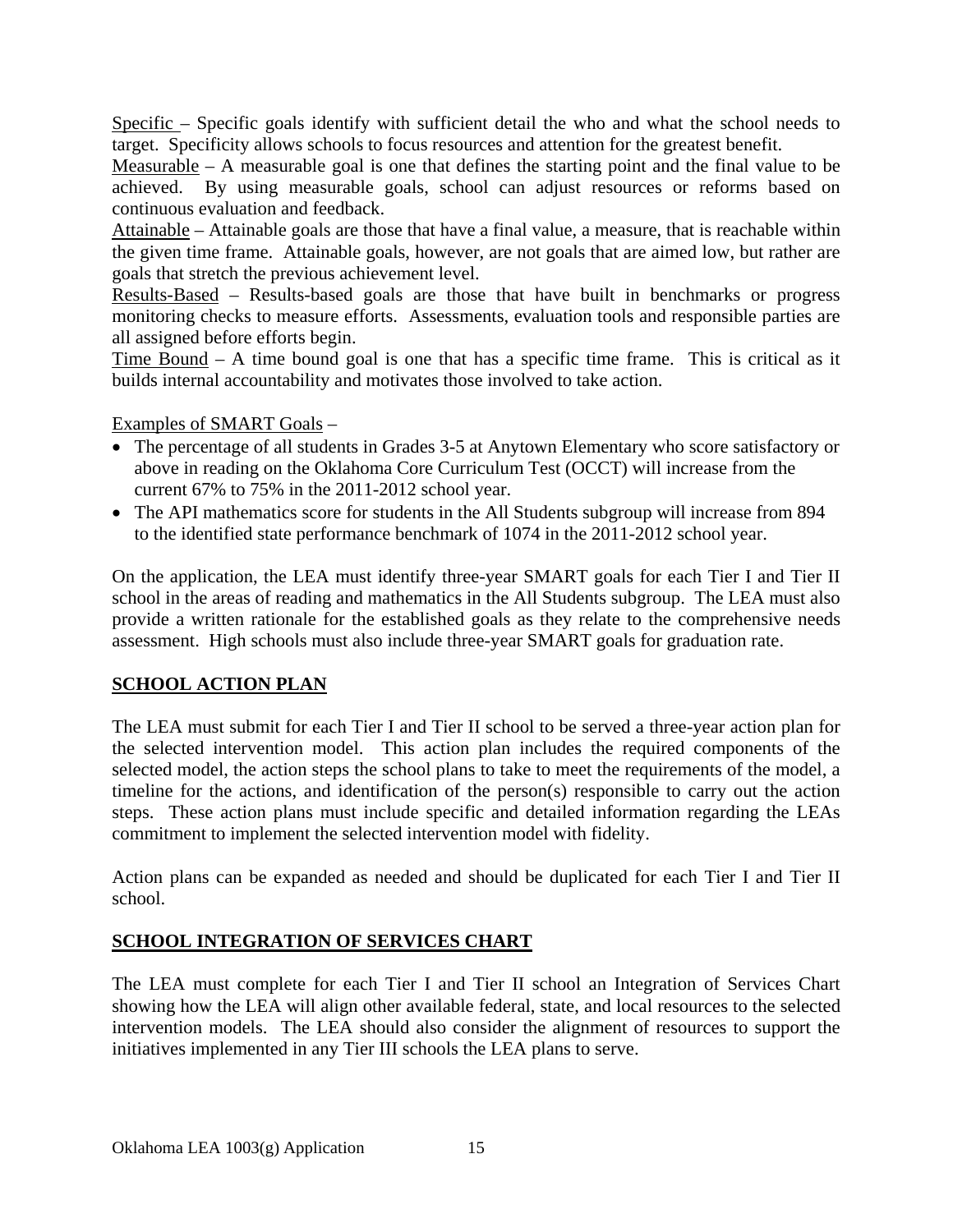| <b>Resource</b>                  | Model(s)                               | <b>Examples of Alignment with</b><br>1003(g)                                                                                                                                                         |
|----------------------------------|----------------------------------------|------------------------------------------------------------------------------------------------------------------------------------------------------------------------------------------------------|
| Title I, Part A                  | Turnaround, Transformation,<br>Restart | Stipends for teachers<br>attending professional<br>development<br>Supplemental instructional<br>materials for extended<br>school hours                                                               |
| Title II, Part A                 | Turnaround, Transformation,<br>Restart | Registration and travel for<br>teachers attending National<br>Conferences and<br>Workshops<br>Salary for instructional<br>facilitator to provide<br>ongoing professional<br>development and coaching |
| Title II, Part D                 | Turnaround, Transformation,<br>Restart | Instructional technology to<br>be integrated into core<br>subjects<br>Increased capacity of<br>current data system to<br>promote use of data by all<br>teachers                                      |
| Title III, Part A                | Turnaround, Transformation,<br>Restart | Professional development<br>in strategies for English<br>Language Learners                                                                                                                           |
| Oklahoma State Triple A<br>Award | Turnaround, Transformation,<br>Restart | Monetary state award for:<br>$\bullet$<br>highest overall student<br>achievement or highest<br>annual improvement in<br>reading and math.                                                            |

Resources LEAs may consider when completing the Integration of Services Chart include:

#### **SCHOOL MODIFICATION OF POLICIES AND PROCEDURES**

In addition to the policies and procedures that may need to be modified by the LEA, the Tier I or Tier II school may also need to modify its policies and practices to enable the school to effectively implement the selected intervention models. LEAs must submit a narrative explaining the school's plans to modify policies or practices. Examples of modifications a school may make include providing flexibility in hiring practices at the site level, scheduling protected collaboration time, adding at least an hour to the school day or adopting an alternate/extended calendar for Tier I and Tier II schools, and/or change the structure of a high school to enhance learning opportunities (i.e., small learning communities, dual-enrollment, credit recovery programs).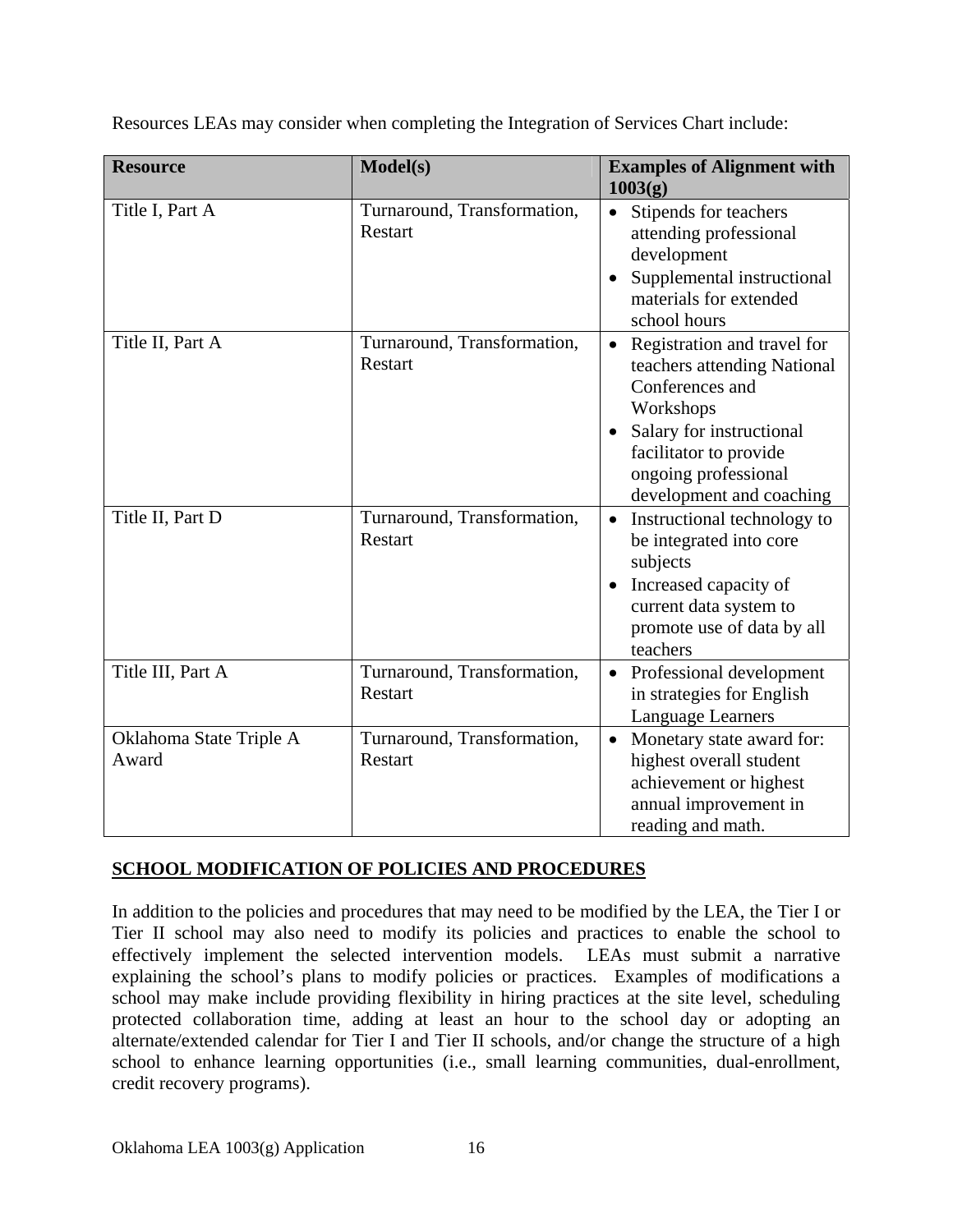# **SCHOOL SUSTAINABILITY EFFORTS**

In addition to the plans the LEA must submit information for sustaining the reforms after the funding period for 1003(g) ends. The Tier I or Tier II school must address how it is involving all stakeholders in the implementation and the efforts at the school level that are being made to plan for transition including: written plans for transitions of staff, funding and the exit of external providers; a strategic planning process; incorporation of the Ways to Improve School Effectiveness (WISE) online planning and coaching tool into that process; a formative and summative data system; any other funding sources that have been secured or are being actively sought to enable the school to continue initiatives; how the school is building capacity through collaborative leadership; and how the Title I, Part A schoolwide/school improvement plan incorporate the goals and action steps of the 1003(g) application.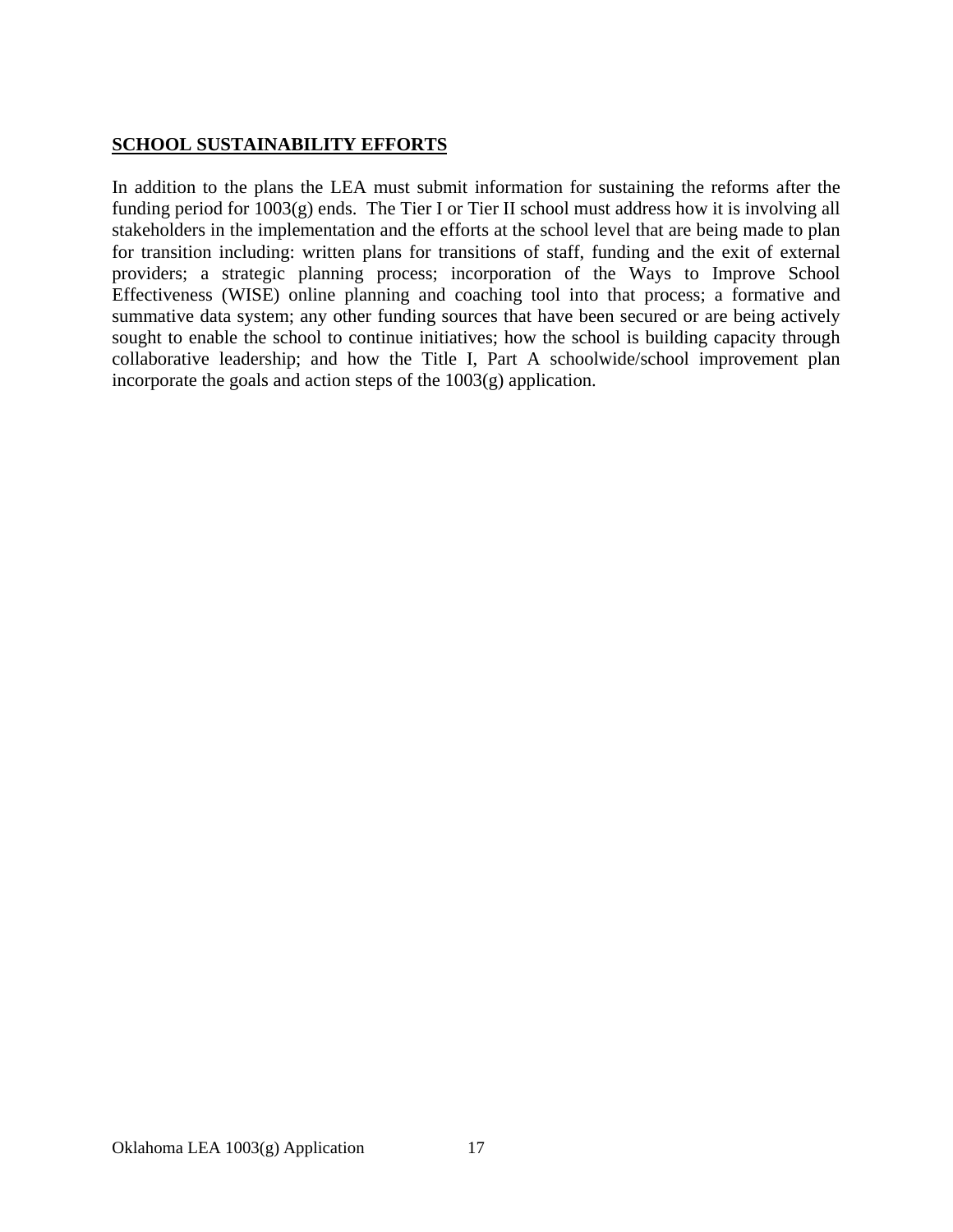# **APPLICATION INSTRUCTIONS SCHOOL IMPROVEMENT GRANTS 1003(g) AND AMERICAN RECOVERY AND REINVESTMENT ACT**

# **BUDGET SECTION**

#### **BUDGET SECTION CHECKLIST**

An LEA must submit the requirements listed on the budget checklist for the LEA and for **each** Tier I and Tier II school to be served. The budget pages should be no more than 3 pages for the LEA and 3 pages for each Tier I and Tier II school to be served plus attachments.

| <b>Budget</b>                                                         |               |  |  |  |
|-----------------------------------------------------------------------|---------------|--|--|--|
| <b>LEA Budget Narrative</b>                                           | Up to 3 pages |  |  |  |
| School Budget Narrative (to be duplicated for each Tier I and Tier II | Up to 3 pages |  |  |  |
| school served)                                                        |               |  |  |  |
| <b>LEA Summary Budget and Justification Pages</b>                     | Attachment    |  |  |  |
| School Summary Budget and Justification Pages                         | Attachment    |  |  |  |

#### **LEA BUDGET NARRATIVE**

The LEA budget narrative must describe, in detail, the needs of the LEA for district level activities, a description of the proposed initiatives, services, and/or materials, and the commitment of the LEA to timely distribution of funds during each of the three years over the period of availability of the grant (2010-2011; 2011-2012; and 2012-2013). The LEA budget narrative must also describe how the LEA will meet and fund the additional requirements of the grant:

- Establish an LEA based Turnaround Office or Turnaround Officer(s) that will be responsible for the day-to-day management of reform efforts at the site level and coordinate and communicate with the SEA.
- Provide oversight and monitoring of school implementation of intervention model(s).

#### **SCHOOL BUDGET NARRATIVE**

The LEA must provide a budget narrative for each Tier I and Tier II school to be served. The budget narrative must describe, in detail, the needs of the school to fully implement the intervention model and a detailed description of the proposed initiatives, services, and/or materials. The school budget narrative must also describe how the school will meet and fund the additional requirements of the grant:

- Provide at least ninety (90) minutes of protected collaboration time per week for each teacher to work in professional learning communities;
- Provide at least five  $(5)$  days of site based training as well as a five  $(5)$  day teacher academy or institute for each teacher in each Tier I and Tier II school to be served;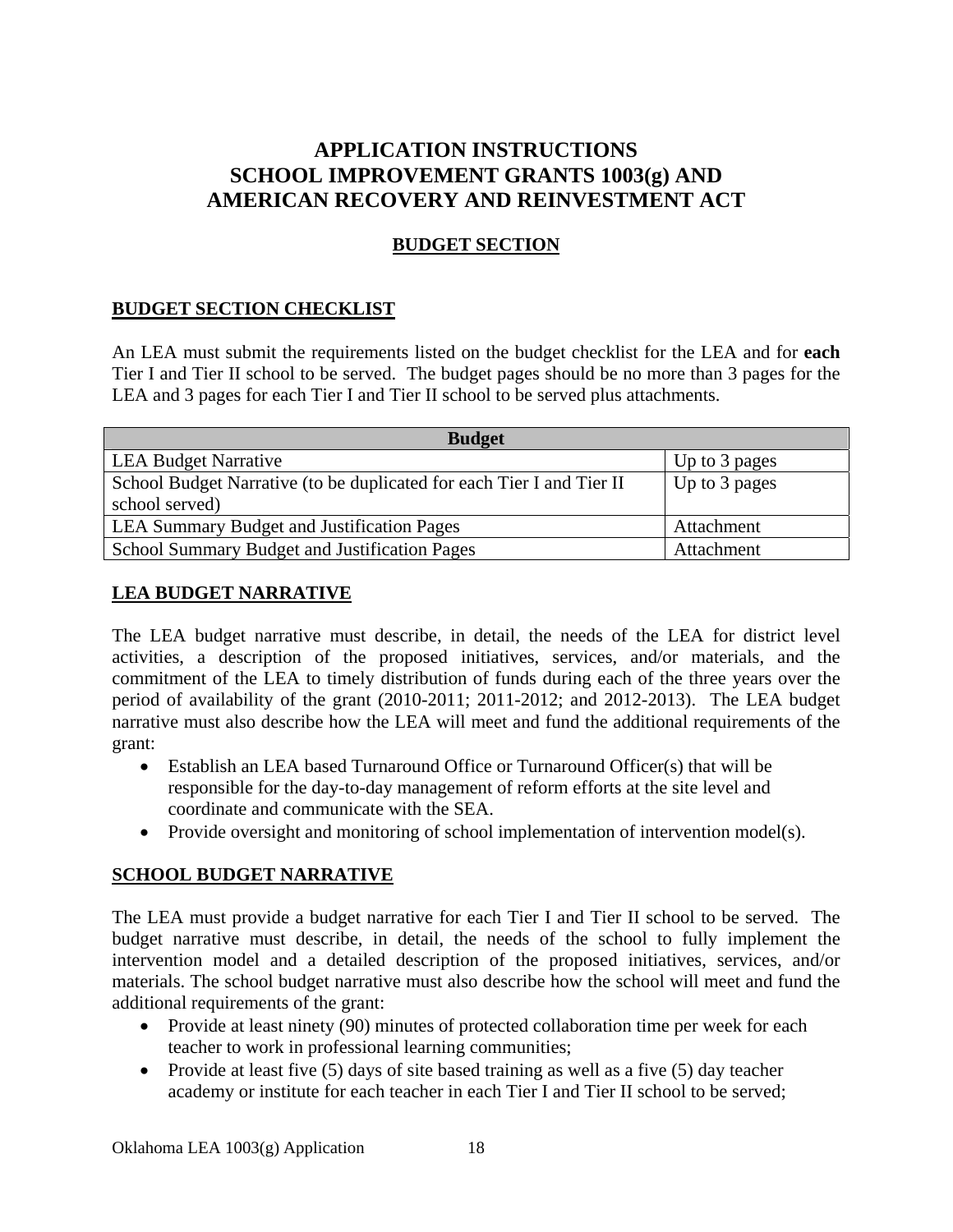• Provide additional training on the chosen intervention model and process aligned to the chosen model for new teachers that join turnaround schools after the start of implementation;

### **LEA SUMMARY BUDGET AND JUSTIFICATION**

The LEA must submit a summary budget page and justification pages for the planned district level activities and interventions planned for the Tier III schools to be served for each year of the grant. Budgets submitted for Tier III schools should not be less than the minimum of \$50,000 and should not exceed the maximum of \$2,000,000 allowable per year over the period of grant availability for each identified Tier III school.

The LEA must also submit a comprehensive Summary Budget page totaling the district Summary Budget Page and the school Summary Budget Pages for all Tier I and Tier II schools. The Summary Budget Pages must be signed by the LEA Superintendent and the designated financial officer.

Budgets will be reviewed by the Titles I, II, and VI office for accuracy.

## **SCHOOL SUMMARY BUDGET AND JUSTIFICATION**

The LEA must submit for each Tier I and Tier II school to be served, a Summary Budget and Justification Page for each year of the grant.

Budgets submitted for Tier I and Tier II schools should not be less than the minimum of \$50,000 and should not exceed the maximum of \$2,000,000 allowable per year over the period of grant availability for each identified Tier I and Tier II schools.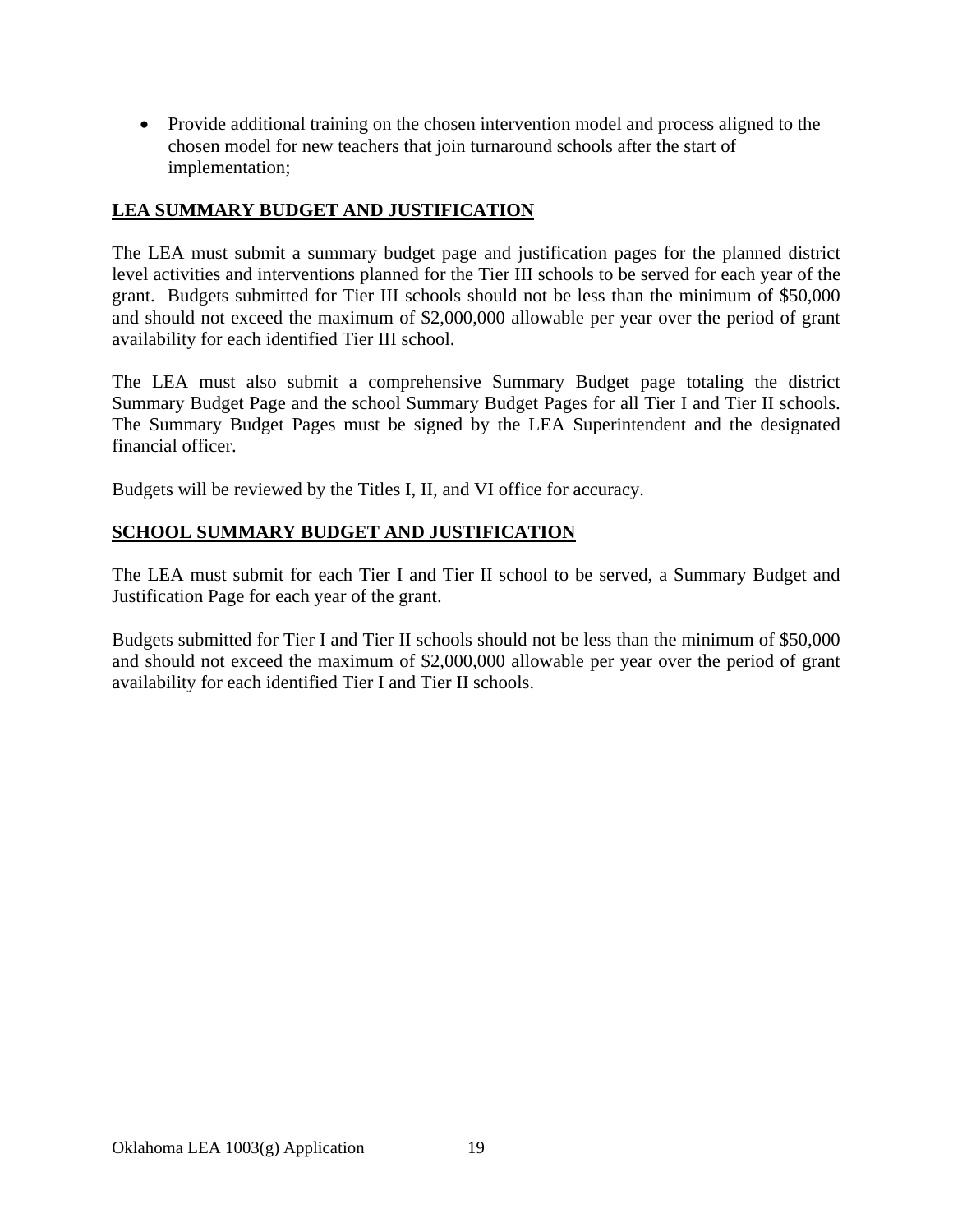## **OKLAHOMA LEA APPLICATION SCHOOL IMPROVEMENT GRANT 1003(G) AND AMERICAN RECOVERY AND REINVESTMENT ACT**

# **LEA SECTION**

| Legal Name of Applicant:                                                                                 | <b>Applicant's Mailing Address:</b>                                                                       |
|----------------------------------------------------------------------------------------------------------|-----------------------------------------------------------------------------------------------------------|
|                                                                                                          |                                                                                                           |
|                                                                                                          |                                                                                                           |
| Local Educational Agency Contact for the School Improvement Grant                                        |                                                                                                           |
| Name:                                                                                                    |                                                                                                           |
|                                                                                                          |                                                                                                           |
| Position and Office:                                                                                     |                                                                                                           |
|                                                                                                          |                                                                                                           |
| <b>Contact's Mailing Address:</b>                                                                        |                                                                                                           |
|                                                                                                          |                                                                                                           |
|                                                                                                          |                                                                                                           |
| Telephone:                                                                                               |                                                                                                           |
| Fax:                                                                                                     |                                                                                                           |
| Email address:                                                                                           |                                                                                                           |
|                                                                                                          |                                                                                                           |
| Superintendent (Printed Name):                                                                           | Telephone:                                                                                                |
|                                                                                                          |                                                                                                           |
| Signature of the Superintendent                                                                          | Date:                                                                                                     |
| $X_{-}$                                                                                                  |                                                                                                           |
| The Local Educational Agency (LEA), through its authorized representative, agrees to comply with all     |                                                                                                           |
| herein and the conditions that apply to any waivers that the LEA receives as result of this application. | requirements applicable to the School Improvement Grant (SIG) program, including the assurances contained |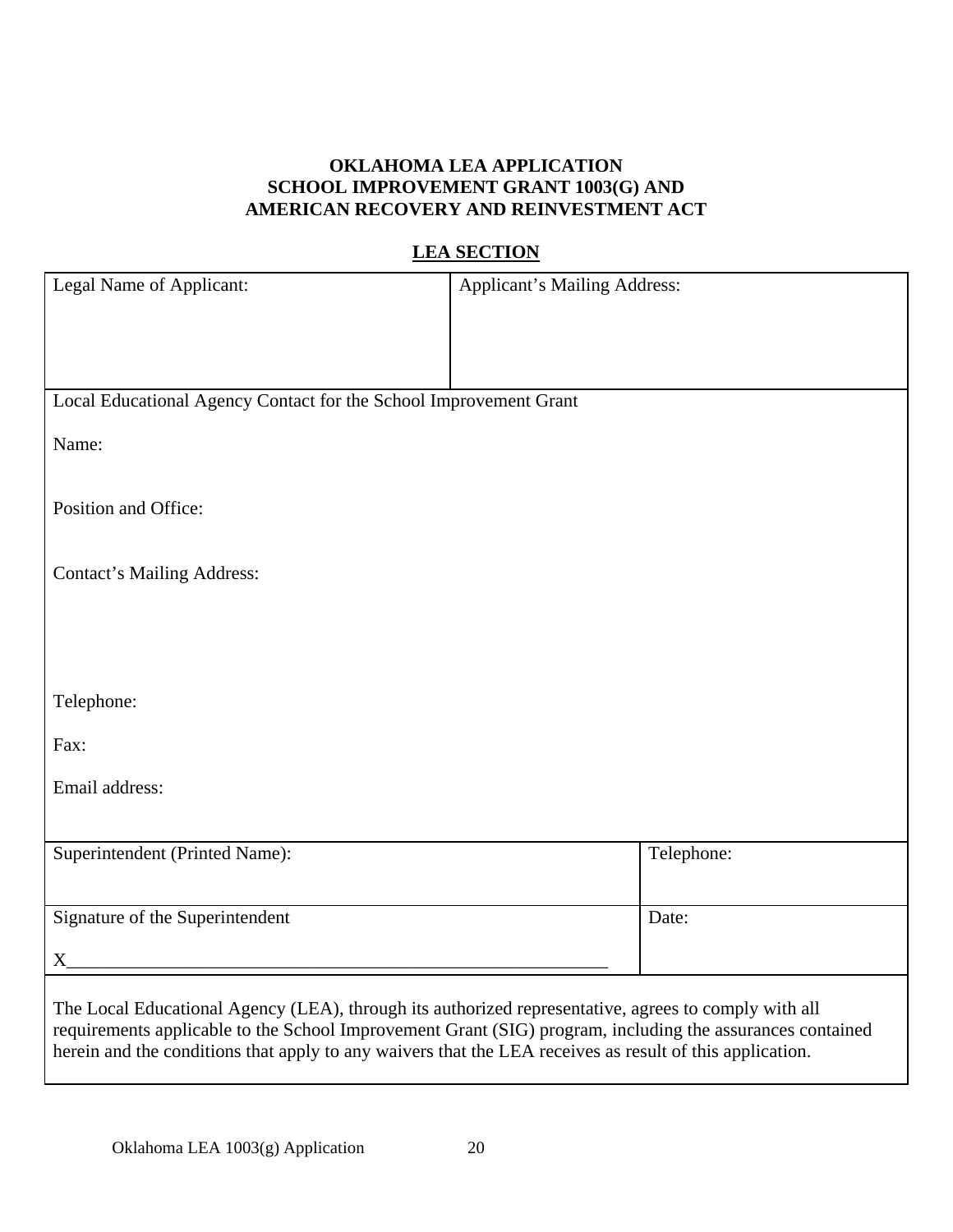#### **ASSURANCES**

Read carefully the assurances below and provide an original signature certifying that the LEA will comply with all applicable federal, state, and local laws and fulfill all requirements specific to the  $1003(g)$  grant.

- A. Grantees will fully and effectively implement one of the intervention models, turnaround, transformation, restart, or school closure, with fidelity as described in the final requirements of the School Improvement Grant  $1003(g)$  and Appendix A of this application.
- B. Grantees will establish three-year goals for student achievement on the State's academic assessments in reading/language arts, mathematics, and graduation rate, if applicable.
- C. Grantees will include in any contract with a CMO, EMO, or charter organization, accountability for complying with the final requirements of the School Improvement Grant 1003(g).
- D. Grantees will report school level data, including trend data over a number of years in the following areas:
	- a. Number of minutes in the school year;
	- b. Participation rate by subgroup on State assessments in reading/language arts and mathematics;
	- c. Dropout rate;
	- d. Graduation rate;
	- e. Student attendance rate;
	- f. Number and percentage of students enrolled in advanced coursework or dual enrollment classes;
	- g. Discipline incidents;
	- h. Truancy rate;
	- i. Distribution of teachers by experience and student achievement; and
	- j. Teacher attendance rate.
- E. Grantees will meet the additional requirements of the  $1003(g)$  grant as listed below:
	- a. Establish an LEA based Turnaround Office or Turnaround Officer(s) that will be responsible for the day-to-day management of reform efforts at the site level and coordinate and communicate with the SEA;
	- b. Provide at least 90 minutes per week of protected collaboration time for each teacher to work in Professional Learning Communities;
	- c. Provide at least five (5) days of site-based training as well as a five (5) day teacher academy or institute for each teacher in each Tier I and Tier II school to be served; and
	- d. Provide additional training on the selected intervention model and process aligned to the selected intervention model for new teachers that join turnaround schools after the start of implementation.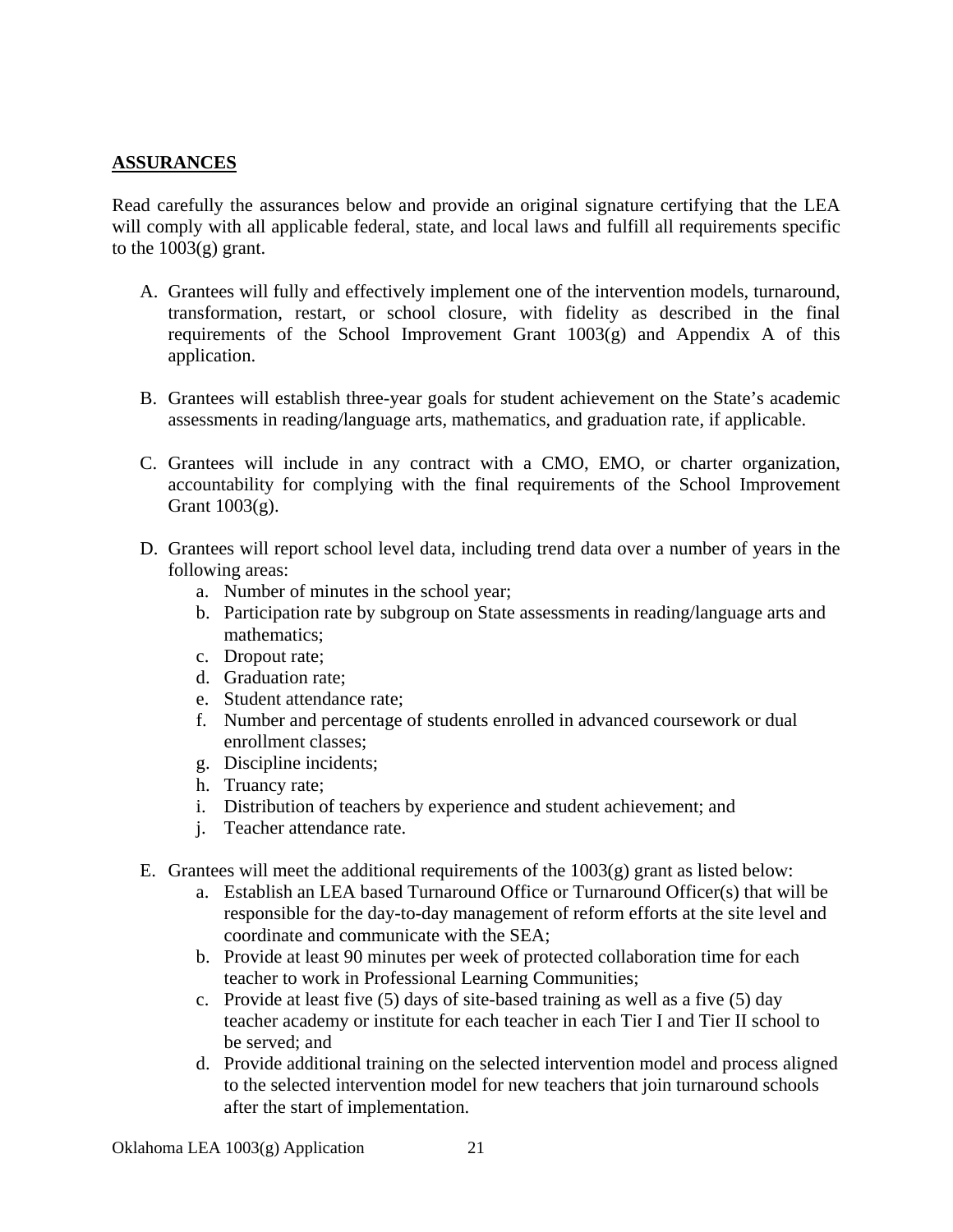- F. Grantees must utilize the technical assistance of the SEA provided School Support Team and Educational Leadership Coaching, as applicable.
- G. Grantees must commit to attend all required SEA school improvement meetings and conferences including, but not limited to, What Works in Schools: Phases I and II, Pre-Data Retreat Leadership Meeting, Summer Data Retreat, and 1003(g) Implementation Meetings.
- H. Grantees must ensure that any Tier I or Tier II school receiving 1003(g) funds that does not receive Title I, Part A funds receives all the State and local funds it would have received in the absence of 1003(g) funds.
- I. Grantees cannot use 1003(g) funds to support district-level activities for schools that are not receiving 1003(g) funds as part of this application.
- J. Grantees receiving a waiver allowing Tier I and Tier II schools to "start over" in the school improvement timeline will begin the new timeline in the first year of implementation of the selected intervention model.

\_\_\_\_\_\_\_\_\_\_\_\_\_\_\_\_\_\_\_\_\_\_\_\_\_\_\_\_\_\_\_\_\_\_\_\_\_\_\_\_\_\_\_\_\_\_\_\_\_\_\_\_\_\_\_\_\_\_\_\_\_\_\_\_\_\_\_\_\_\_\_\_\_\_\_\_\_\_\_\_\_\_\_\_\_\_\_\_\_\_\_\_\_\_\_\_\_\_\_\_\_\_\_\_\_\_\_ Signature of Superintendent Date of Superintendent Date

# **WAIVERS**

Indicate in the box below the waivers for which the LEA is applying and the Tier I and Tier II schools that will implement the waiver.

| $\Box$ Waive section 421(b) of the General Education Provisions Act (20 U.S.C. §<br>$1225(b)$ ) to extend the period of availability of school improvement funds for the |
|--------------------------------------------------------------------------------------------------------------------------------------------------------------------------|
| SEA and all of its LEAs to September 30, 2014.                                                                                                                           |
| Identify the schools that will implement the waiver: Start typing here.                                                                                                  |
| $\Box$ Waive section 1116(b)(12) of the ESEA to permit LEAs to allow their Tier I and                                                                                    |
| Tier II Title I participating schools that will implement a turnaround or restart                                                                                        |
| model to "start over" in the school improvement timeline.                                                                                                                |
| Identify the schools that will implement the waiver: Start typing here.                                                                                                  |
| $\Box$ Waive the 40 percent poverty eligibility threshold in section 1114(a)(1) of the                                                                                   |
| ESEA to permit LEAs to implement a schoolwide program in a Tier I or Tier II                                                                                             |
| Title I participating school that does not meet the poverty threshold.                                                                                                   |
| Identify the schools that will implement the waiver: Start typing here.                                                                                                  |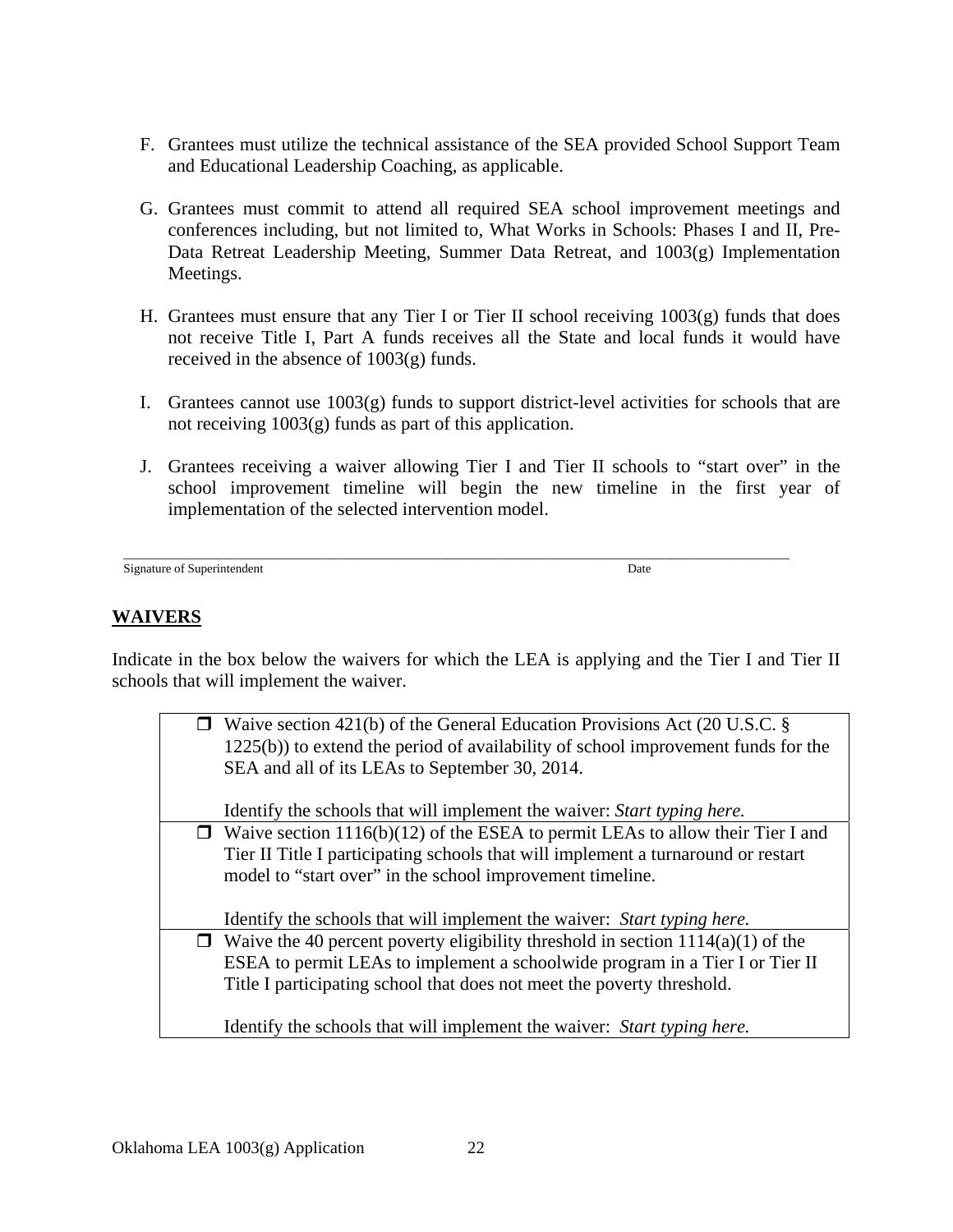#### **SCHOOLS TO BE SERVED**

In the chart below, indicate the schools the LEA will serve by completing the table below. For Tier I and Tier II schools, identify the Intervention Model Selected for each school.

Note: An LEA that has nine or more Tier I and Tier II schools may implement the transformation model in no more than 50 percent of those schools.

|                    |                                                                        |           |            |         |                       |                |  | <b>INTERVENTION MODEL</b> |
|--------------------|------------------------------------------------------------------------|-----------|------------|---------|-----------------------|----------------|--|---------------------------|
| <b>SCHOOL NAME</b> | <b>NCES</b><br>$\blacksquare$<br>$\blacksquare$<br>ID#<br>TIER<br>TIER | 目<br>TIER | Turnaround | Restart | <b>School Closure</b> | Transformation |  |                           |
|                    |                                                                        |           |            |         |                       |                |  |                           |
|                    |                                                                        |           |            |         |                       |                |  |                           |
|                    |                                                                        |           |            |         |                       |                |  |                           |
|                    |                                                                        |           |            |         |                       |                |  |                           |
|                    |                                                                        |           |            |         |                       |                |  |                           |
|                    |                                                                        |           |            |         |                       |                |  |                           |

Complete the table below if the LEA has elected **not** to serve one or more of the eligible Tier I or Tier II schools. Add rows as needed. Explain in detail why the LEA lacks capacity to serve the Tier I or Tier II schools listed below.

| <b>SCHOOL NAME</b> | <b>NCES ID</b><br># | $\blacksquare$<br>THER | E<br>TIER | <b>REASON LEA LACKS CAPACITY TO SERVE</b><br><b>THE SCHOOL</b> |
|--------------------|---------------------|------------------------|-----------|----------------------------------------------------------------|
|                    |                     |                        |           |                                                                |
|                    |                     |                        |           |                                                                |
|                    |                     |                        |           |                                                                |
|                    |                     |                        |           |                                                                |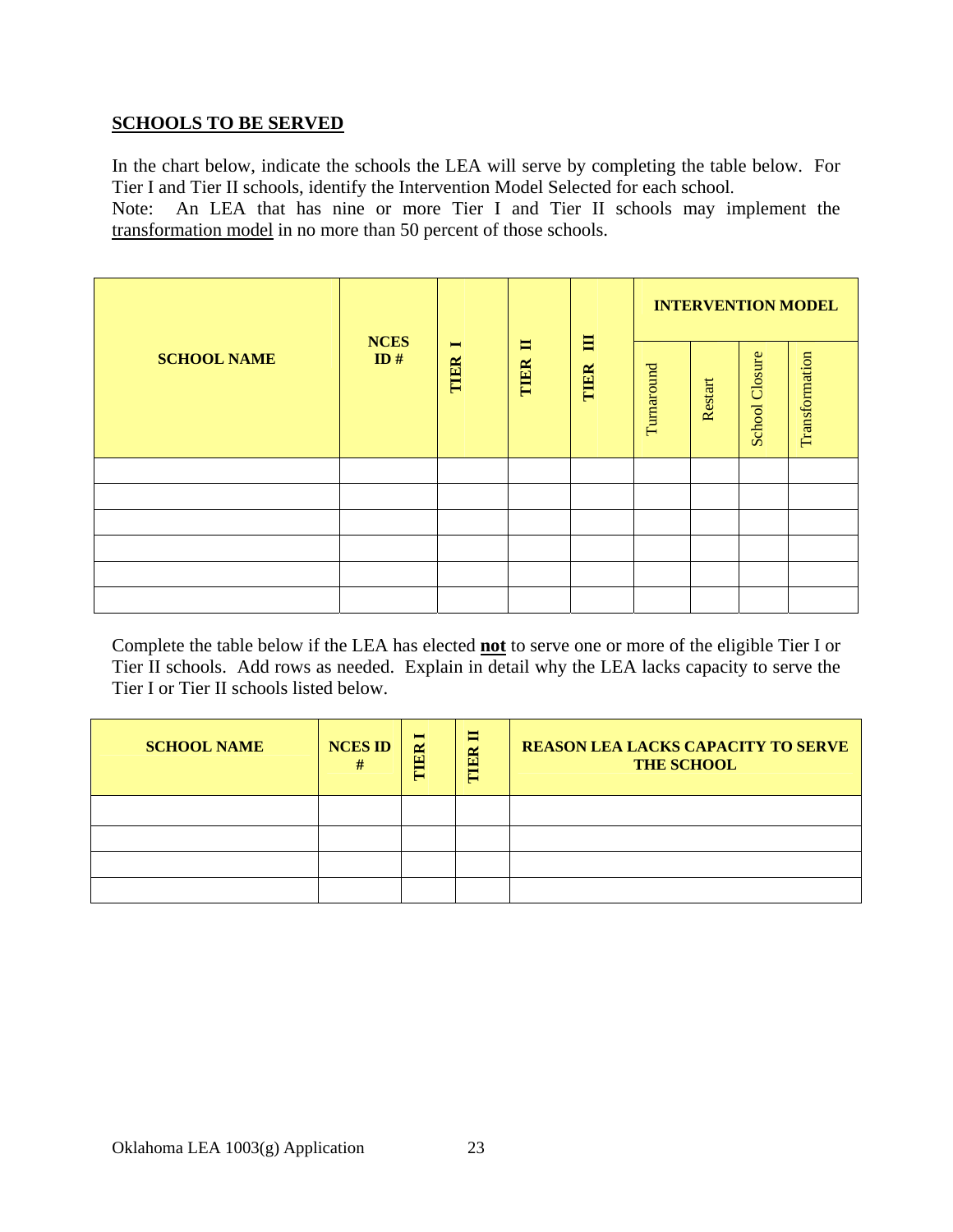# **LEA CAPACITY**

In the chart below, address the LEA's capacity in regards to the required indicators. Be specific and detailed in the narrative, providing evidence the LEA has the capacity to fully and effectively implement the selected intervention model.

|           | <b>Indicators</b>                                                                          | <b>LEA Narrative</b> |
|-----------|--------------------------------------------------------------------------------------------|----------------------|
|           | The LEA has outlined its design and                                                        |                      |
|           | implementation activities for each                                                         |                      |
|           | intervention model. A detailed and realistic                                               |                      |
|           | timeline has been established. The                                                         |                      |
|           | person/position for providing leadership for                                               |                      |
|           | each requirement of the intervention has                                                   |                      |
|           | been determined.                                                                           |                      |
|           | The LEA has demonstrated that it has                                                       |                      |
|           | involved relevant stakeholders and received                                                |                      |
|           | commitment and support from relevant                                                       |                      |
|           | stakeholders, including administrators,                                                    |                      |
|           | teachers, teachers' unions (if appropriate),                                               |                      |
|           | parents, students, and outside community                                                   |                      |
|           | members in activities related to decision                                                  |                      |
|           | making, choosing an intervention model,                                                    |                      |
|           | and/or development of the model's design.                                                  |                      |
| $\bullet$ | Staff with the credentials and capacity to                                                 |                      |
|           | implement the selected intervention                                                        |                      |
|           | successfully has been identified.                                                          |                      |
| $\bullet$ | The ability of the LEA to serve the identified                                             |                      |
|           | Tier I and Tier II schools has been addressed.                                             |                      |
|           |                                                                                            |                      |
|           | The ability to recruit new principals with the                                             |                      |
|           | necessary credentials and capacity has been<br>demonstrated.                               |                      |
|           |                                                                                            |                      |
| $\bullet$ | The LEA has conducted a strategic planning                                                 |                      |
|           | process that supports the selection and<br>implementation of the chosen model.             |                      |
|           |                                                                                            |                      |
| $\bullet$ | The LEA has developed three-year budgets                                                   |                      |
|           | that directly align to the activities and                                                  |                      |
|           | strategies stated in the plan.                                                             |                      |
|           | The LEA has developed a monitoring plan                                                    |                      |
|           | that encompasses multiple visits to each                                                   |                      |
|           | school and requires evidence of effective<br>LEA interventions if there is limited student |                      |
|           | academic success.                                                                          |                      |
|           |                                                                                            |                      |
|           | The LEA has plans to establish schedules                                                   |                      |
|           | and implement strategies that provide                                                      |                      |
|           | increased learning time.                                                                   |                      |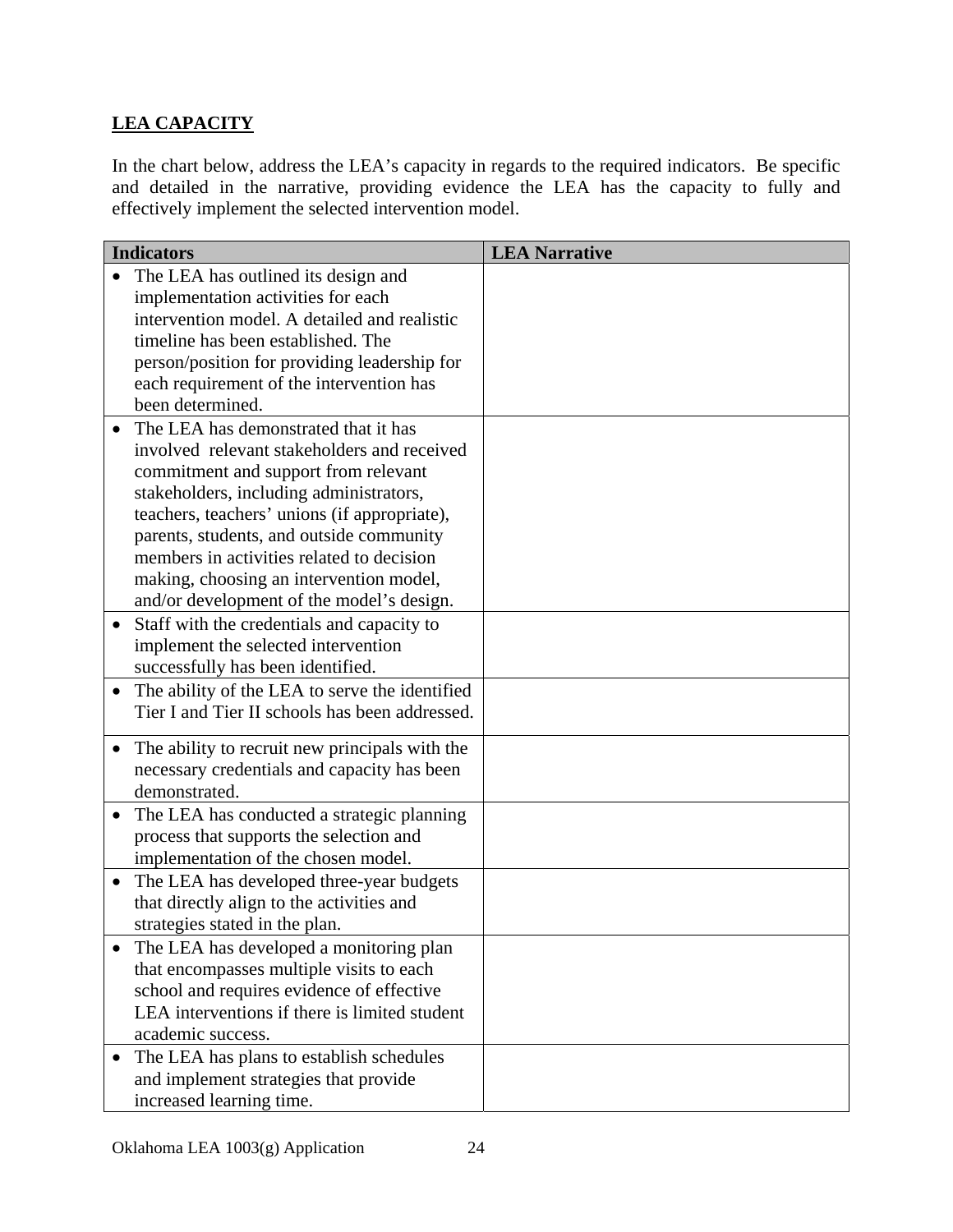|           | The LEA has established an LEA                      |  |
|-----------|-----------------------------------------------------|--|
|           | Turnaround Office or Officer(s) that will be        |  |
|           | responsible for the day-to-day management           |  |
|           | of reform efforts at the school level and           |  |
|           | coordinating with the SEA.                          |  |
| $\bullet$ | The LEA has made a commitment to expand             |  |
|           | teachers' capacity to plan collaboratively in       |  |
|           | the academic areas where students fail to           |  |
|           | make Adequate Yearly Progress.                      |  |
|           | The LEA has identified a $1003(g)$                  |  |
|           | Turnaround Team and/or a Turnaround                 |  |
|           | Program Contact that meets regularly with           |  |
|           | SEA staff to discuss progress of schools.           |  |
|           | Turnaround Teams and/or Turnaround                  |  |
|           | Program Contact are highly knowledgeable            |  |
|           | educators who specialize in school                  |  |
|           | improvement, understand culture and                 |  |
|           | climate, and relate well to stakeholders.           |  |
|           | Turnaround Teams and/or Turnaround                  |  |
|           | Program Contact must also demonstrate that          |  |
|           | they communicate regularly with the LEA             |  |
|           | administrative team, including the LEA              |  |
|           | Superintendent.                                     |  |
| $\bullet$ | The LEA has demonstrated, through past              |  |
|           | grant applications, that they have sound            |  |
|           | fiscal management with limited audit                |  |
|           | findings.                                           |  |
| $\bullet$ | The LEA has completed a self assessment of          |  |
|           | its own capacity to design, support, monitor        |  |
|           | and assess the implementation of the models         |  |
|           | and strategies that it selects for its Tier I, Tier |  |
|           | II, and Tier III schools.                           |  |
|           | The LEA has demonstrated a commitment of            |  |
|           | the sustainability of the intervention model        |  |
|           | after the funding is no longer available.           |  |
| $\bullet$ | The LEA completes the grant application             |  |
|           | within the timelines set forth in the               |  |
|           | application.                                        |  |
| $\bullet$ | Assurances are signed and submitted with            |  |
|           | the application.                                    |  |
|           |                                                     |  |
|           | <b>Only For LEAs implementing School Closure</b>    |  |
|           | The LEA has access and proximity to higher          |  |
|           | achieving schools, including but not limited        |  |
|           | to charter schools or new schools for which         |  |
|           | achievement data are not yet available.             |  |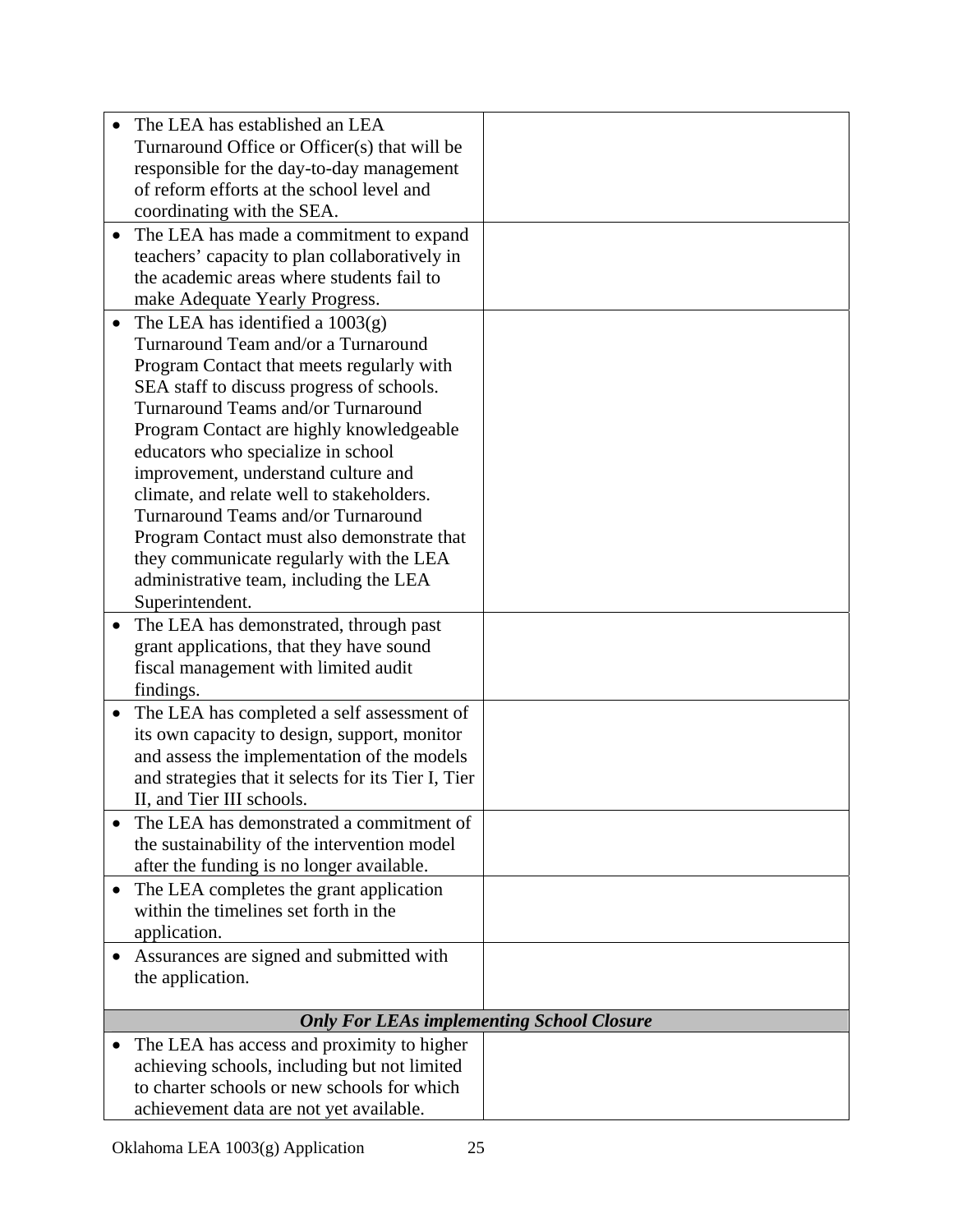NOTE: If after SEA review of the claim of Lack of Capacity and the required Capacity Chart above, the SEA determines an LEA has more capacity than it has claimed, the SEA will:

- 1. Notify the LEA of the SEA's decision and require the LEA to provide additional evidence to support the lack of capacity claim within two weeks of such notice.
- 2. Provide technical assistance and support to the LEA to increase capacity to serve eligible Tier I and Tier II schools.
- 3. Require the LEA to submit a revised LEA application including the eligible schools. LEAs will have a two-week time period in which to submit an amended application.

## **LEA PROCEDURE/POLICIES FOR EXTERNAL PROVIDERS**

LEAs applying for 1003(g) funds must have in place a written procedure/policy to recruit, screen, and select external providers. Attach to this application, a written copy this procedure/policy. **Check the appropriate box below.**

- $\Box$  The LEA does not have a written procedure/policy to recruit, screen, and select external providers.
- $\Box$  The LEA has a written procedure/policy to recruit, screen, and select external providers and a copy is attached to this application.

If the LEA has already selected external providers for a Tier I or Tier II site, **provide in the space below a justification for the selection of said providers that includes the following information:** 

- History of success working with the LEA, school or particular population;
- Alignment of external provider and existing LEA services or initiatives; and
- Capacity of external provider to serve the identified Tier I and Tier II schools and their selected intervention models.

*Start typing here.* 

#### **INTEGRATION OF SERVICES**

Complete the following Integration of Services chart showing how the LEA will align any other federal, state, and local resources to the selected intervention models. You may add boxes as necessary. Examples can be found in the Application Instructions: LEA Section.

| <b>Resource</b>                | Alignment with $1003(g)$ |
|--------------------------------|--------------------------|
| Title I, Part A                |                          |
| Title II, Part A               |                          |
| Title II, Part D               |                          |
| Title III, Part A              |                          |
| <b>Other Federal Resources</b> |                          |
| List here.                     |                          |
| <b>State Resources</b>         |                          |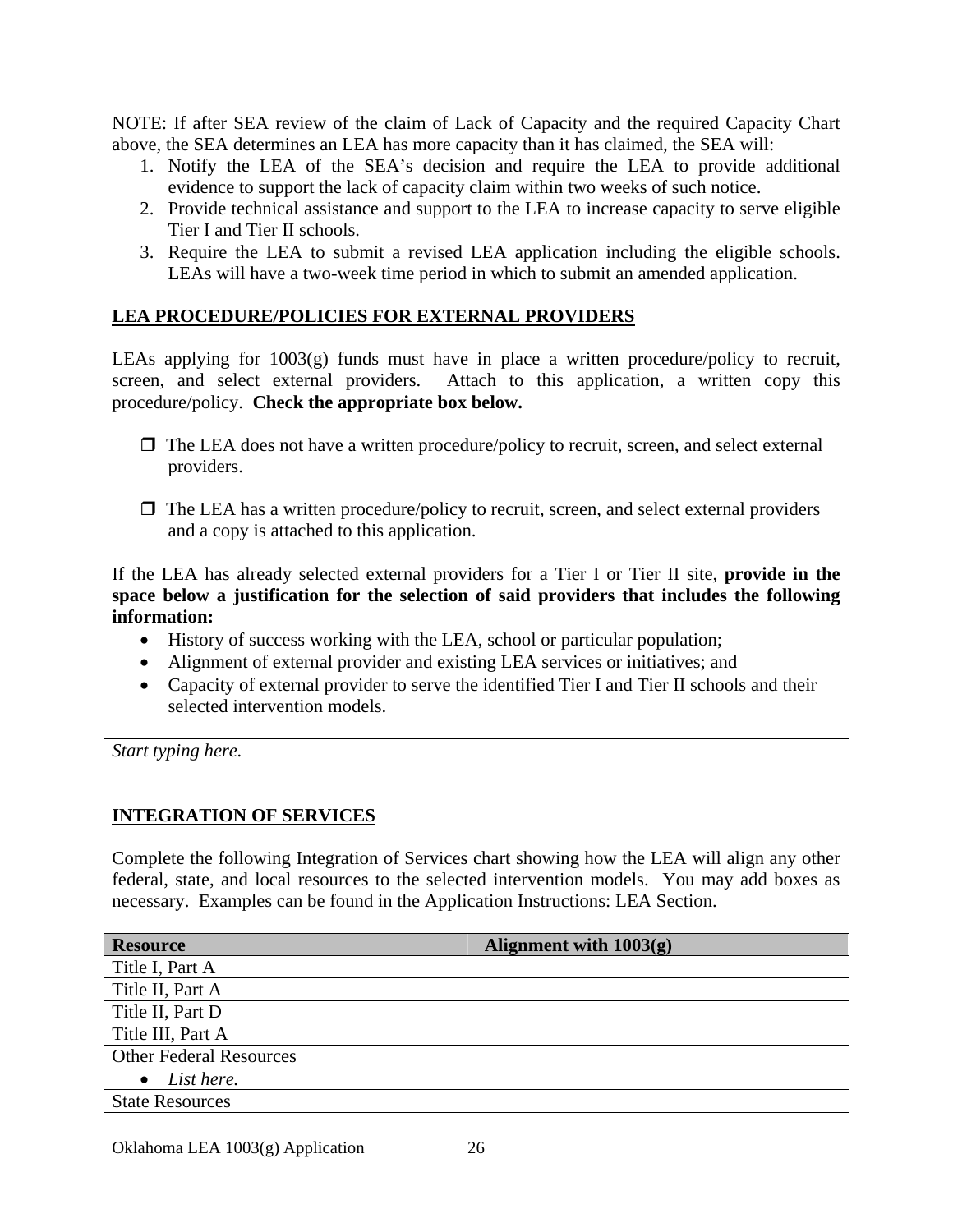| List here.             |  |
|------------------------|--|
| <b>Local Resources</b> |  |
| List here.             |  |

#### **LEA MODIFICATION OF POLICIES AND PROCEDURES**

In the space below, provide a narrative describing the steps the LEA has taken or will take to modify its policies and procedures to enable the schools to effectively implement the selected intervention models.

*Start typing here.* 

#### **LEA SUSTAINABILITY EFFORTS**

In the space below provide the LEA plan for sustaining the reform efforts after the funding period ends. Provide in the narrative, evidence of the following:

- All stakeholders were involved in the planning phase and will share leadership throughout the implementation;
- There are written plans in place for transitions;
- The LEA has in place a strategic planning process utilizing Oklahoma's WISE planning and coaching tool;
- The LEA has a system of formative and summative data collection in place;
- Other funding sources have been secured or are being actively sought to enable the school to continue the initiatives; and
- The Title I, Part A schoolwide/school improvement plan includes goals and action steps that will sustain reform efforts.

*Start typing here.* 

# **LEA APPLICATION FOR TIER III SCHOOLS**

In the space below, provide a narrative describing 1) the Tier III schools to be served, 2) the needs assessment process conducted at each of the Tier III schools and the interventions the LEA plans to implement in each Tier III school.

*Start typing here*.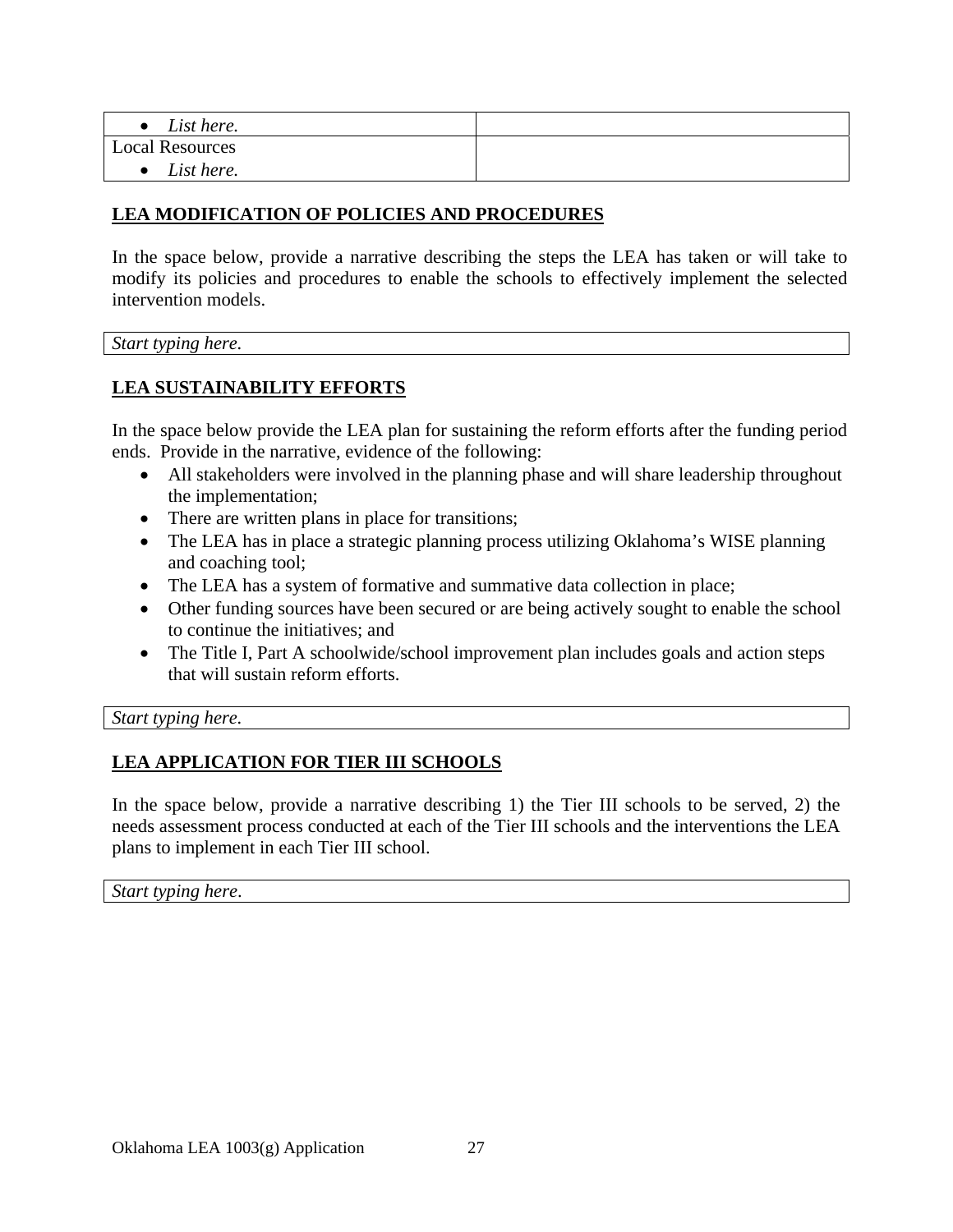Duplicate and complete the chart provided for each Tier III school to be served. List the SMART Goals established for the school, the action plan for the goal, and the timeline for implementation.

| <b>Tier III School Action Plan: Insert School Name Here</b> |                                    |
|-------------------------------------------------------------|------------------------------------|
| <b>SMART Goals:</b>                                         |                                    |
| $2010 - 2011 -$                                             |                                    |
| $2011 - 2012 -$                                             |                                    |
| $2012 - 2013 -$                                             |                                    |
| <b>Action Plan</b>                                          | <b>Timeline for Implementation</b> |
|                                                             |                                    |
|                                                             |                                    |
|                                                             |                                    |
|                                                             |                                    |
| <b>Resources Needed</b>                                     |                                    |
|                                                             |                                    |
|                                                             |                                    |
|                                                             |                                    |
|                                                             |                                    |
|                                                             |                                    |
|                                                             |                                    |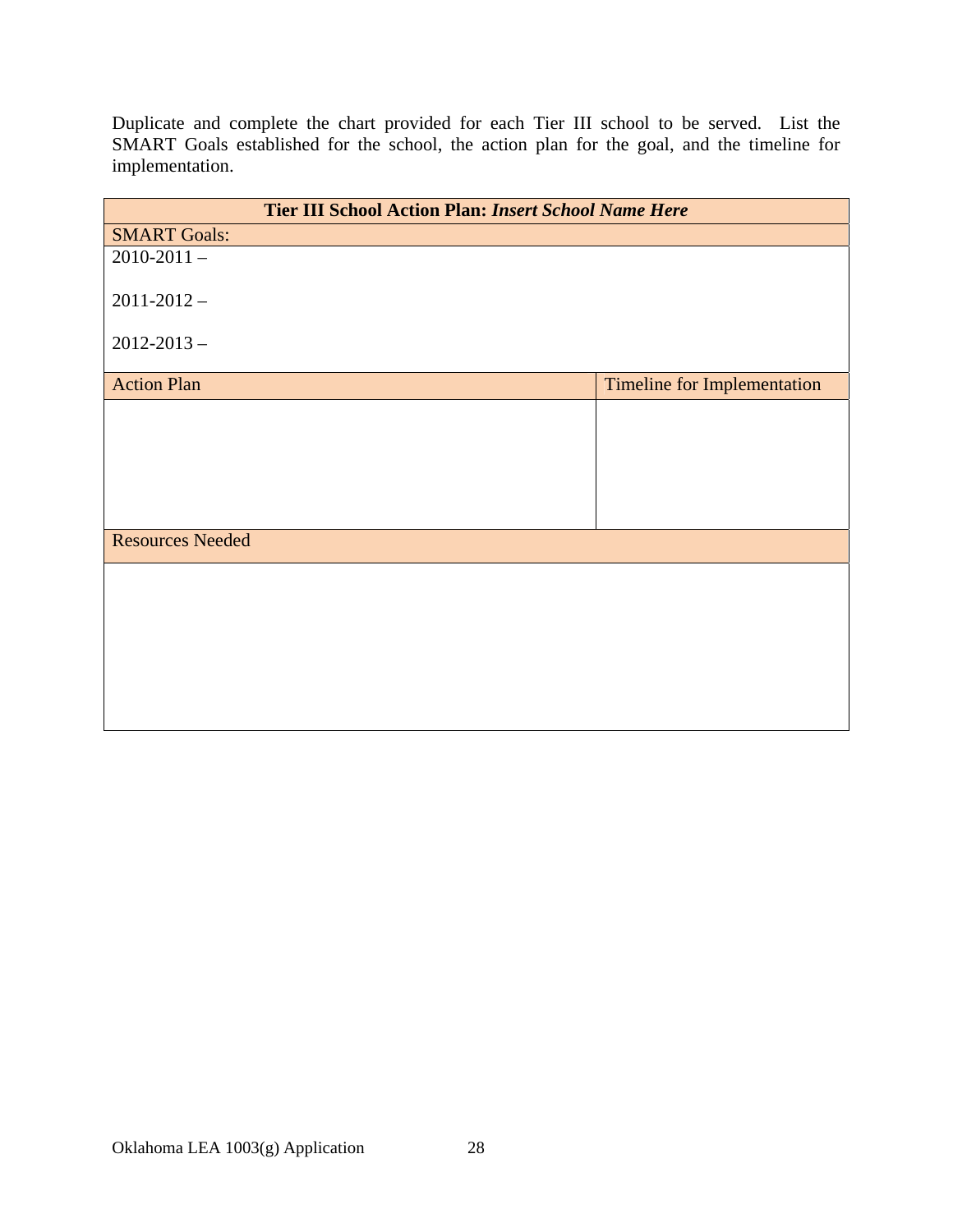### **OKLAHOMA LEA APPLICATION SCHOOL IMPROVEMENT GRANT 1003(G) AND AMERICAN RECOVERY AND REINVESTMENT ACT**

#### **SCHOOL SECTION**

LEAs must duplicate the School Section of this application for **each** Tier I and Tier II school to be served.

| <b>School Name:</b>                                                 | <b>SIG Site Contact:</b>                   |  |
|---------------------------------------------------------------------|--------------------------------------------|--|
| <b>Address:</b>                                                     | <b>Name &amp; Position:</b>                |  |
|                                                                     |                                            |  |
|                                                                     | Phone#:                                    |  |
|                                                                     | <b>Email Address:</b>                      |  |
| Grade levels enrolled (SY10):                                       | <b>Number of Students Enrolled (SY10):</b> |  |
|                                                                     |                                            |  |
| <b>Tier Level</b>                                                   | <b>Title I Status:</b>                     |  |
|                                                                     | <b>Schoolwide Program</b>                  |  |
|                                                                     | ____ Targeted Assistance Program           |  |
| Tier III ____________________                                       | <b>Title I Eligible School</b>             |  |
| <b>School Improvement Status</b>                                    | <b>Intervention Model Selected:</b>        |  |
| <b>School Year 1</b>                                                | <b>Turnaround Model</b>                    |  |
| School Year 2                                                       | <b>Closure</b>                             |  |
| <b>Corrective Action</b>                                            | ____ Restart                               |  |
| <b>EXAMPLE Restructuring Planning</b>                               | <b>Transformation</b>                      |  |
| <b>EXECUTE:</b> Restructuring Implementation                        |                                            |  |
|                                                                     |                                            |  |
| <b>Waiver Request:</b>                                              | Amount the LEA is requesting from 2009     |  |
|                                                                     | Title I 1003(g) School Improvement         |  |
| Funds for the next three years.<br><b>Requested for this School</b> |                                            |  |
|                                                                     | Year 1: SY 2010-11                         |  |
| <b>Not Requested for this School</b>                                | Year 2: SY 2011-12                         |  |
|                                                                     | Year 3: SY 2012-13                         |  |
|                                                                     | <b>Total Amount of</b>                     |  |
|                                                                     | <b>Funding Requested</b>                   |  |
|                                                                     | for this School                            |  |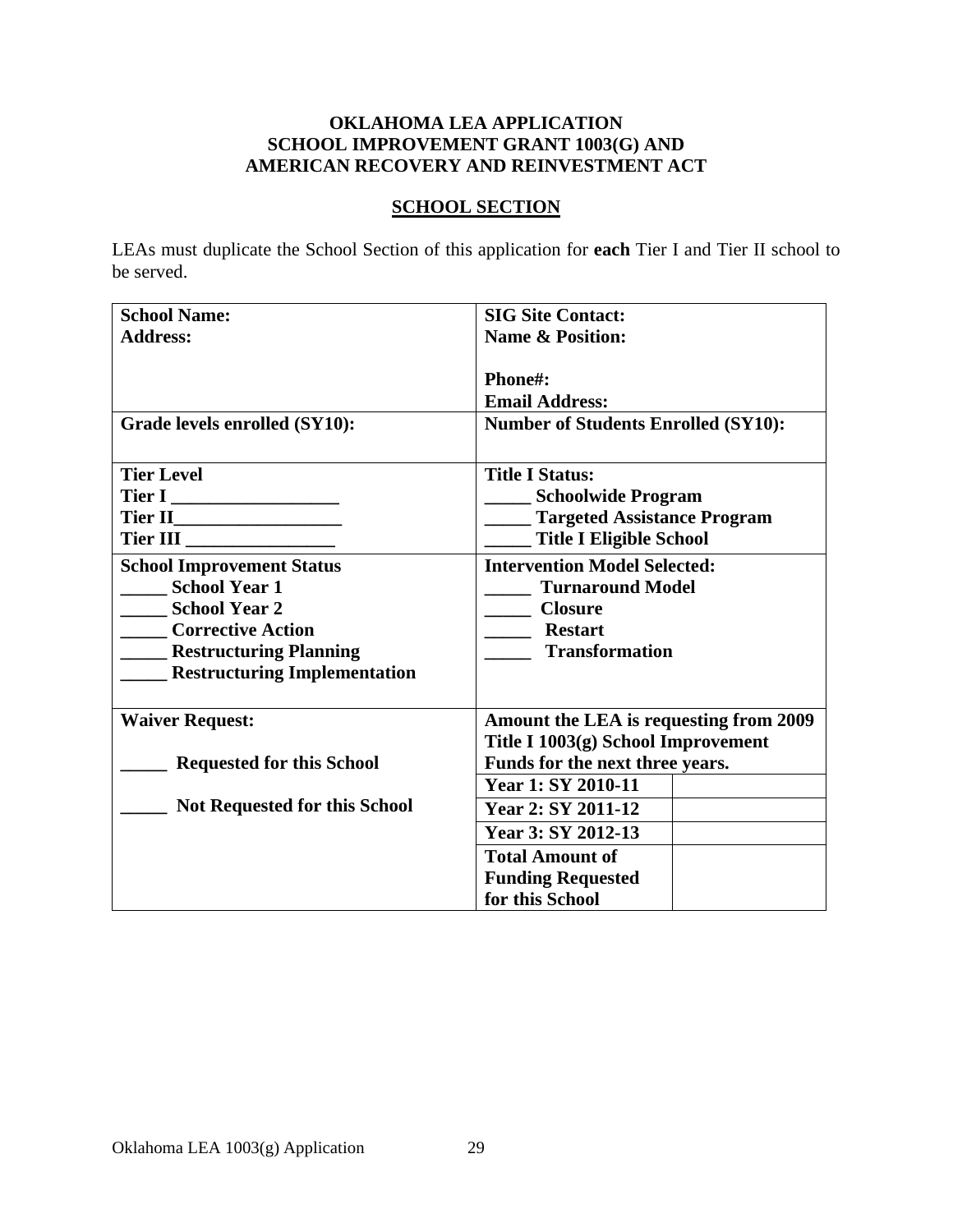### **SCHOOL NEEDS ASSESSMENT**

Describe how the LEA has consulted with relevant stakeholders regarding the LEA's application and implementation of school improvement models in its Tier I and Tier II schools.

#### *Start typing here.*

Complete the chart below showing the data sources used as part of the comprehensive needs assessment. Rows may be added as needed.

| <b>Student Achievement Data</b><br>(OCCT, Benchmarks, District<br><b>Assessments, Report Cards</b> ) | <b>Perception Data</b><br>(Staff/Student/Parent Surveys, Self)<br><b>Assessments, Meeting Minutes)</b> | <b>Demographic Data</b><br>(Attendance, Truancy, Ethnicity,<br><b>Low-Income, Special Education)</b> |
|------------------------------------------------------------------------------------------------------|--------------------------------------------------------------------------------------------------------|------------------------------------------------------------------------------------------------------|
|                                                                                                      |                                                                                                        |                                                                                                      |
|                                                                                                      |                                                                                                        |                                                                                                      |
|                                                                                                      |                                                                                                        |                                                                                                      |
|                                                                                                      |                                                                                                        |                                                                                                      |
|                                                                                                      |                                                                                                        |                                                                                                      |

Complete the chart below by providing a list of the stakeholders involved in the needs assessment process.

| <b>Name</b> | <b>Title</b> | <b>Stakeholder Group</b> |
|-------------|--------------|--------------------------|
|             |              |                          |
|             |              |                          |
|             |              |                          |
|             |              |                          |
|             |              |                          |
|             |              |                          |
|             |              |                          |
|             |              |                          |
|             |              |                          |
|             |              |                          |

Provide in the space below a narrative describing the needs assessment process the LEA used to collect, analyze, and report data.

*Start typing here.* 

Provide in the chart below a summary of the results of the comprehensive needs assessment including strengths, weaknesses and areas of critical need as indicated by the data.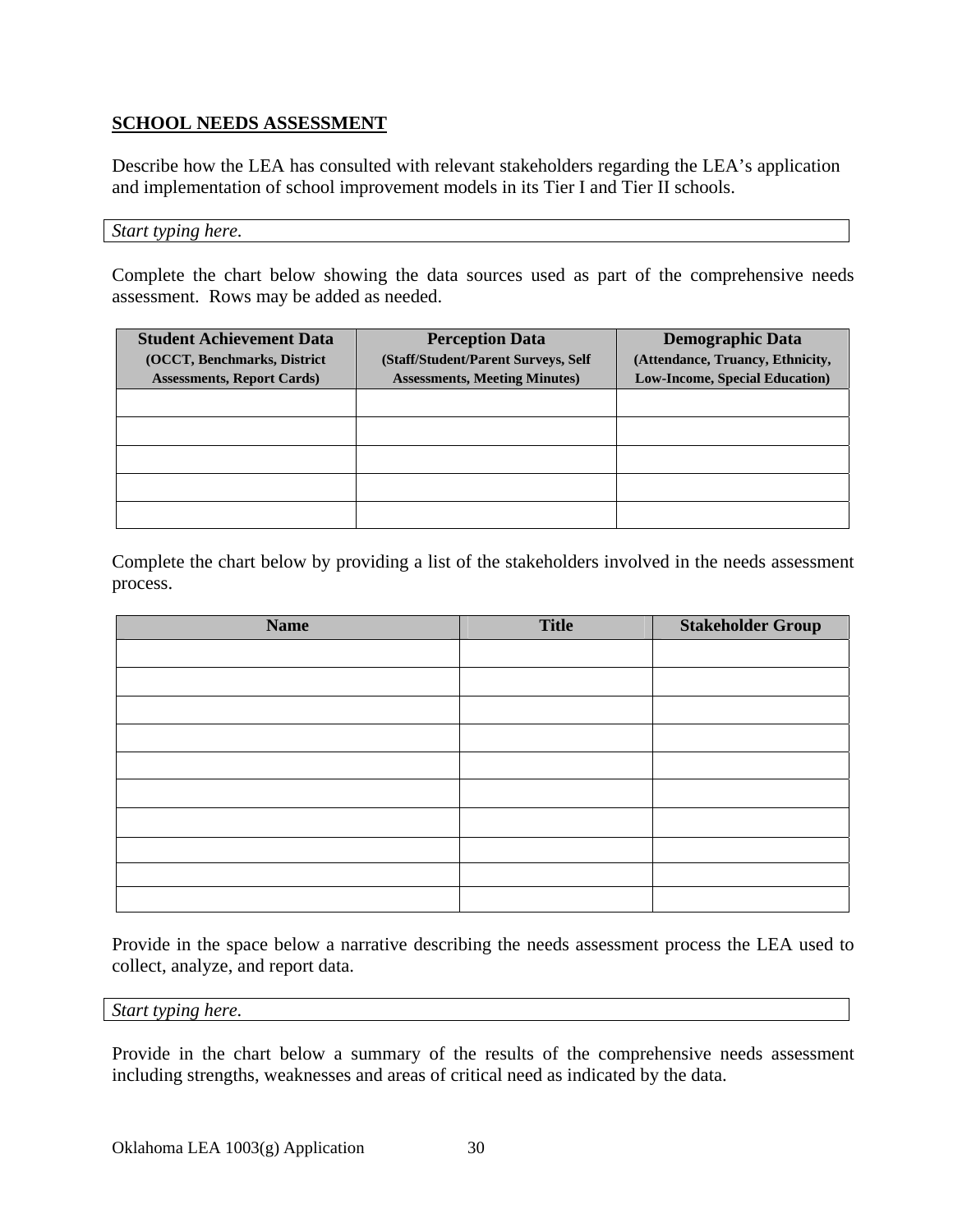| Areas to be considered as part of the          | <b>Summary of analysis of each of the areas</b>              |
|------------------------------------------------|--------------------------------------------------------------|
| comprehensive needs assessment.                | considered as part of the comprehensive<br>needs assessment. |
| <b>School Profile:</b>                         |                                                              |
| Includes student and staff data.               |                                                              |
| <b>Curriculum:</b>                             |                                                              |
|                                                |                                                              |
| Includes academic expectations, alignment to   |                                                              |
| PASS, and the process to monitor, evaluate and |                                                              |
| review curriculum.                             |                                                              |
| <b>Classroom Evaluation/Assessment:</b>        |                                                              |
| Includes classroom assessments, alignment to   |                                                              |
| PASS, and use of assessment data.              |                                                              |
| <b>Instruction:</b>                            |                                                              |
| Includes the varied strategies used in the     |                                                              |
| classroom, integration of technology, and      |                                                              |
| teacher collaboration.                         |                                                              |
| <b>School Culture:</b>                         |                                                              |
| Includes learning environment, leader and      |                                                              |
| teacher beliefs, and value of equity and       |                                                              |
| diversity.                                     |                                                              |
| <b>Student, Family, and Community Support:</b> |                                                              |
| Includes communication methods and             |                                                              |
| including parents as partners.                 |                                                              |
| <b>Professional Growth, Development, and</b>   |                                                              |
| <b>Evaluation:</b>                             |                                                              |
| Includes professional development plan,        |                                                              |
| capacity building, and evaluation process.     |                                                              |
| Leadership:                                    |                                                              |
| Includes process for decision making, policies |                                                              |
| and procedures, and the shared vision.         |                                                              |
| <b>Organizational Structure and Resources:</b> |                                                              |
| Includes use of resources, master schedule,    |                                                              |
| staffing, and teaming.                         |                                                              |
| <b>Comprehensive and Effective Planning:</b>   |                                                              |
| Includes the process for collaboration, use of |                                                              |
| data, development of school goals, and         |                                                              |
| continuous evaluation.                         |                                                              |

# **SCHOOL IDENTIFICATION OF INTERVENTION MODEL**

In the space below, provide a detailed narrative describing how the selected intervention model was chosen and the correlation between the selected intervention model and the results of the comprehensive needs assessment.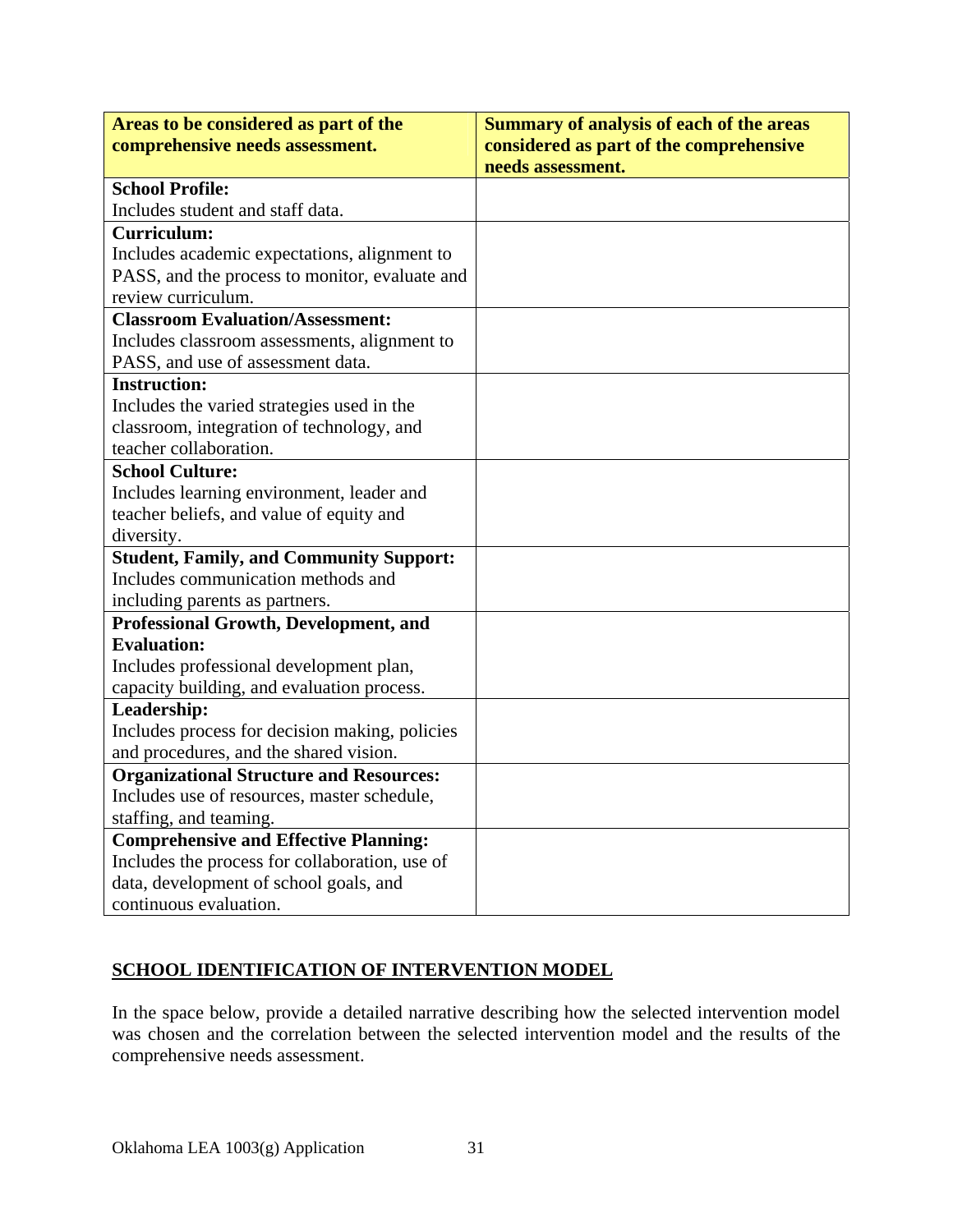*Start typing here.* 

#### **SCHOOL SMART GOALS**

Complete the charts below by providing three-year SMART Goals in Reading/Language Arts, Mathematics, and Graduation Rate, if applicable for the All Students subgroup. See the Application Instructions for the School Section for more information on SMART Goals.

|                     | <b>SMART Reading/Language Arts Goals</b> |
|---------------------|------------------------------------------|
| Goal for 2010-2011: |                                          |
| Goal for 2011-2012: |                                          |
| Goal for 2012-2013: |                                          |
| Rationale:          |                                          |

|                     | <b>SMART Mathematics Goals</b> |
|---------------------|--------------------------------|
| Goal for 2010-2011: |                                |
| Goal for 2011-2012: |                                |
| Goal for 2012-2013: |                                |
| Rationale:          |                                |

| <b>SMART Graduation Rate Goals</b> |
|------------------------------------|
| Goal for $2010 - 2011$ :           |
| Goal for 2011-2012:                |
| Goal for 2012-2013:                |
| Rationale:                         |

#### **SCHOOL ACTION PLAN**

For each Tier I and Tier II school, complete a three-year action plan for the selected intervention model. Be specific and provide detailed information regarding action steps, timelines, and person(s) responsible. Action plans can be expanded as needed.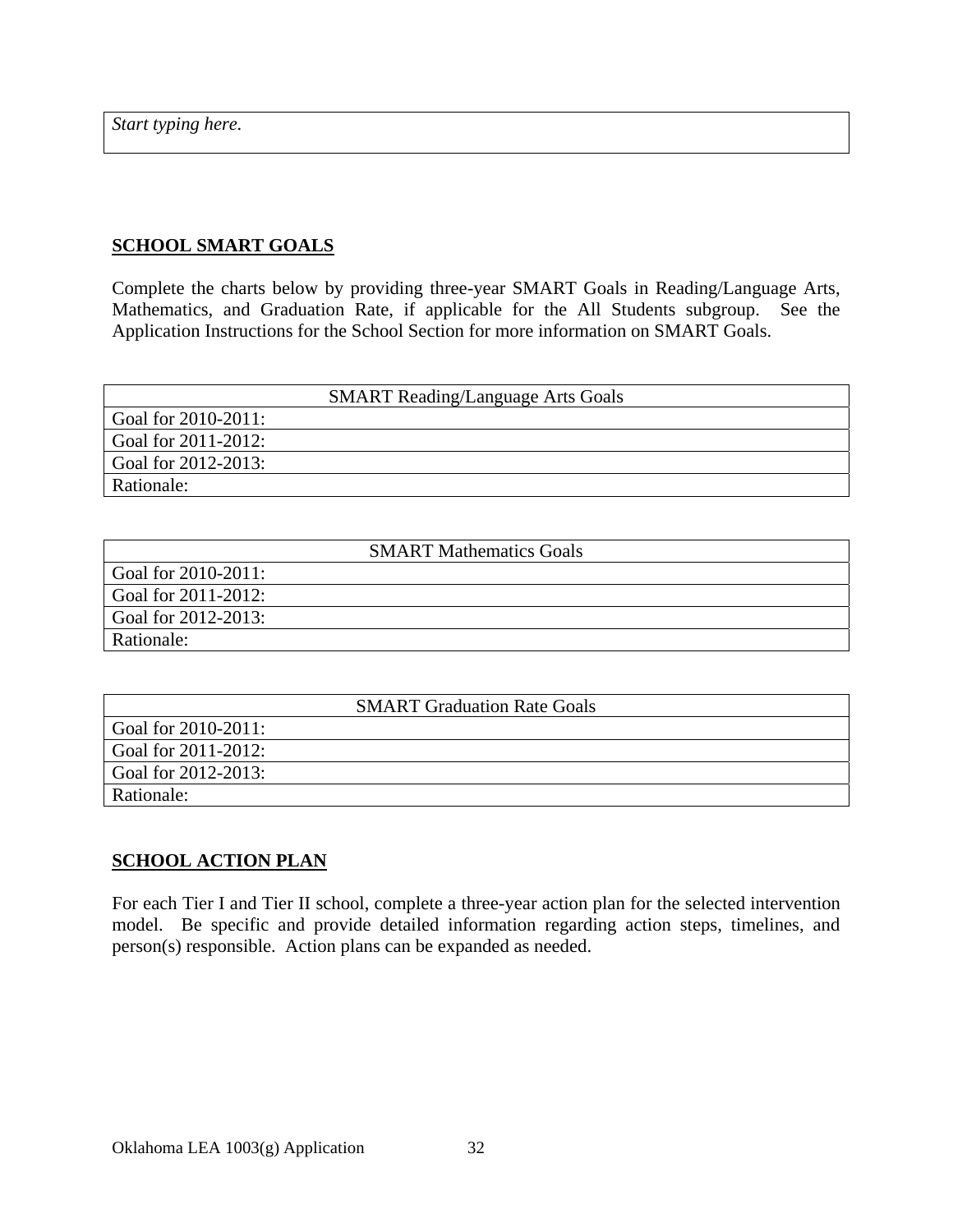| <b>Name of School:</b><br><b>Tier:</b>                                                                                                                                                                                                                                                                                                                                                                                                                                                                                                                                                                                                                                                                                                                                                                                                              |                                                                                                                         |                                              |                                                                          |
|-----------------------------------------------------------------------------------------------------------------------------------------------------------------------------------------------------------------------------------------------------------------------------------------------------------------------------------------------------------------------------------------------------------------------------------------------------------------------------------------------------------------------------------------------------------------------------------------------------------------------------------------------------------------------------------------------------------------------------------------------------------------------------------------------------------------------------------------------------|-------------------------------------------------------------------------------------------------------------------------|----------------------------------------------|--------------------------------------------------------------------------|
| <b>Turnaround Model</b>                                                                                                                                                                                                                                                                                                                                                                                                                                                                                                                                                                                                                                                                                                                                                                                                                             | <b>LEA Design and Implementation of the</b><br><b>Intervention Model</b><br>(include alignment of additional resources) | <b>Timeline for</b><br><b>Implementation</b> | <b>Name and</b><br><b>Position of</b><br><b>Responsible</b><br>Person(s) |
|                                                                                                                                                                                                                                                                                                                                                                                                                                                                                                                                                                                                                                                                                                                                                                                                                                                     | <b>Requirements for the Turnaround Model (LEA must implement actions 1-9)</b>                                           |                                              |                                                                          |
| 1. Replace the principal and grant the principal<br>sufficient operational flexibility (including in<br>staffing, calendars/time, and budgeting) to<br>implement fully a comprehensive approach in order<br>to substantially improve student achievement<br>outcomes and increase high school graduation rates.<br>2. Use locally adopted competencies to measure the<br>effectiveness of staff who can work within the<br>turnaround environment to meet the needs of<br>students.<br>(A) Screen all existing staff and rehire no more<br>than 50 percent; and<br>B) Select new staff.<br>3. Implement such strategies as financial<br>incentives, increased opportunities for promotion<br>and career growth, and more flexible work<br>conditions that are designed to recruit, place, and<br>retain staff with the skills necessary to meet the |                                                                                                                         |                                              |                                                                          |
| needs of the students in the turnaround school.                                                                                                                                                                                                                                                                                                                                                                                                                                                                                                                                                                                                                                                                                                                                                                                                     |                                                                                                                         |                                              |                                                                          |
| 4. Provide staff with ongoing, high-quality, job-<br>embedded professional development that is aligned<br>with the school's comprehensive instructional<br>program and designed with school staff to ensure<br>they are equipped to facilitate effective teaching and<br>learning and have the capacity to successfully<br>implement school reform strategies.                                                                                                                                                                                                                                                                                                                                                                                                                                                                                      |                                                                                                                         |                                              |                                                                          |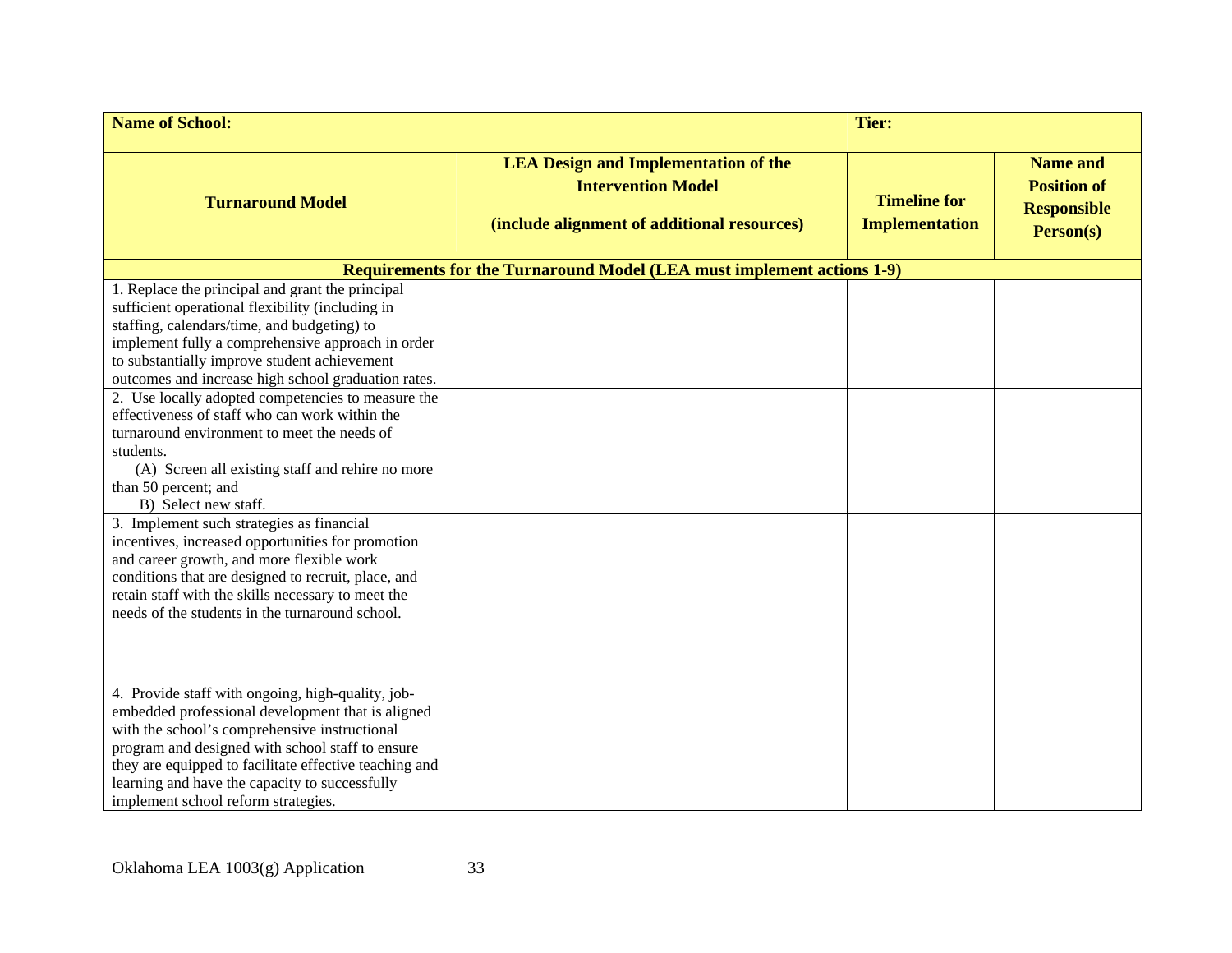| <b>Name of School:</b><br><b>Tier:</b>                                                                                                                                                                                                                                                                                                                                                                                                                                                                          |                                                                                                                         |                                              |                                                                          |
|-----------------------------------------------------------------------------------------------------------------------------------------------------------------------------------------------------------------------------------------------------------------------------------------------------------------------------------------------------------------------------------------------------------------------------------------------------------------------------------------------------------------|-------------------------------------------------------------------------------------------------------------------------|----------------------------------------------|--------------------------------------------------------------------------|
| <b>Turnaround Model</b>                                                                                                                                                                                                                                                                                                                                                                                                                                                                                         | <b>LEA Design and Implementation of the</b><br><b>Intervention Model</b><br>(include alignment of additional resources) | <b>Timeline for</b><br><b>Implementation</b> | <b>Name and</b><br><b>Position of</b><br><b>Responsible</b><br>Person(s) |
| 5. Adopt a new governance structure, which may<br>include, but is not limited to, requiring the school to<br>report to a new "turnaround office" in the LEA or<br>SEA, hire a "turnaround leader" who reports<br>directly to the Superintendent or Chief Academic<br>Officer, or enter into a multi-year contract with the<br>LEA or SEA to obtain added flexibility in exchange<br>for greater accountability.<br>6. Use data to identify and implement an<br>instructional program that is research-based and |                                                                                                                         |                                              |                                                                          |
| "vertically aligned" from one grade to the next as<br>well as aligned with State academic standards.<br>7. Promote the continuous use of student data (such                                                                                                                                                                                                                                                                                                                                                     |                                                                                                                         |                                              |                                                                          |
| as from formative, interim, and summative<br>assessments) to inform and differentiate instruction<br>in order to meet the academic needs of individual<br>students.                                                                                                                                                                                                                                                                                                                                             |                                                                                                                         |                                              |                                                                          |
| 8. Establish schedules and implement strategies<br>that provide increased learning time.                                                                                                                                                                                                                                                                                                                                                                                                                        |                                                                                                                         |                                              |                                                                          |
| 9. Provide appropriate social-emotional and<br>community-oriented services and supports for<br>students.                                                                                                                                                                                                                                                                                                                                                                                                        |                                                                                                                         |                                              |                                                                          |
| 10. List any additional permissible strategies the<br>LEA will implement as a part of the turnaround<br>model.<br>1.<br>2.<br>3.<br>4.                                                                                                                                                                                                                                                                                                                                                                          |                                                                                                                         |                                              |                                                                          |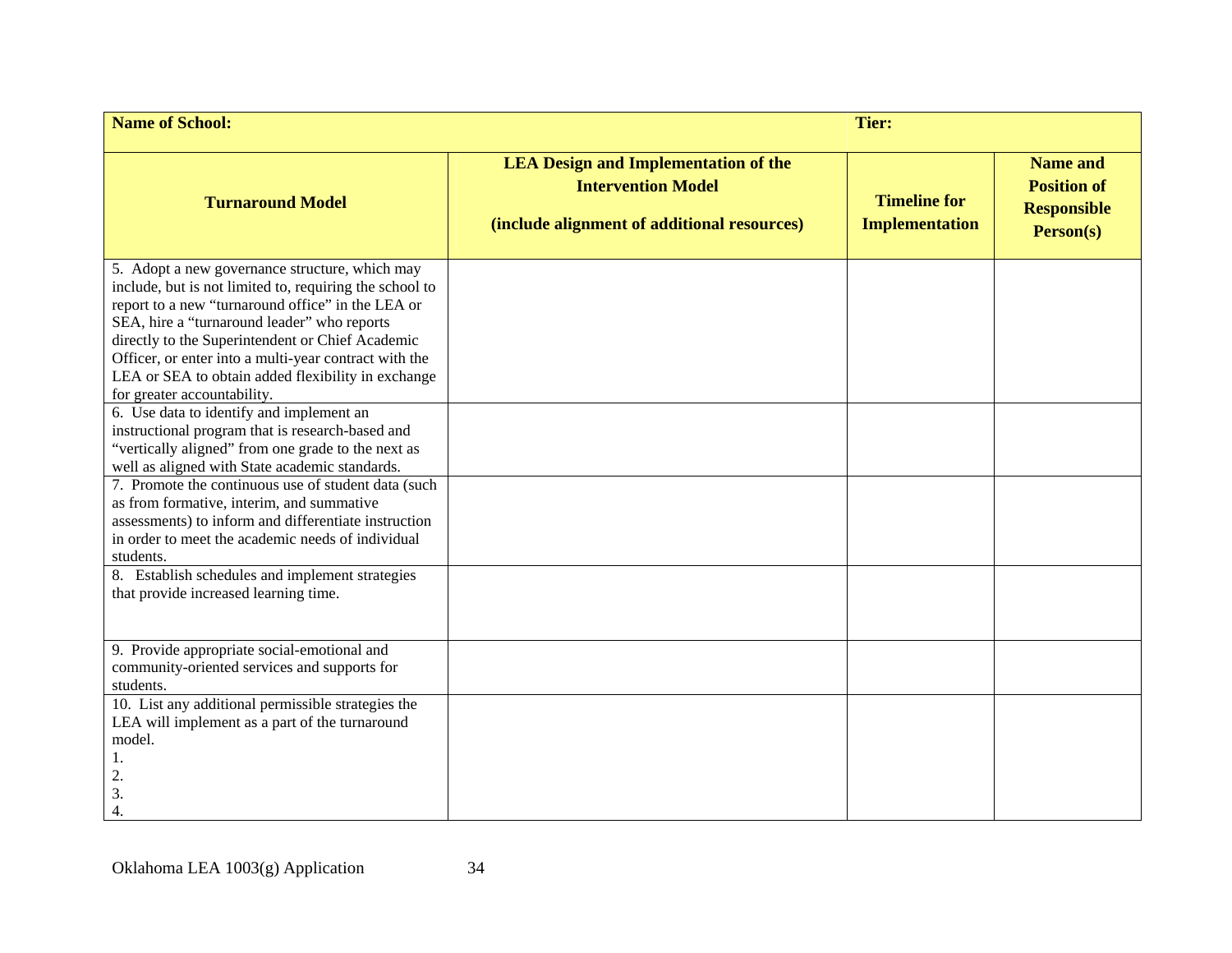| <b>Name of School:</b>                                                                                                                                                                    | <b>Tier:</b>                                                                                                                                                                                           |                                              |                                                             |  |
|-------------------------------------------------------------------------------------------------------------------------------------------------------------------------------------------|--------------------------------------------------------------------------------------------------------------------------------------------------------------------------------------------------------|----------------------------------------------|-------------------------------------------------------------|--|
| <b>Transformation Model</b>                                                                                                                                                               | <b>LEA Design and Implementation of the Intervention</b><br><b>Model</b><br>(include alignment of additional resources)<br>Requirements for the Transformation Model (LEA must implement actions 1-11) | <b>Timeline for</b><br><b>Implementation</b> | <b>Name and Position of</b><br><b>Responsible Person(s)</b> |  |
| 1. Replace the principal who led the<br>school prior to commencement of the<br>transformation model.                                                                                      |                                                                                                                                                                                                        |                                              |                                                             |  |
| 2. Use rigorous, transparent, and<br>equitable evaluation systems for teachers<br>and principals that:<br>a. Take into account data on student                                            |                                                                                                                                                                                                        |                                              |                                                             |  |
| growth (as defined in this notice) as<br>a significant factor as well as other<br>factors such as multiple observation-<br>based assessments of performance<br>and ongoing collections of |                                                                                                                                                                                                        |                                              |                                                             |  |
| professional practice reflective of<br>student achievement and increased<br>high-school graduations rates; and                                                                            |                                                                                                                                                                                                        |                                              |                                                             |  |
| b. Are designed and developed with<br>teacher and principal involvement.                                                                                                                  |                                                                                                                                                                                                        |                                              |                                                             |  |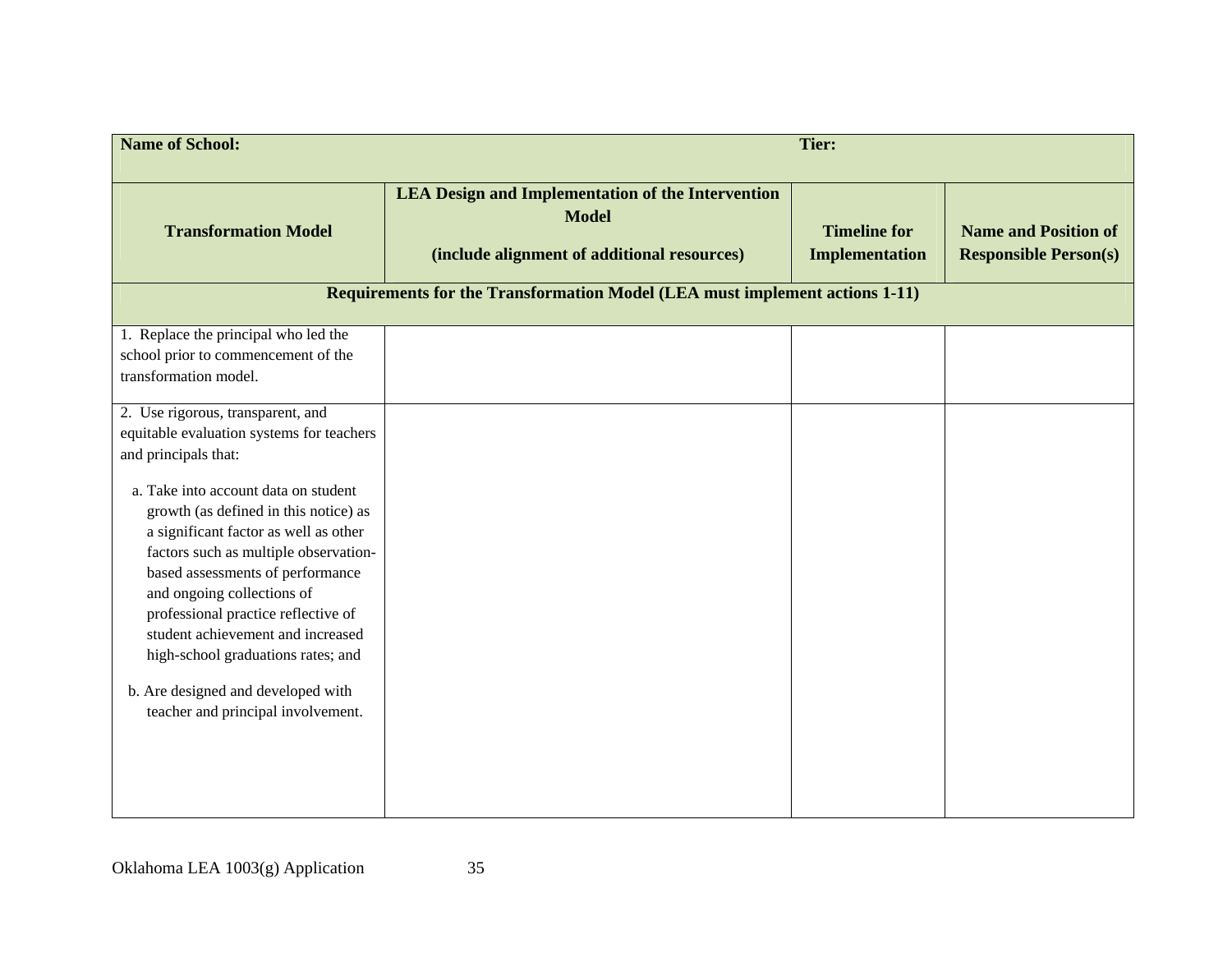| <b>Name of School:</b>                                                                                                                                                                                                                                                                                                                                                                                                                                                                                                                                  | <b>Tier:</b>                                                                                                            |                                              |                                                             |  |
|---------------------------------------------------------------------------------------------------------------------------------------------------------------------------------------------------------------------------------------------------------------------------------------------------------------------------------------------------------------------------------------------------------------------------------------------------------------------------------------------------------------------------------------------------------|-------------------------------------------------------------------------------------------------------------------------|----------------------------------------------|-------------------------------------------------------------|--|
| <b>Transformation Model</b>                                                                                                                                                                                                                                                                                                                                                                                                                                                                                                                             | <b>LEA Design and Implementation of the Intervention</b><br><b>Model</b><br>(include alignment of additional resources) | <b>Timeline for</b><br><b>Implementation</b> | <b>Name and Position of</b><br><b>Responsible Person(s)</b> |  |
| 3. Identify and reward school leaders,<br>teachers, and other staff who, in<br>implementing this model, have increased<br>student achievement and high-school<br>graduation rates and identify and remove<br>those who, after ample opportunities<br>have been provided for them to improve<br>their professional practice, have not<br>done so.                                                                                                                                                                                                        |                                                                                                                         |                                              |                                                             |  |
| 4. Provide staff with ongoing, high-<br>quality, job-embedded professional<br>development (e.g., regarding subject-<br>specific pedagogy, instruction that<br>reflects a deeper understanding of the<br>community served by the school, or<br>differentiated instruction) that is aligned<br>with the school's comprehensive<br>instructional program and designed with<br>school staff to ensure they are equipped<br>to facilitate effective teaching and<br>learning and have the capacity to<br>successfully implement school reform<br>strategies. |                                                                                                                         |                                              |                                                             |  |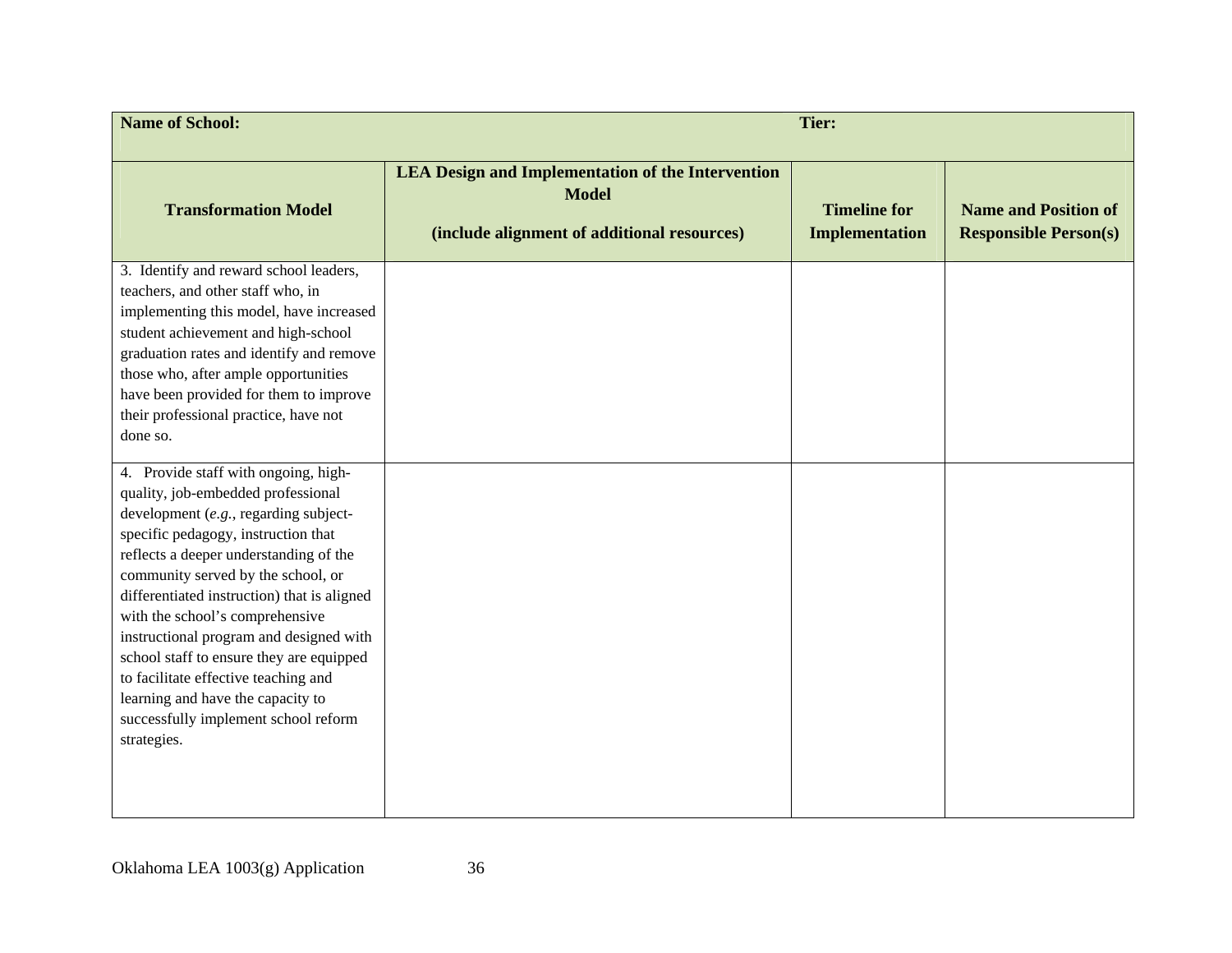| <b>Name of School:</b>                                                                                                                                                                                                                                                                                                  | <b>Tier:</b>                                                                                                            |                                              |                                                             |  |
|-------------------------------------------------------------------------------------------------------------------------------------------------------------------------------------------------------------------------------------------------------------------------------------------------------------------------|-------------------------------------------------------------------------------------------------------------------------|----------------------------------------------|-------------------------------------------------------------|--|
| <b>Transformation Model</b>                                                                                                                                                                                                                                                                                             | <b>LEA Design and Implementation of the Intervention</b><br><b>Model</b><br>(include alignment of additional resources) | <b>Timeline for</b><br><b>Implementation</b> | <b>Name and Position of</b><br><b>Responsible Person(s)</b> |  |
| 5. Implement such strategies such as<br>financial incentives, increased<br>opportunities for promotion and career<br>growth, and more flexible work<br>conditions that are designed to recruit,<br>place, and retain staff with the skills<br>necessary to meet the needs of the<br>student in a transformation school. |                                                                                                                         |                                              |                                                             |  |
| 6. Use data to identify and implement<br>an instructional program that is research-<br>based and "vertically aligned" from one<br>grade to the next as well as aligned with<br>State academic standards.                                                                                                                |                                                                                                                         |                                              |                                                             |  |
| 7. Promote the continuous use of<br>student data (such as from formative,<br>interim, and summative assessments) to<br>inform and differentiate instruction in<br>order to meet the academic needs of<br>individual students.                                                                                           |                                                                                                                         |                                              |                                                             |  |
| 8. Establish schedules and implement<br>strategies that provide increased learning<br>time.<br>9. Provide ongoing mechanisms for                                                                                                                                                                                        |                                                                                                                         |                                              |                                                             |  |
| family and community engagement.                                                                                                                                                                                                                                                                                        |                                                                                                                         |                                              |                                                             |  |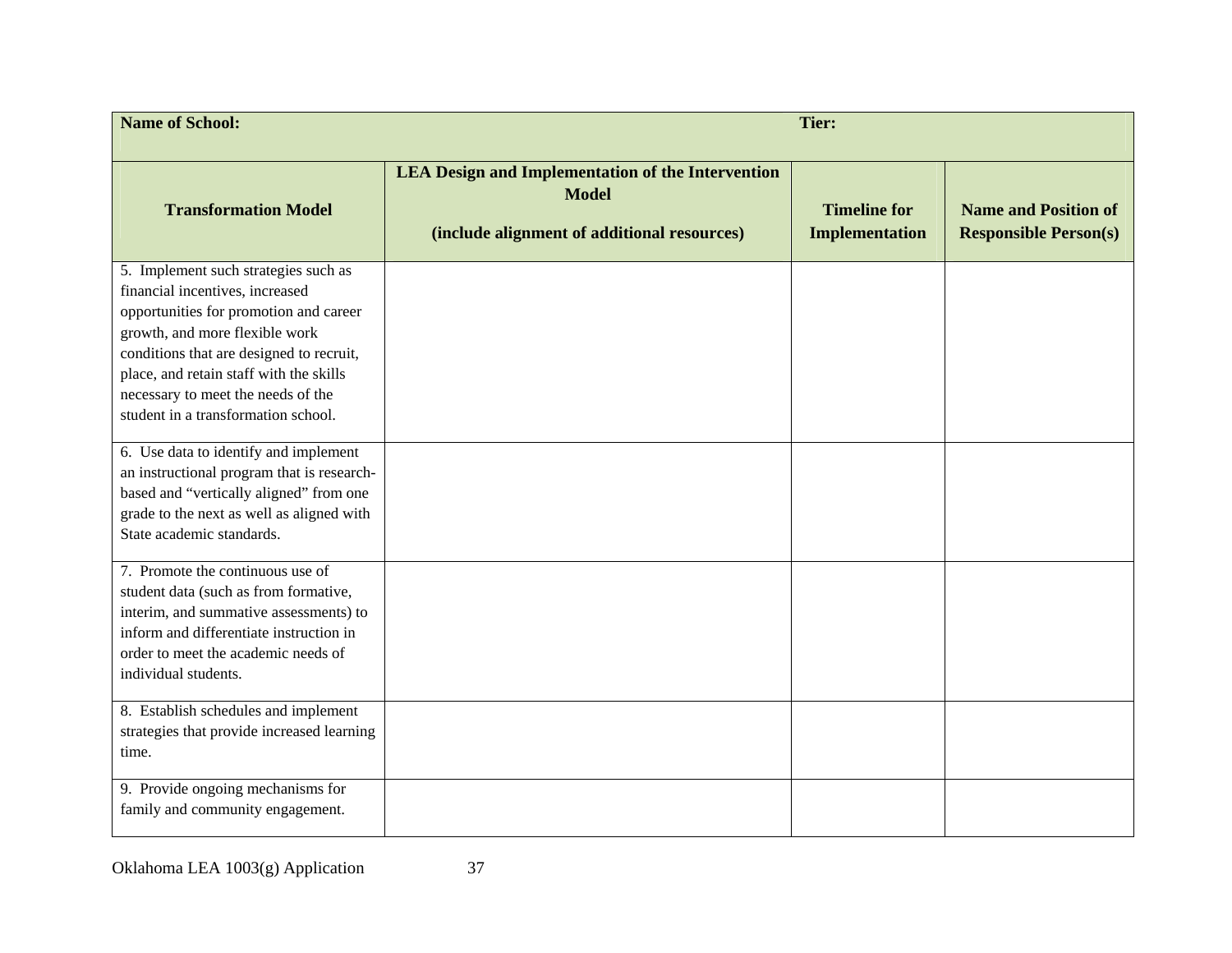| <b>Name of School:</b>                                                                                                                                                                                                                                                  | <b>Tier:</b>                                                                                                            |                                              |                                                             |  |  |
|-------------------------------------------------------------------------------------------------------------------------------------------------------------------------------------------------------------------------------------------------------------------------|-------------------------------------------------------------------------------------------------------------------------|----------------------------------------------|-------------------------------------------------------------|--|--|
| <b>Transformation Model</b>                                                                                                                                                                                                                                             | <b>LEA Design and Implementation of the Intervention</b><br><b>Model</b><br>(include alignment of additional resources) | <b>Timeline for</b><br><b>Implementation</b> | <b>Name and Position of</b><br><b>Responsible Person(s)</b> |  |  |
| 10. Give the school sufficient<br>operational flexibility (such as staffing,<br>calendars/time, and budgeting) to<br>implement fully a comprehensive<br>approach to substantially improve<br>student achievement outcomes and<br>increase high school graduation rates. |                                                                                                                         |                                              |                                                             |  |  |
| 11. Ensure that the school receives<br>ongoing, intensive technical assistance<br>and related support from the LEA, the<br>SEA, or a designated external lead<br>partner organization (such as a school<br>turnaround organization or an EMO).                          |                                                                                                                         |                                              |                                                             |  |  |
| 12. List any additional permissible<br>strategies the LEA will implement as a<br>part of the transformational model.<br>1.<br>2.<br>3.<br>4.<br>5.                                                                                                                      |                                                                                                                         |                                              |                                                             |  |  |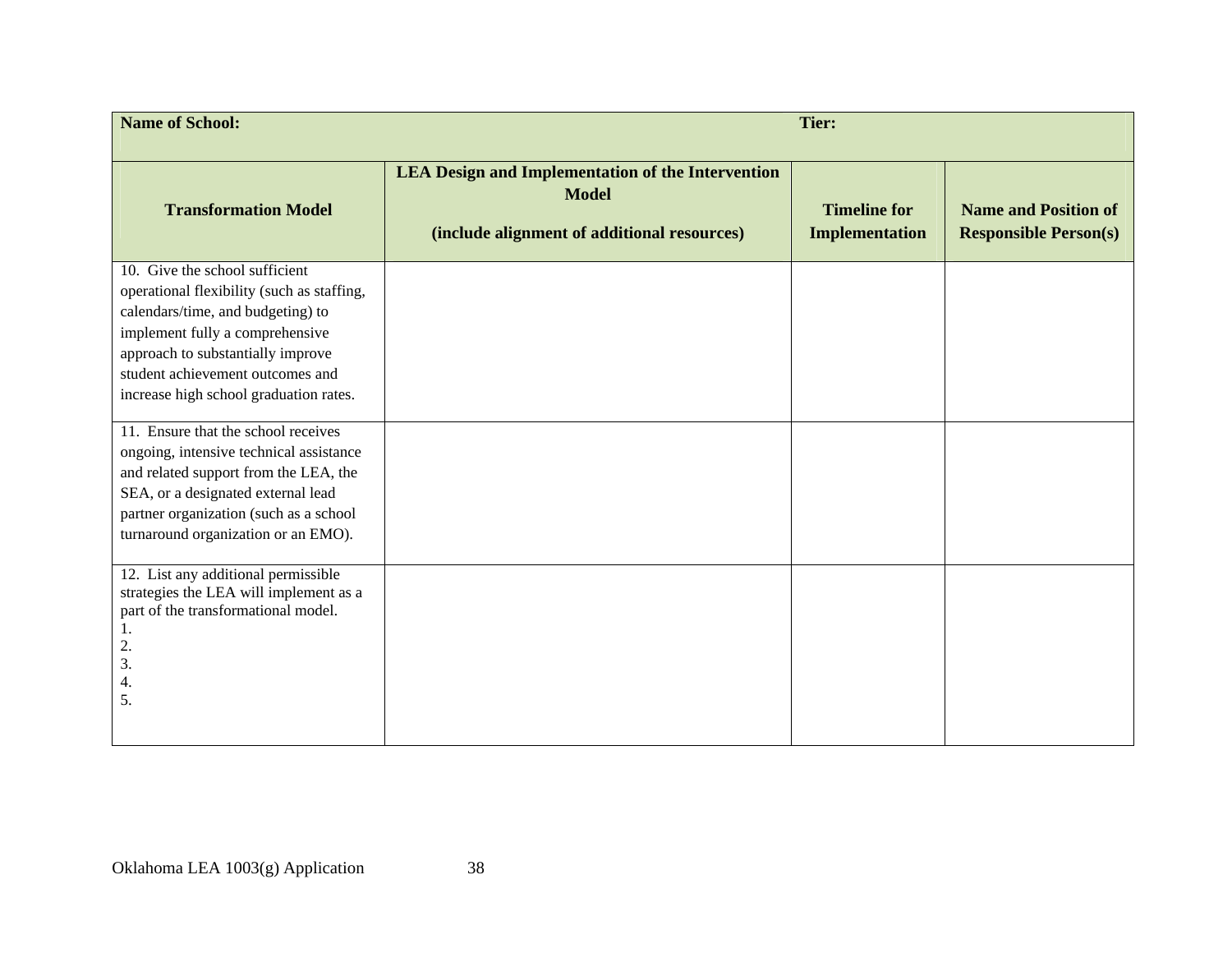| <b>Name of School:</b><br>Tier:                      |                                                                                                                                                                                                                 |                                       |                                                                   |
|------------------------------------------------------|-----------------------------------------------------------------------------------------------------------------------------------------------------------------------------------------------------------------|---------------------------------------|-------------------------------------------------------------------|
| <b>Closure Model</b>                                 | <b>LEA Design and Implementation of the</b><br><b>Intervention Model</b><br>(include alignment of additional resources)<br>Provide detailed information regarding the plan to close a Tier I or Tier II school. | <b>Timeline for</b><br>Implementation | Name and<br><b>Position of</b><br><b>Responsible</b><br>Person(s) |
|                                                      |                                                                                                                                                                                                                 |                                       |                                                                   |
| 1. The schools chosen to receive students from the   |                                                                                                                                                                                                                 |                                       |                                                                   |
| school closure are within close proximity and are    |                                                                                                                                                                                                                 |                                       |                                                                   |
| higher achieving than the school to be closed.       |                                                                                                                                                                                                                 |                                       |                                                                   |
| 2. Representatives from all stakeholder groups were  |                                                                                                                                                                                                                 |                                       |                                                                   |
| consulted and involved in the decision making        |                                                                                                                                                                                                                 |                                       |                                                                   |
| process.                                             |                                                                                                                                                                                                                 |                                       |                                                                   |
| 3. Parent and community outreach will be provided    |                                                                                                                                                                                                                 |                                       |                                                                   |
| to inform parents and students about the closure and |                                                                                                                                                                                                                 |                                       |                                                                   |
| assist in the transition process.                    |                                                                                                                                                                                                                 |                                       |                                                                   |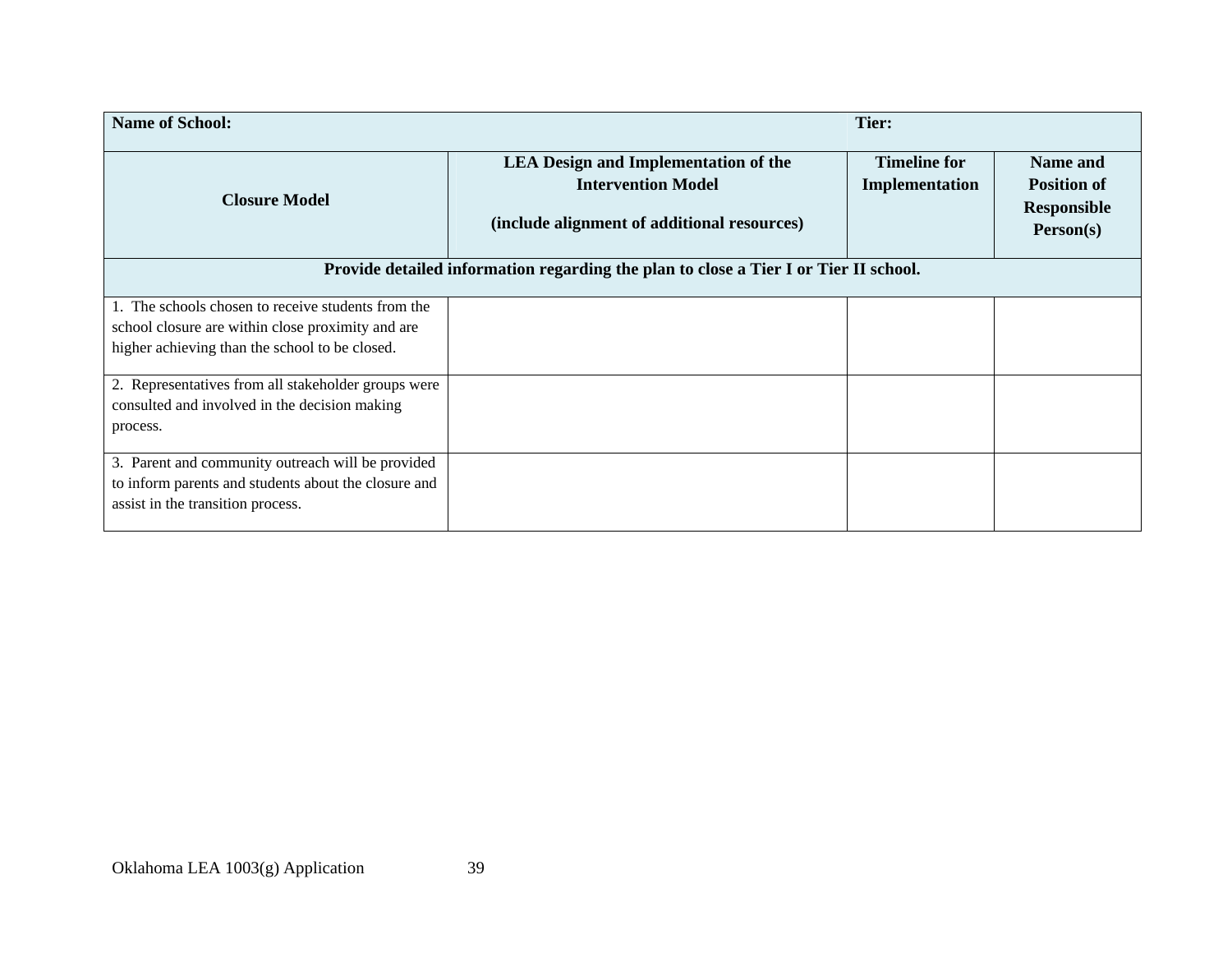| <b>Name of School:</b><br>Tier:                                                                                                                                              |                                                                                                                         |                                       |                                                                   |
|------------------------------------------------------------------------------------------------------------------------------------------------------------------------------|-------------------------------------------------------------------------------------------------------------------------|---------------------------------------|-------------------------------------------------------------------|
| <b>Restart Model</b>                                                                                                                                                         | <b>LEA Design and Implementation of the</b><br><b>Intervention Model</b><br>(include alignment of additional resources) | <b>Timeline for</b><br>Implementation | Name and<br><b>Position of</b><br><b>Responsible</b><br>Person(s) |
|                                                                                                                                                                              | Provide detailed information regarding the plan to restart a Tier I or Tier II school.                                  |                                       |                                                                   |
| 1. The LEA has a pool of potential partners (CMO,<br>EMO, charter organizations) that have expressed<br>interest in and have exhibited the ability to restart<br>the school. |                                                                                                                         |                                       |                                                                   |
| 2. The LEA has developed a rigorous review<br>process for potential partners.                                                                                                |                                                                                                                         |                                       |                                                                   |
| 3. Representatives of all stakeholder groups were<br>involved in consultation and development of restart<br>plan.                                                            |                                                                                                                         |                                       |                                                                   |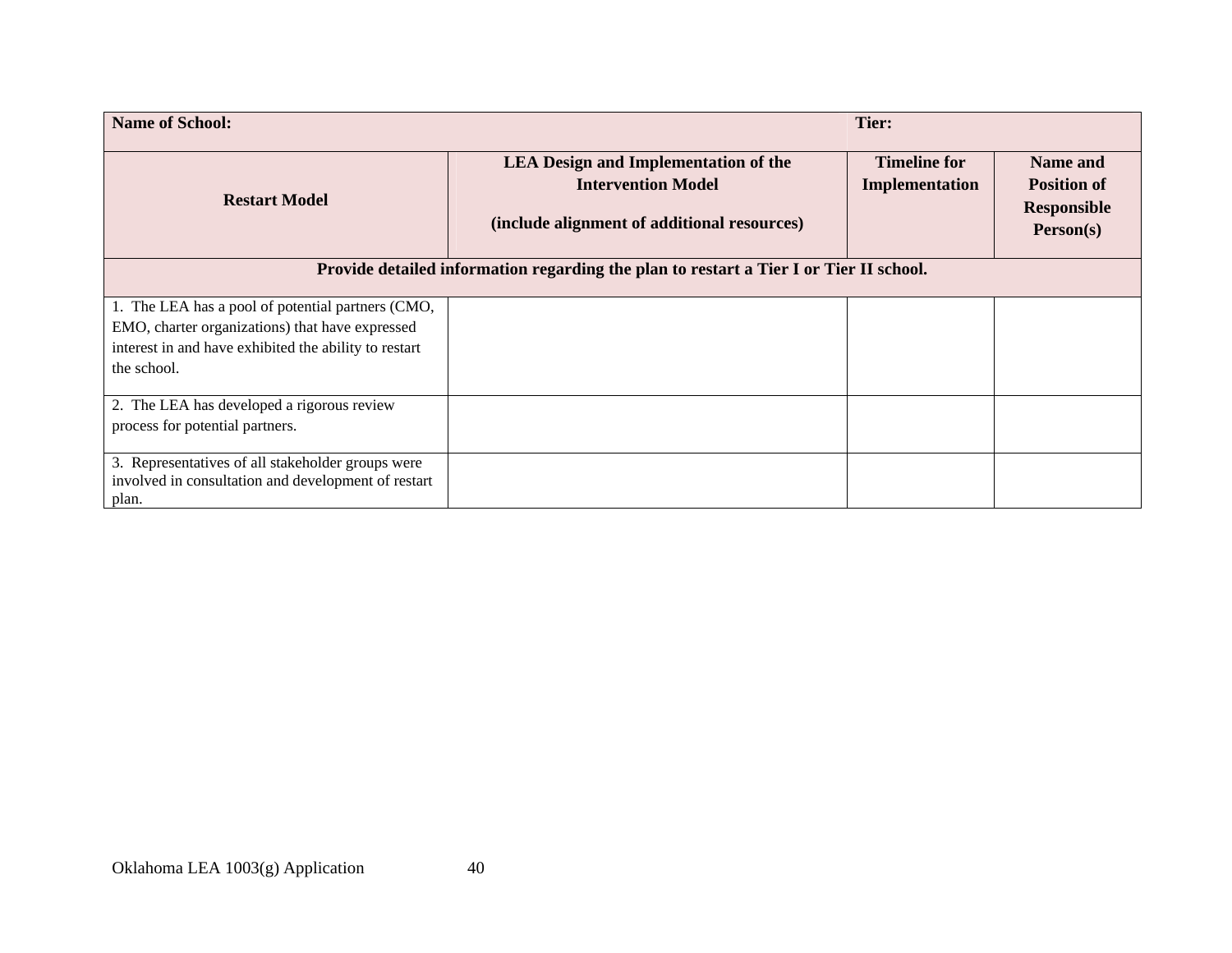# **APPLICATION INSTRUCTIONS SCHOOL IMPROVEMENT GRANTS 1003(g) AND AMERICAN RECOVERY AND REINVESTMENT ACT**

### **BUDGET SECTION**

## **LEA BUDGET NARRATIVE**

In the space below, provide a narrative that describes, in detail, the needs of the LEA for district level initiatives, the proposed initiatives, and/or materials and resources necessary to implement initiatives. Include in the narrative, the process the LEA will use to ensure timely distribution of funds during each year of the grant.

#### *Start typing here.*

In the space below, provide a narrative describing how the LEA will meet the additional  $1003(g)$ requirement listed below:

• The LEA will establish and LEA based Turnaround Office or Turnaround Officer(s) that will be responsible for the day-to-day management of reform efforts at the site level and coordinate and communicate with the SEA.

#### *Start typing here.*

The LEA must complete and attach the budget pages required for the LEA Section of the application:

- Summary Budget page and Justification page each year<sup>\*</sup> of the grant for the LEA activities including those proposed for Tier III schools;
- Summary Budget page totaling the amounts shown on the LEA Summary Budget page and each of the Summary Budget pages for the Tier I and Tier II schools for each year of the grant.

*\* Note that the budget for the school closure model may be lower than the amount required for the other models and would typically cover only one year.* 

#### **SCHOOL BUDGET NARRATIVE**

Provide in the space below, a budget narrative for **each** Tier I and Tier II school to be served. The narrative must describe in detail the needs of the school to implement the selected intervention model and the proposed initiatives, services, and/or resources. The school budget narrative must also address how the school will fund the additional requirements of the grant:

• Provide at least 90 minutes of protected collaboration time per week for each teacher to work in Professional Learning Communities;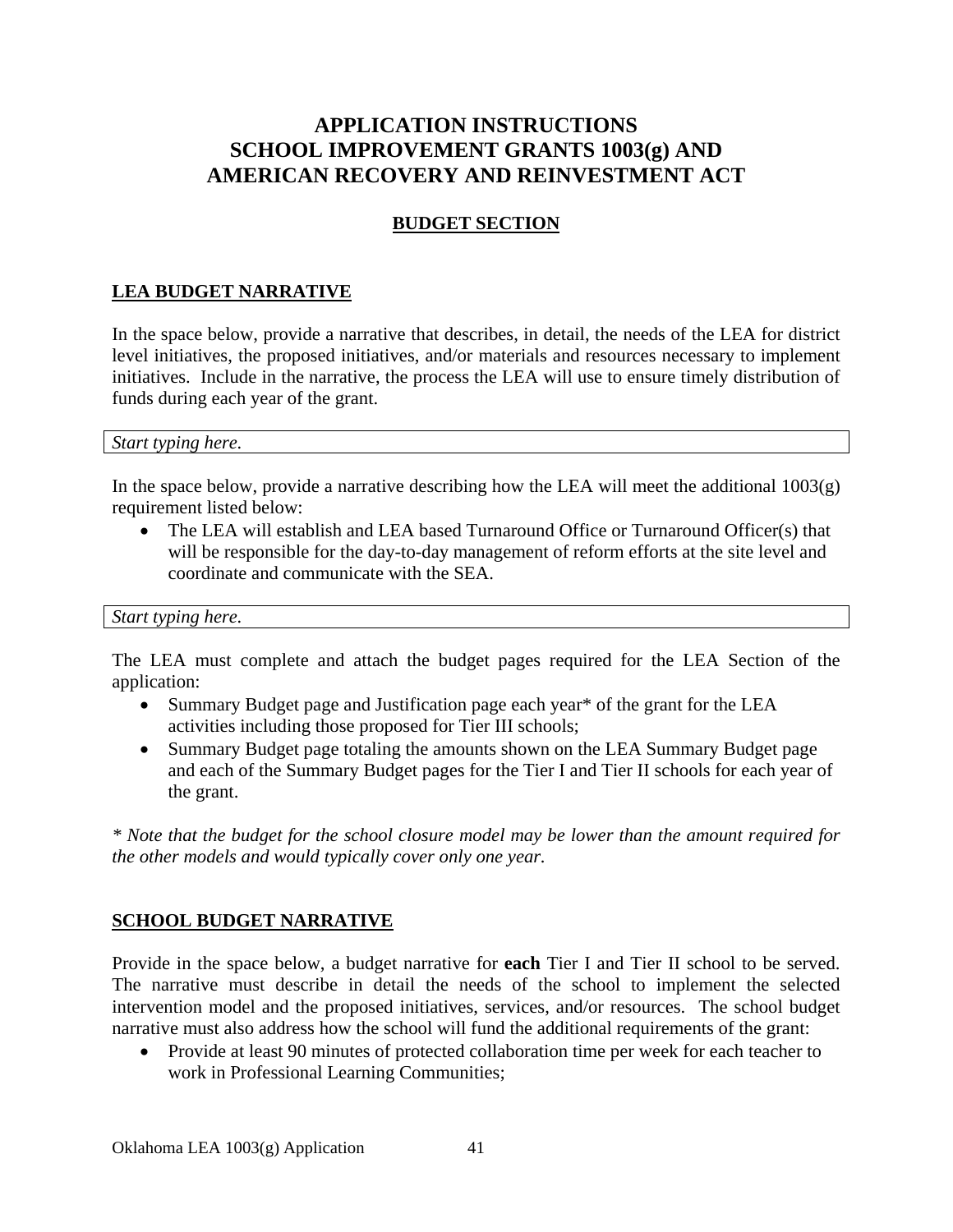- Provide at least five (5) days of site based training as well as a five (5) day teacher academy or institute for each teacher in Tier I and Tier II school to be served;
- Provide additional training on the selected intervention model and process aligned to the selected intervention model for new teachers that join turnaround schools after the start of implementation.

#### *Start typing here.*

The LEA must complete and attach the budget pages required by the School Section of the LEA application:

 Summary Budget page and Justification page for each year of the grant for each Tier I and Tier II school to be served.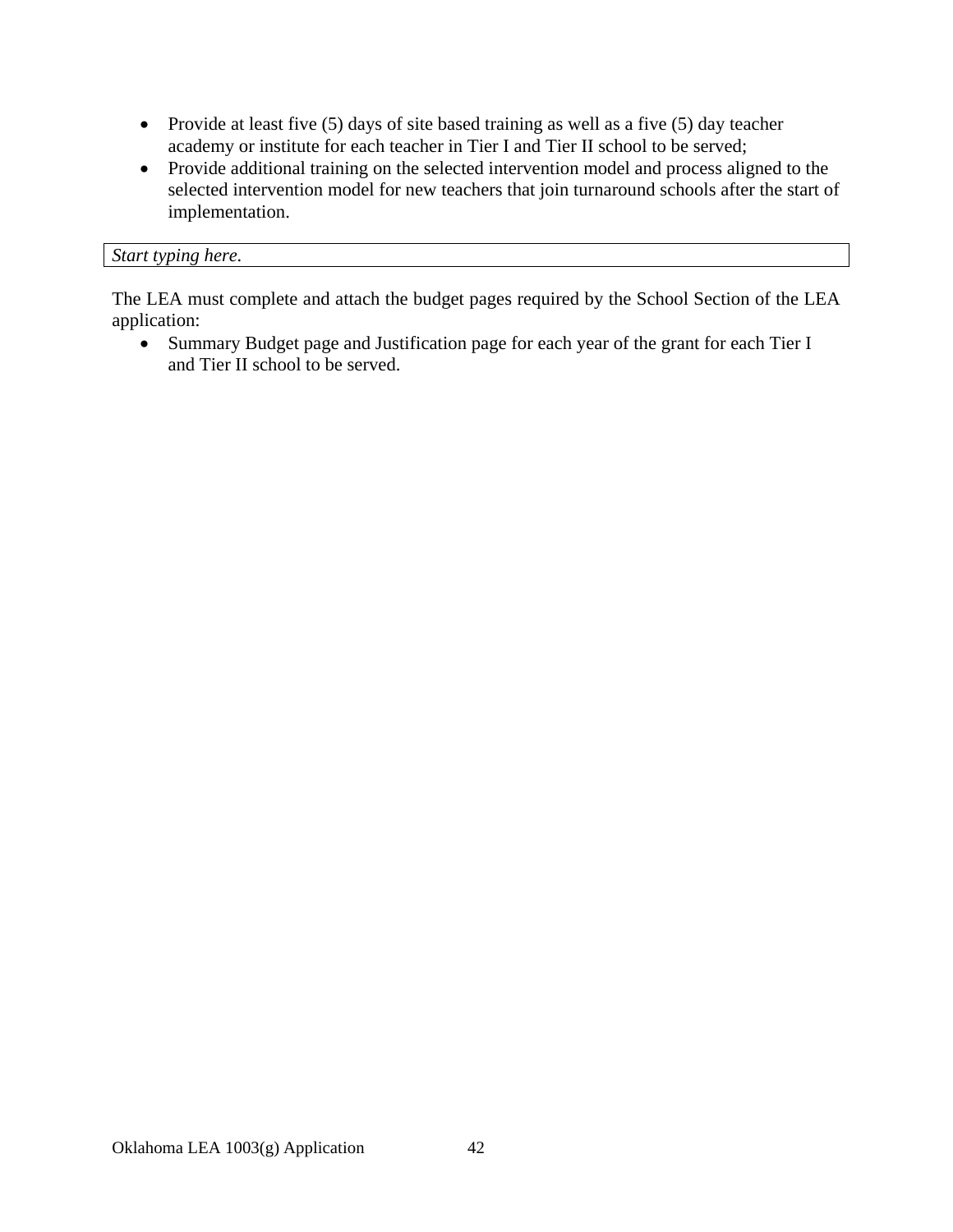#### **APPENDIX A**

#### **FINAL REQUIREMENTS FOR SCHOOL IMPROVEMENT GRANTS**

A. Defining key terms. To award School Improvement Grants to its LEAs, consistent with section  $1003(g)(6)$  of the ESEA, an SEA must define three tiers of schools, in accordance with the requirements in paragraph 1, to enable the SEA to select those LEAs with the greatest need for such funds. From among the LEAs in greatest need, the SEA must select, in accordance with paragraph 2, those LEAs that demonstrate the strongest commitment to ensuring that the funds are used to provide adequate resources to enable the lowest-achieving schools to meet the accountability requirements in this notice. Accordingly, an SEA must use the following definitions to define key terms:

1. Greatest need. An LEA with the greatest need for a School Improvement Grant must have one or more schools in at least one of the following tiers:

(a) Tier I schools**:** A Tier I school is a Title I school in improvement, corrective action, or restructuring that is identified by the SEA under paragraph (a)(1) of the definition of "persistently lowest-achieving schools."

(b) Tier II schools: A Tier II school is a secondary school that is eligible for, but does not receive, Title I, Part A funds and is identified by the SEA under paragraph (a)(2) of the definition of "persistently lowest-achieving schools."

(c) Tier III schools: A Tier III school is a Title I school in improvement, corrective action, or restructuring that is not a Tier I school. An SEA may establish additional criteria to use in setting priorities among LEA applications for funding and to encourage LEAs to differentiate among these schools in their use of school improvement funds.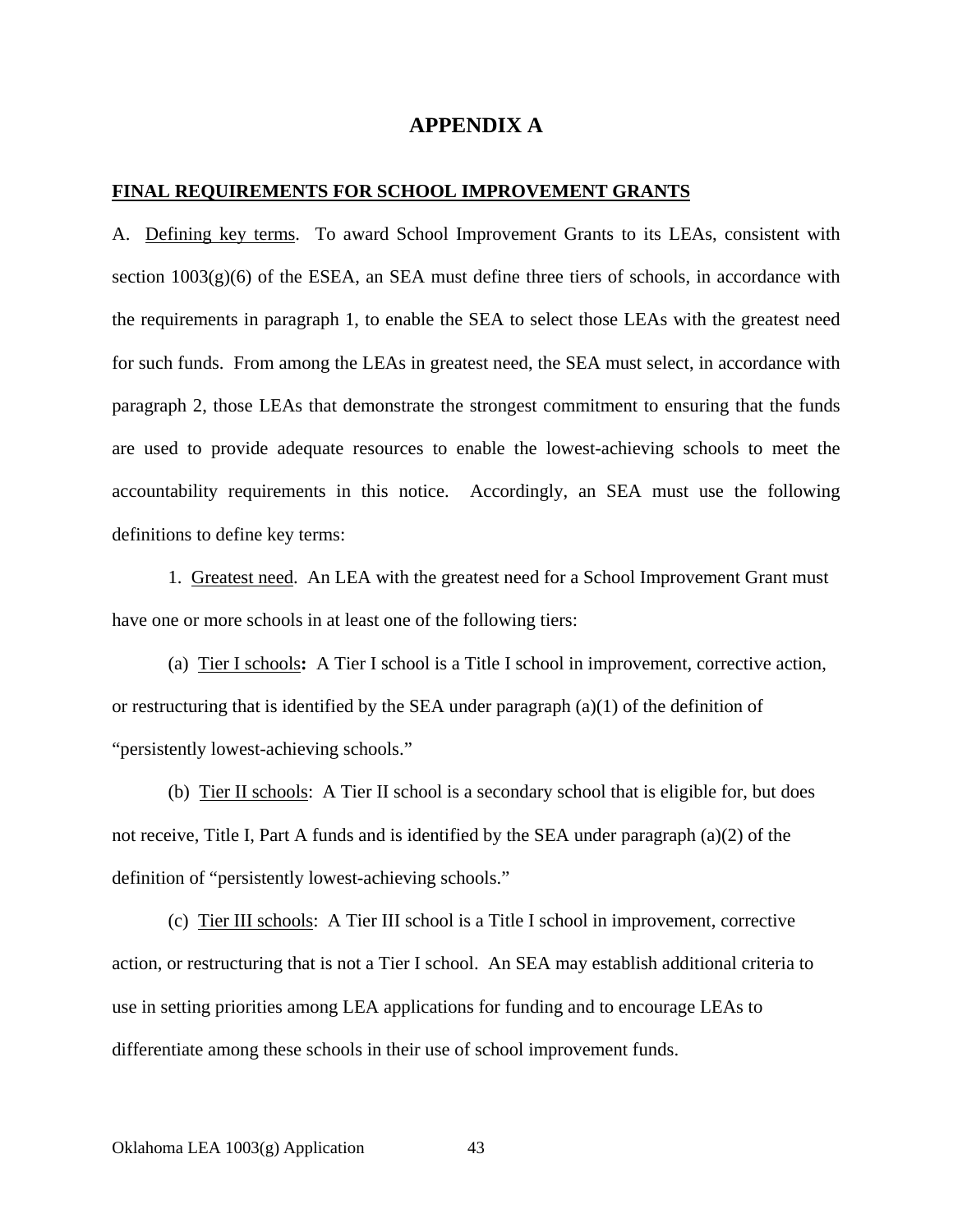2. Strongest Commitment. An LEA with the strongest commitment is an LEA that agrees to implement, and demonstrates the capacity to implement fully and effectively, one of the following rigorous interventions in each Tier I and Tier II school that the LEA commits to serve:

(a) Turnaround model: (1) A turnaround model is one in which an LEA must--

(i) Replace the principal and grant the principal sufficient operational flexibility (including in staffing, calendars/time, and budgeting) to implement fully a comprehensive approach in order to substantially improve student achievement outcomes and increase high school graduation rates;

(ii) Using locally adopted competencies to measure the effectiveness of staff who can work within the turnaround environment to meet the needs of students,

(A) Screen all existing staff and rehire no more than 50 percent; and

(B) Select new staff;

(iii) Implement such strategies as financial incentives, increased opportunities for promotion and career growth, and more flexible work conditions that are designed to recruit, place, and retain staff with the skills necessary to meet the needs of the students in the turnaround school;

(iv) Provide staff ongoing, high-quality, job-embedded professional development that is aligned with the school's comprehensive instructional program and designed with school staff to ensure that they are equipped to facilitate effective teaching and learning and have the capacity to successfully implement school reform strategies;

(v) Adopt a new governance structure, which may include, but is not limited to, requiring the school to report to a new "turnaround office" in the LEA or SEA, hire a "turnaround leader"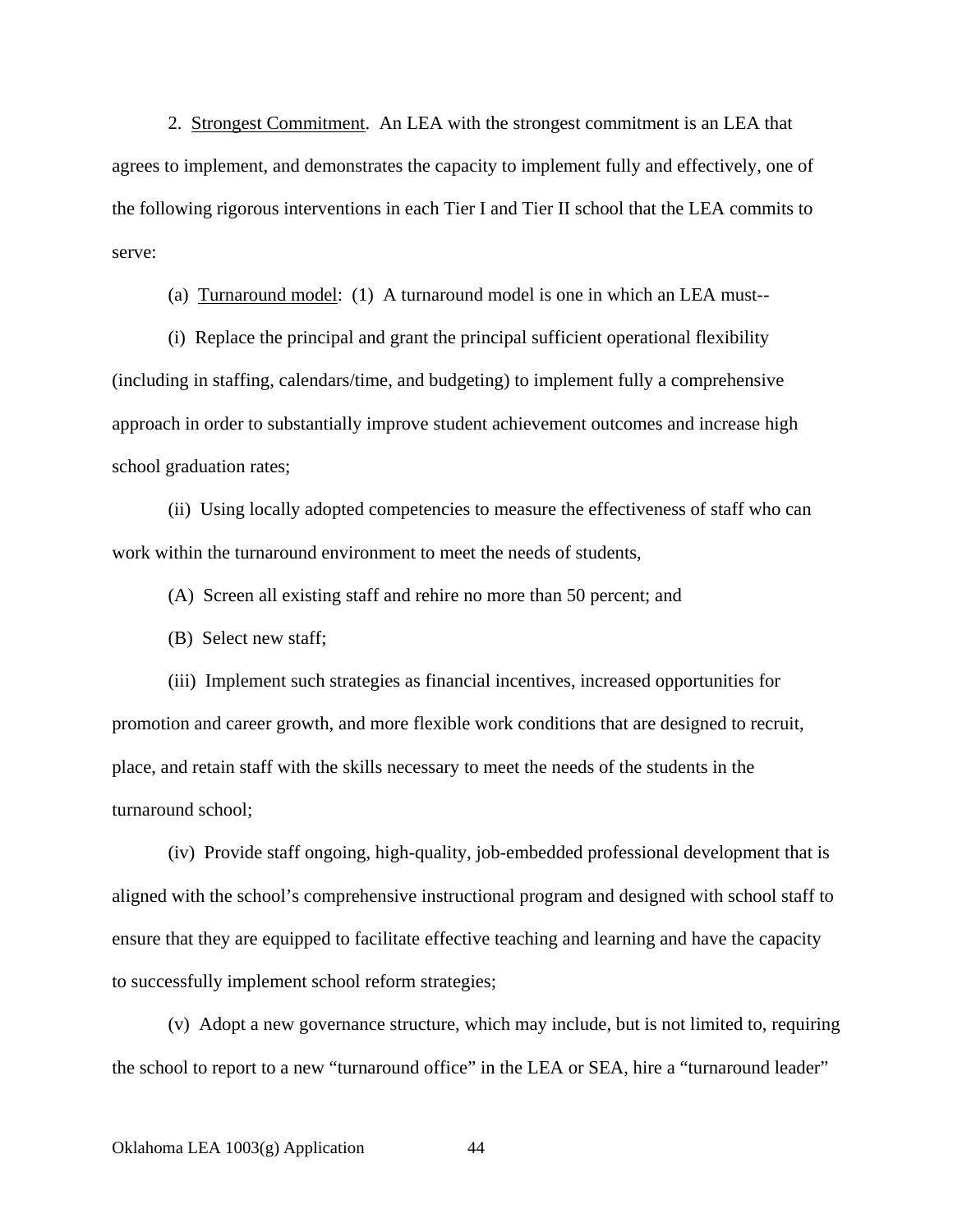who reports directly to the Superintendent or Chief Academic Officer, or enter into a multi-year contract with the LEA or SEA to obtain added flexibility in exchange for greater accountability;

(vi) Use data to identify and implement an instructional program that is research-based and vertically aligned from one grade to the next as well as aligned with State academic standards;

(vii) Promote the continuous use of student data (such as from formative, interim, and summative assessments) to inform and differentiate instruction in order to meet the academic needs of individual students;

(viii) Establish schedules and implement strategies that provide increased learning time (as defined in this notice); and

(ix) Provide appropriate social-emotional and community-oriented services and supports for students.

(2) A turnaround model may also implement other strategies such as--

(i) Any of the required and permissible activities under the transformation model; or

(ii) A new school model  $(e.g.,$  themed, dual language academy).

(b) Restart model: A restart model is one in which an LEA converts a school or closes and reopens a school under a charter school operator, a charter management organization (CMO), or an education management organization (EMO) that has been selected through a rigorous review process. (A CMO is a non-profit organization that operates or manages charter schools by centralizing or sharing certain functions and resources among schools. An EMO is a for-profit or non-profit organization that provides "whole-school operation" services to an LEA.) A restart model must enroll, within the grades it serves, any former student who wishes to attend the school.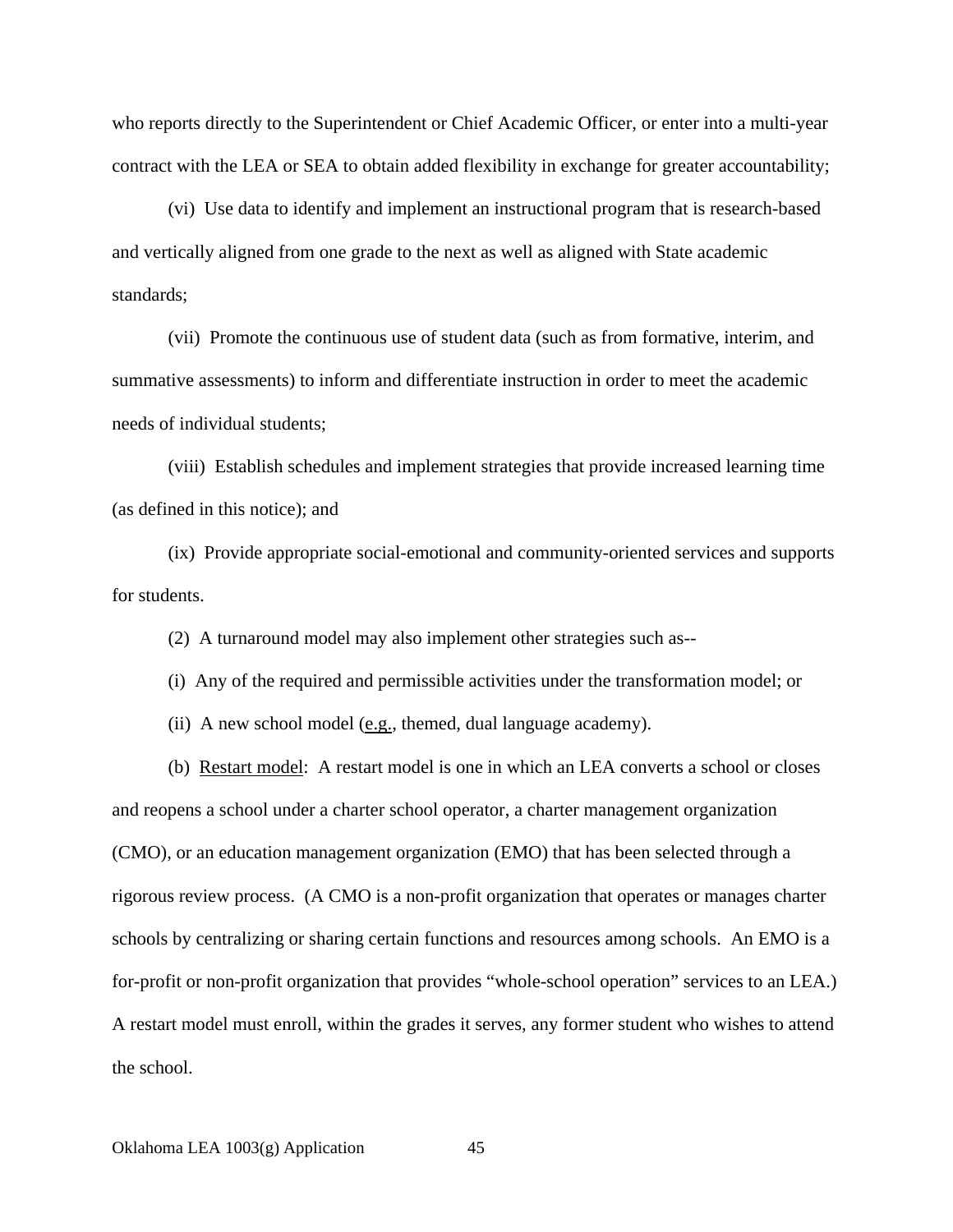(c) School closure: School closure occurs when an LEA closes a school and enrolls the students who attended that school in other schools in the LEA that are higher achieving. These other schools should be within reasonable proximity to the closed school and may include, but are not limited to, charter schools or new schools for which achievement data are not yet available.

(d) Transformation model: A transformation model is one in which an LEA implements each of the following strategies:

(1) Developing and increasing teacher and school leader effectiveness.

(i) Required activities. The LEA must--

(A) Replace the principal who led the school prior to commencement of the transformation model;

(B) Use rigorous, transparent, and equitable evaluation systems for teachers and principals that--

 $(1)$  Take into account data on student growth (as defined in this notice) as a significant factor as well as other factors such as multiple observation-based assessments of performance and ongoing collections of professional practice reflective of student achievement and increased high school graduations rates; and

(2) Are designed and developed with teacher and principal involvement;

(C) Identify and reward school leaders, teachers, and other staff who, in implementing this model, have increased student achievement and high school graduation rates and identify and remove those who, after ample opportunities have been provided for them to improve their professional practice, have not done so;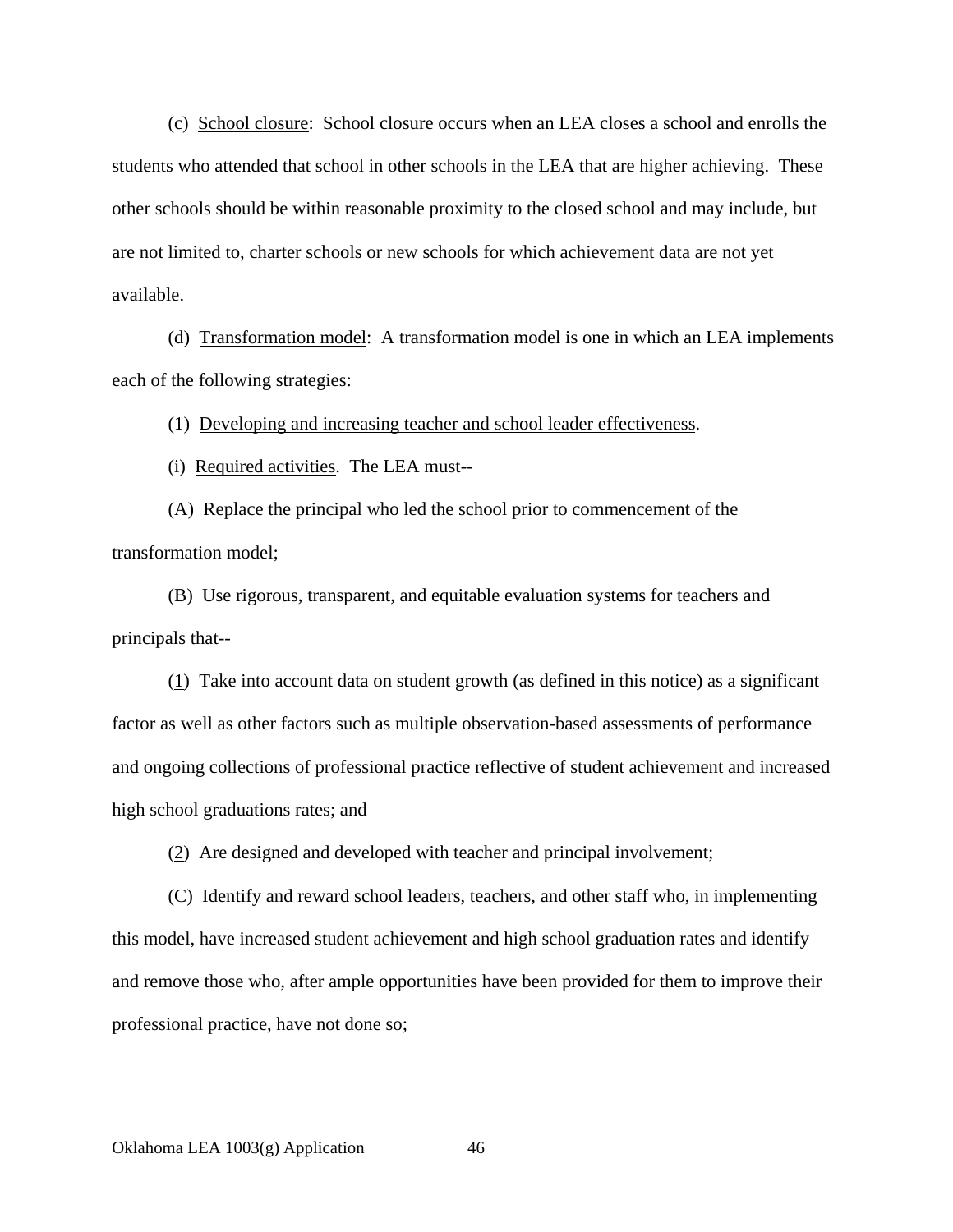(D) Provide staff ongoing, high-quality, job-embedded professional development (e.g., regarding subject-specific pedagogy, instruction that reflects a deeper understanding of the community served by the school, or differentiated instruction) that is aligned with the school's comprehensive instructional program and designed with school staff to ensure they are equipped to facilitate effective teaching and learning and have the capacity to successfully implement school reform strategies; and

(E) Implement such strategies as financial incentives, increased opportunities for promotion and career growth, and more flexible work conditions that are designed to recruit, place, and retain staff with the skills necessary to meet the needs of the students in a transformation school.

(ii) Permissible activities. An LEA may also implement other strategies to develop teachers' and school leaders' effectiveness, such as--

(A) Providing additional compensation to attract and retain staff with the skills necessary to meet the needs of the students in a transformation school;

(B) Instituting a system for measuring changes in instructional practices resulting from professional development; or

(C) Ensuring that the school is not required to accept a teacher without the mutual consent of the teacher and principal, regardless of the teacher's seniority.

(2) Comprehensive instructional reform strategies.

(i) Required activities. The LEA must--

(A) Use data to identify and implement an instructional program that is research-based and vertically aligned from one grade to the next as well as aligned with State academic standards; and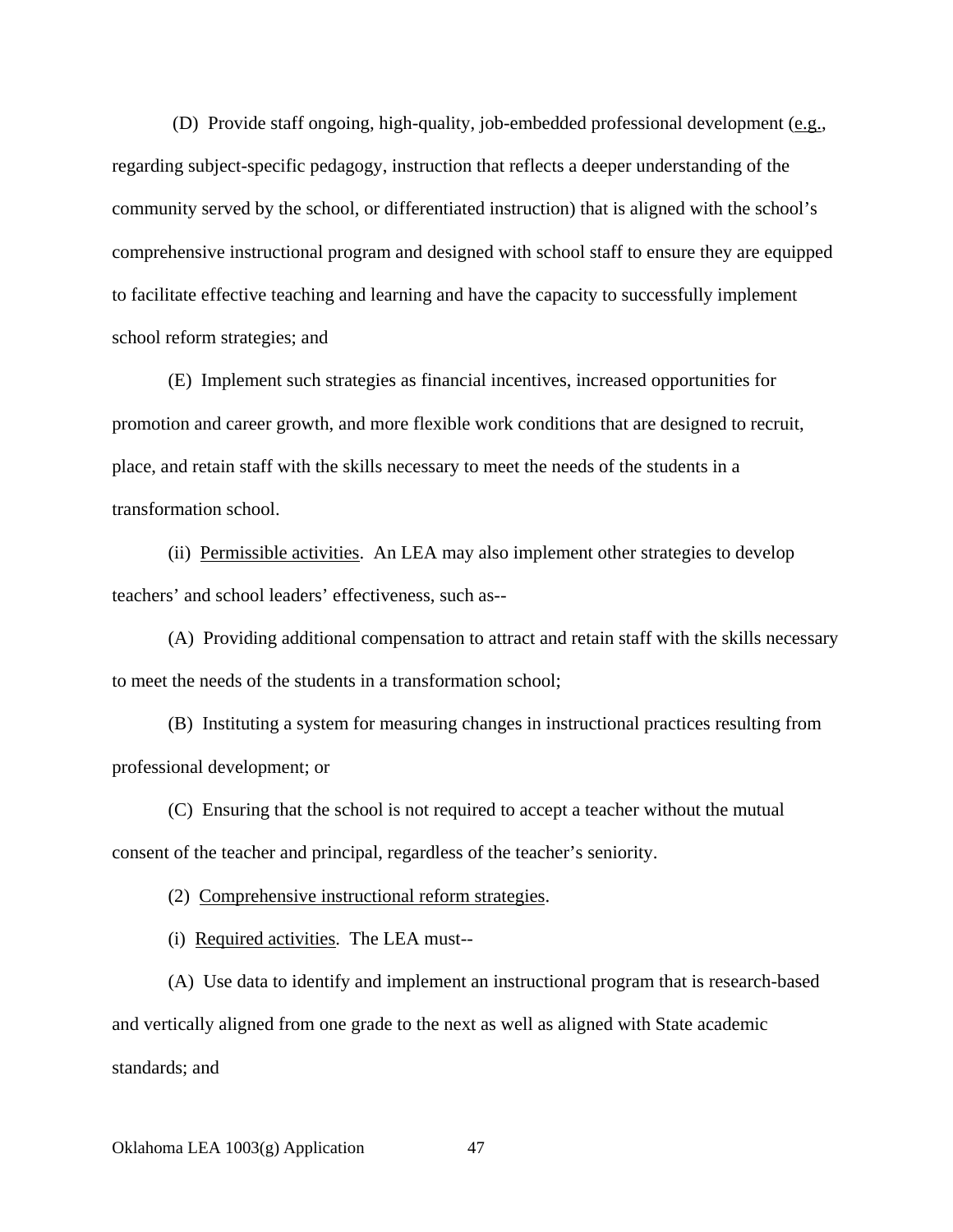(B) Promote the continuous use of student data (such as from formative, interim, and summative assessments) to inform and differentiate instruction in order to meet the academic needs of individual students.

(ii) Permissible activities. An LEA may also implement comprehensive instructional reform strategies, such as--

 (A) Conducting periodic reviews to ensure that the curriculum is being implemented with fidelity, is having the intended impact on student achievement, and is modified if ineffective;

(B) Implementing a schoolwide "response-to-intervention" model;

(C) Providing additional supports and professional development to teachers and principals in order to implement effective strategies to support students with disabilities in the least restrictive environment and to ensure that limited English proficient students acquire language skills to master academic content;

(D) Using and integrating technology-based supports and interventions as part of the instructional program; and

(E) In secondary schools--

(1) Increasing rigor by offering opportunities for students to enroll in advanced coursework (such as Advanced Placement; International Baccalaureate; or science, technology, engineering, and mathematics courses, especially those that incorporate rigorous and relevant project-, inquiry-, or design-based contextual learning opportunities), early-college high schools, dual enrollment programs, or thematic learning academies that prepare students for college and careers, including by providing appropriate supports designed to ensure that low-achieving students can take advantage of these programs and coursework;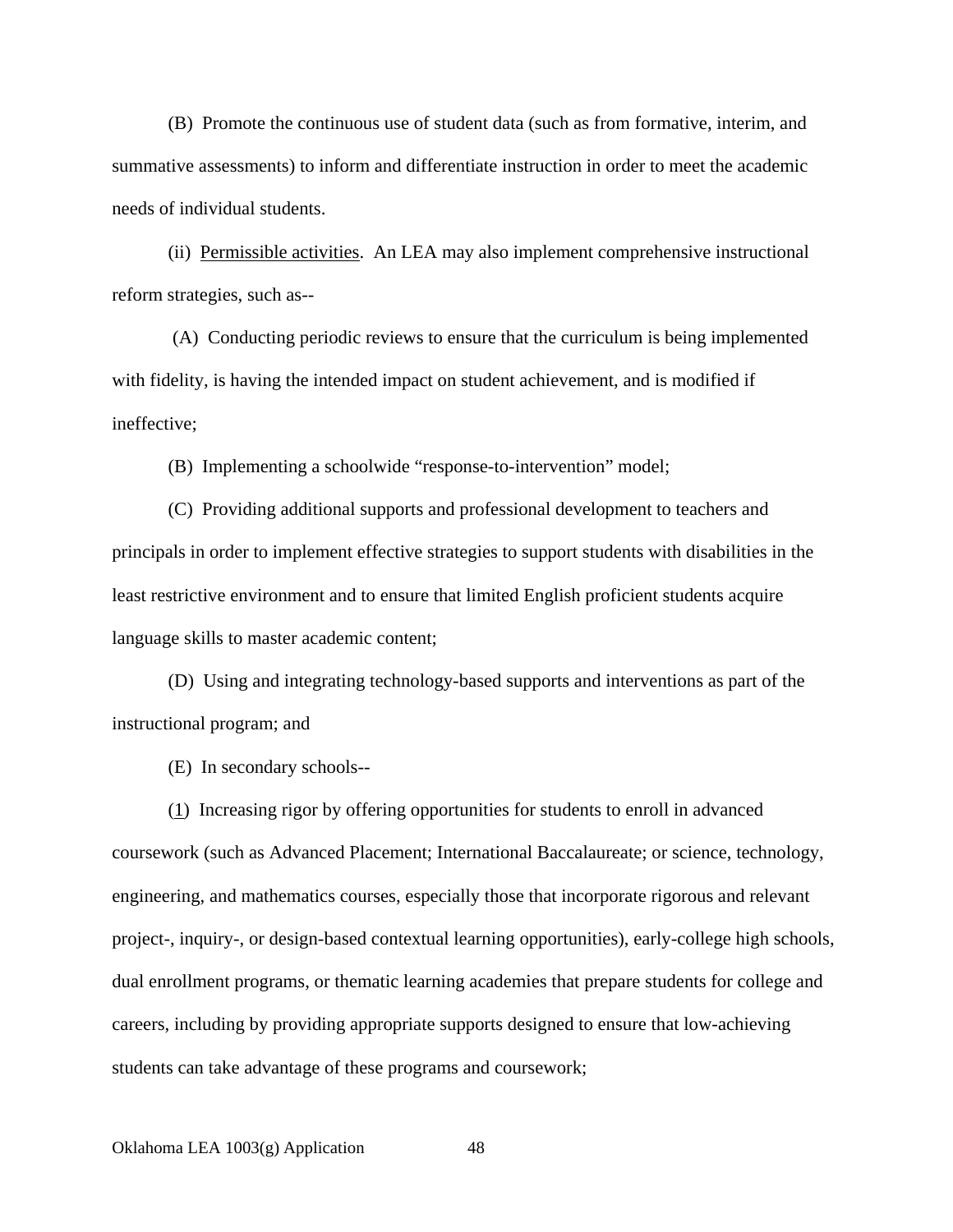(2) Improving student transition from middle to high school through summer transition programs or freshman academies;

(3) Increasing graduation rates through, for example, credit-recovery programs, reengagement strategies, smaller learning communities, competency-based instruction and performance-based assessments, and acceleration of basic reading and mathematics skills; or

(4) Establishing early-warning systems to identify students who may be at risk of failing to achieve to high standards or graduate.

(3) Increasing learning time and creating community-oriented schools.

(i) Required activities. The LEA must--

(A) Establish schedules and strategies that provide increased learning time (as defined in this notice); and

 $\underline{(B)}$  Provide ongoing mechanisms for family and community engagement.

(ii) Permissible activities. An LEA may also implement other strategies that extend learning time and create community-oriented schools, such as--

(A) Partnering with parents and parent organizations, faith- and community-based organizations, health clinics, other State or local agencies, and others to create safe school environments that meet students' social, emotional, and health needs;

(B) Extending or restructuring the school day so as to add time for such strategies as advisory periods that build relationships between students, faculty, and other school staff;

(C) Implementing approaches to improve school climate and discipline, such as implementing a system of positive behavioral supports or taking steps to eliminate bullying and student harassment; or

(D) Expanding the school program to offer full-day kindergarten or pre-kindergarten.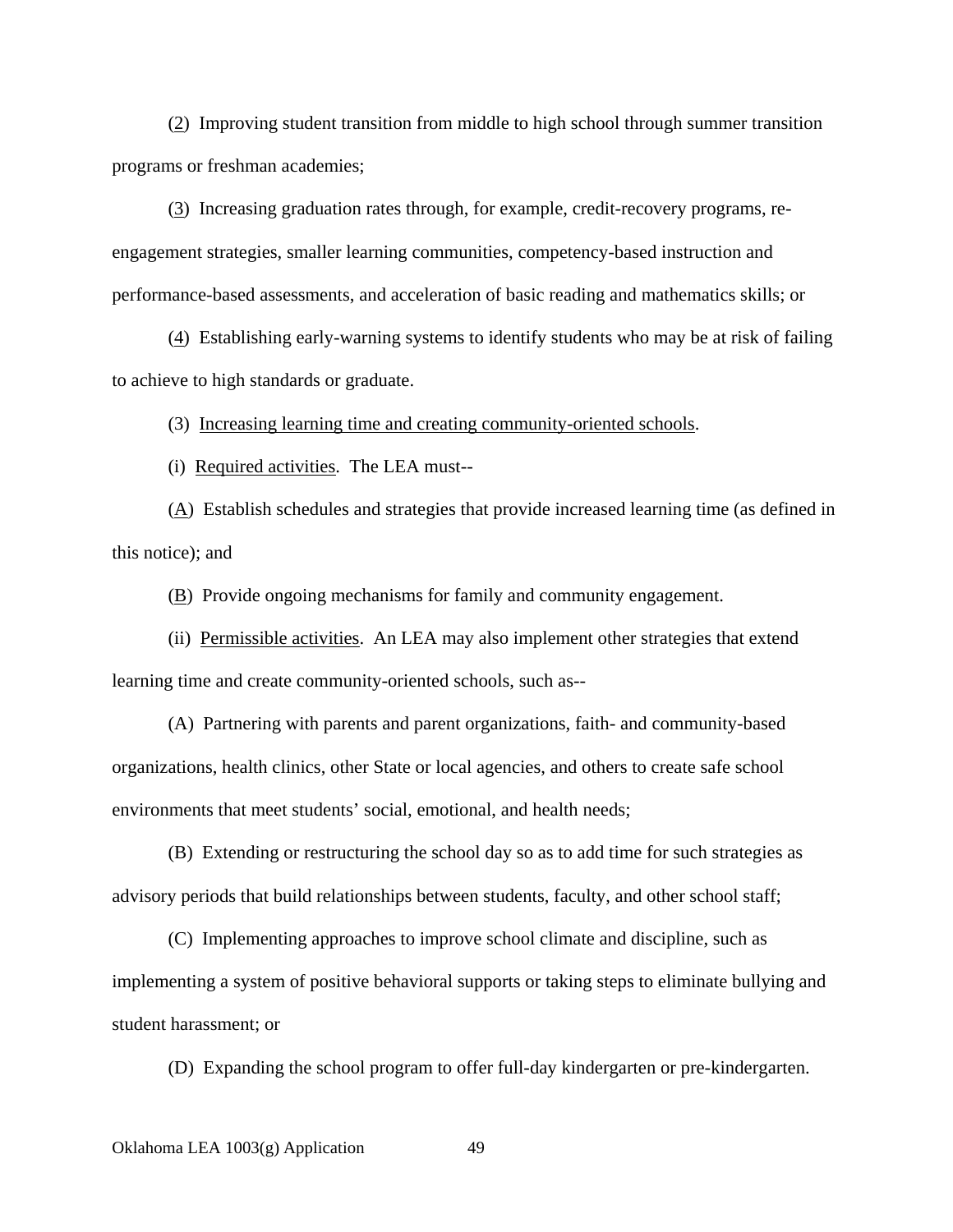(4) Providing operational flexibility and sustained support.

(i) Required activities. The LEA must--

(A) Give the school sufficient operational flexibility (such as staffing, calendars/time, and budgeting) to implement fully a comprehensive approach to substantially improve student achievement outcomes and increase high school graduation rates; and

(B) Ensure that the school receives ongoing, intensive technical assistance and related support from the LEA, the SEA, or a designated external lead partner organization (such as a school turnaround organization or an EMO).

(ii) Permissible activities. The LEA may also implement other strategies for providing operational flexibility and intensive support, such as--

(A) Allowing the school to be run under a new governance arrangement, such as a turnaround division within the LEA or SEA; or

(B) Implementing a per-pupil school-based budget formula that is weighted based on student needs.

3. Definitions.

Increased learning time means using a longer school day, week, or year schedule to significantly increase the total number of school hours to include additional time for (a) instruction in core academic subjects including English, reading or language arts, mathematics, science, foreign languages, civics and government, economics, arts, history, and geography; (b) instruction in other subjects and enrichment activities that contribute to a well-rounded education, including, for example, physical education, service learning, and experiential and work-based learning opportunities that are provided by partnering, as appropriate, with other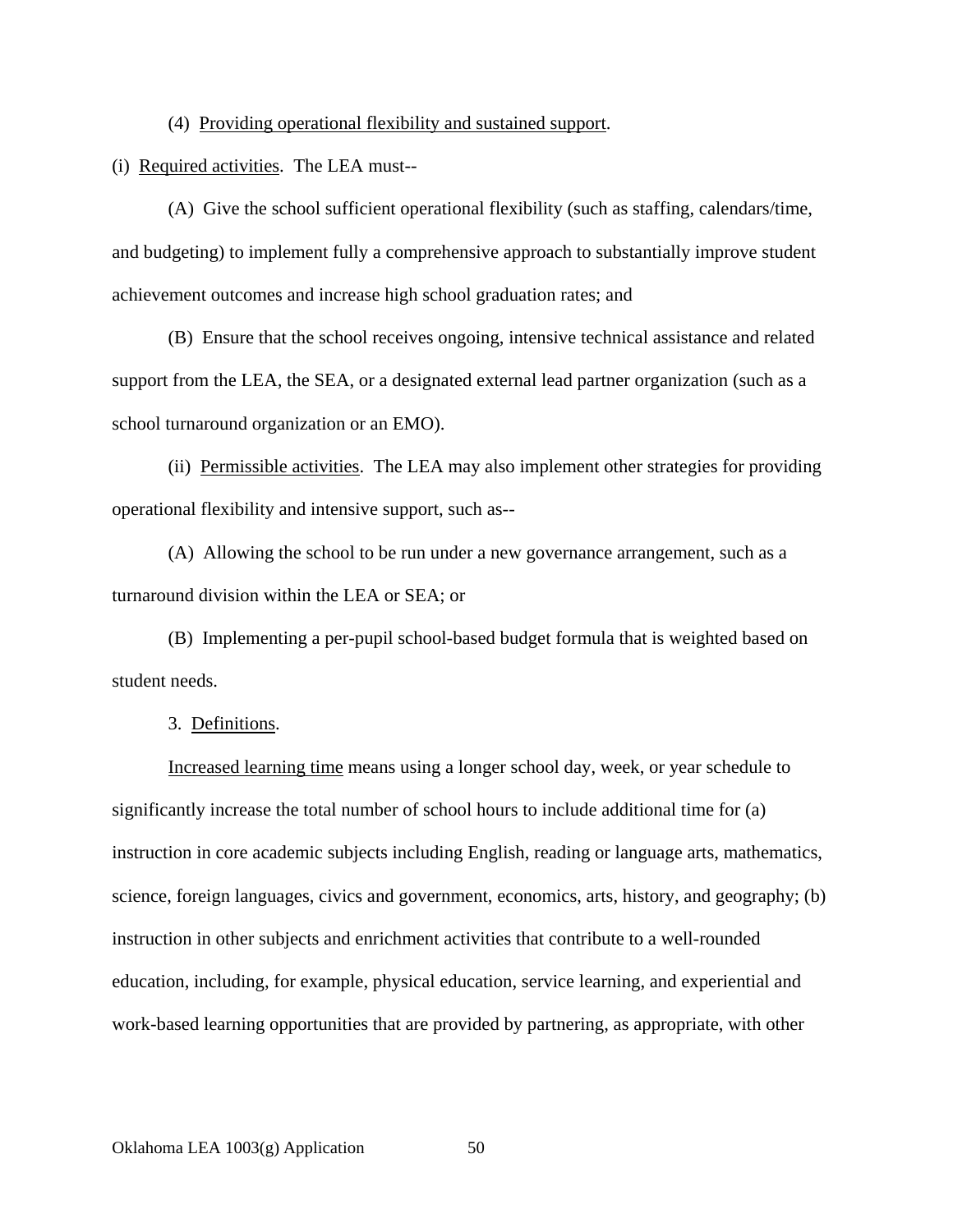organizations; and (c) teachers to collaborate, plan, and engage in professional development within and across grades and subjects.

Persistently lowest-achieving schools means, as determined by the State--

(a)(1) Any Title I school in improvement, corrective action, or restructuring that--

(i) Is among the lowest-achieving five percent of Title I schools in improvement, corrective action, or restructuring or the lowest-achieving five Title I schools in improvement, corrective action, or restructuring in the State, whichever number of schools is greater; or

(ii) Is a high school that has had a graduation rate as defined in 34 CFR 200.19(b) that is less than 60 percent over a number of years; and

(2) Any secondary school that is eligible for, but does not receive, Title I funds that--

(i) Is among the lowest-achieving five percent of secondary schools or the lowestachieving five secondary schools in the State that are eligible for, but do not receive, Title I funds, whichever number of schools is greater; or

(ii) Is a high school that has had a graduation rate as defined in 34 CFR 200.19(b) that is less than 60 percent over a number of years.

(b) To identify the lowest-achieving schools, a State must take into account both--

(i) The academic achievement of the "all students" group in a school in terms of proficiency on the State's assessments under section  $1111(b)(3)$  of the ESEA in reading/language arts and mathematics combined; and

(ii) The school's lack of progress on those assessments over a number of years in the "all students" group.

Student growth means the change in achievement for an individual student between two or more points in time. For grades in which the State administers summative assessments in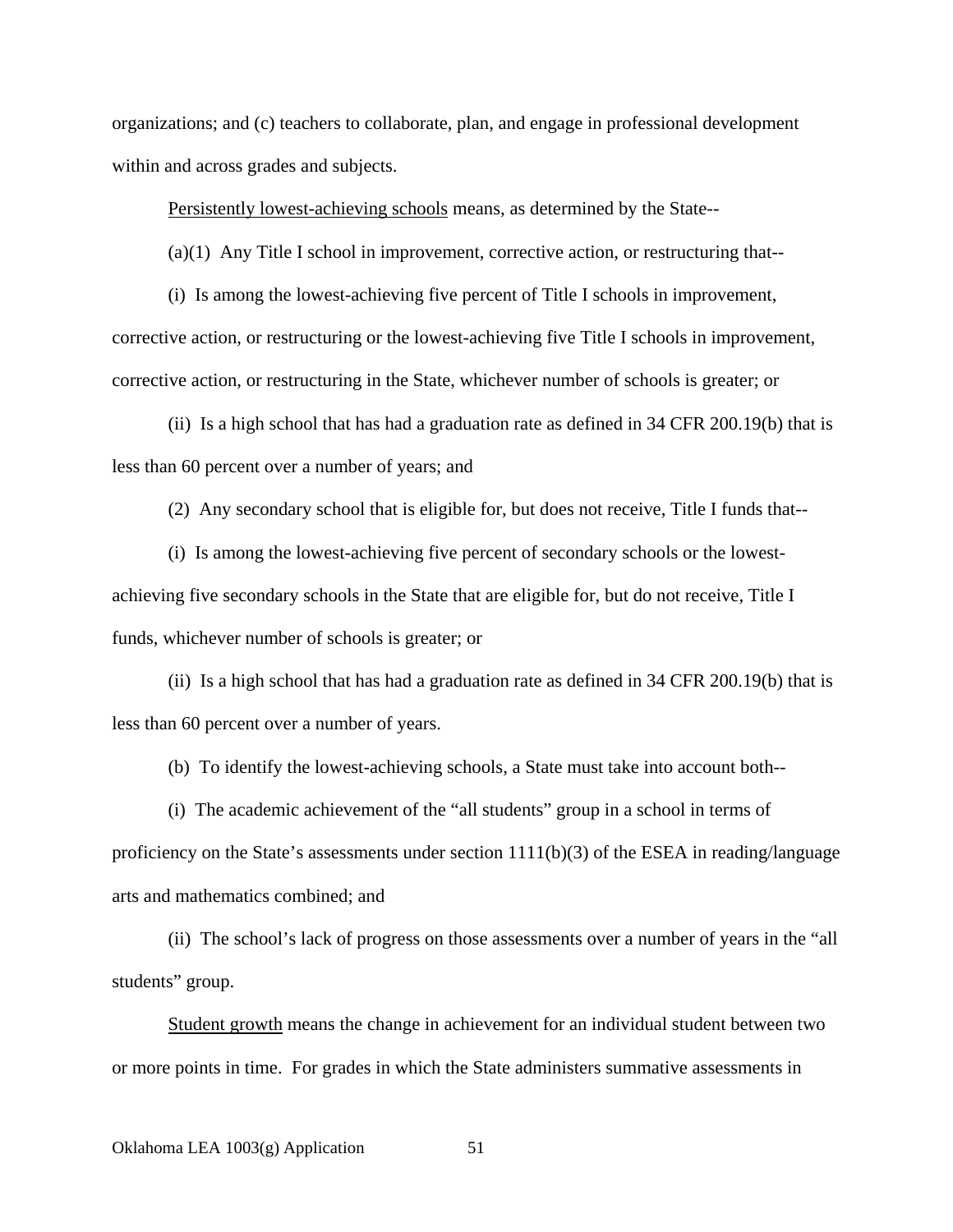reading/language arts and mathematics, student growth data must be based on a student's score on the State's assessment under section  $1111(b)(3)$  of the ESEA. A State may also include other measures that are rigorous and comparable across classrooms.

4. Evidence of strongest commitment. (a) In determining the strength of an LEA's commitment to ensuring that school improvement funds are used to provide adequate resources to enable persistently lowest-achieving schools to improve student achievement substantially, an SEA must consider, at a minimum, the extent to which the LEA's application demonstrates that the LEA has taken, or will take, action to--

(i) Analyze the needs of its schools and select an intervention for each school;

(ii) Design and implement interventions consistent with these requirements;

(iii) Recruit, screen, and select external providers, if applicable, to ensure their quality;

(iv) Align other resources with the interventions;

(v) Modify its practices or policies, if necessary, to enable it to implement the interventions fully and effectively; and

(vi) Sustain the reforms after the funding period ends.

(b) The SEA must consider the LEA's capacity to implement the interventions and may approve the LEA to serve only those Tier I and Tier II schools for which the SEA determines that the LEA can implement fully and effectively one of the interventions.

B. Providing flexibility.

1. An SEA may award school improvement funds to an LEA for a Tier I or Tier II school that has implemented, in whole or in part, an intervention that meets the requirements under section I.A.2(a), 2(b), or 2(d) of these requirements within the last two years so that the LEA and school can continue or complete the intervention being implemented in that school.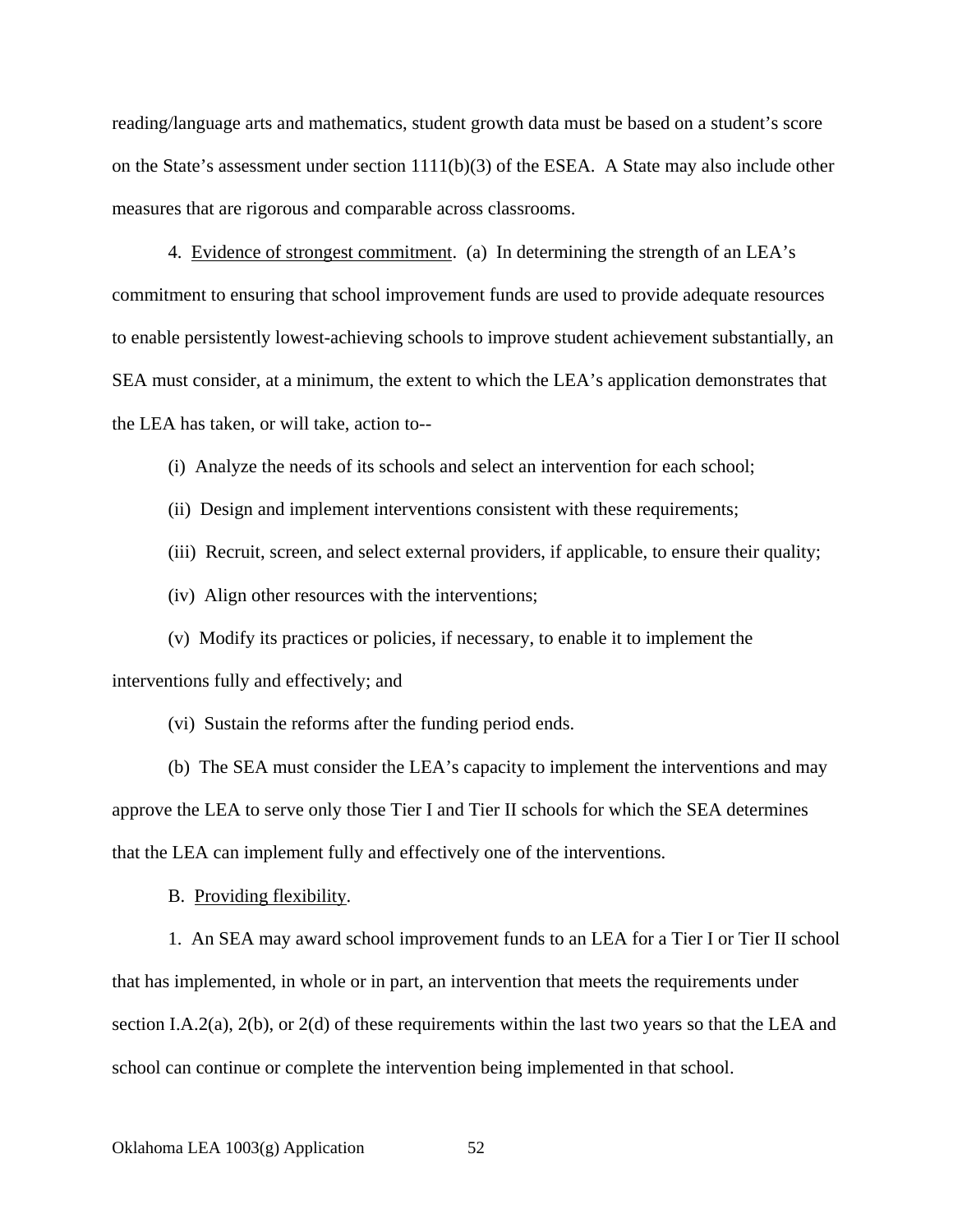2. An SEA may seek a waiver from the Secretary of the requirements in section 1116(b) of the ESEA in order to permit a Tier I school implementing an intervention that meets the requirements under section I.A.2(a) or 2(b) of these requirements in an LEA that receives a School Improvement Grant to "start over" in the school improvement timeline. Even though a school implementing the waiver would no longer be in improvement, corrective action, or restructuring, it may receive school improvement funds.

3. An SEA may seek a waiver from the Secretary to enable a Tier I school that is ineligible to operate a Title I schoolwide program and is operating a Title I targeted assistance program to operate a schoolwide program in order to implement an intervention that meets the requirements under section I.A.2(a), 2(b), or 2(d) of these requirements.

4. An SEA may seek a waiver from the Secretary to enable an LEA to use school improvement funds to serve a Tier II secondary school.

5. An SEA may seek a waiver from the Secretary to extend the period of availability of school improvement funds beyond September 30, 2011 so as to make those funds available to the SEA and its LEAs for up to three years.

6. If an SEA does not seek a waiver under section I.B.2, 3, 4, or 5, an LEA may seek a waiver.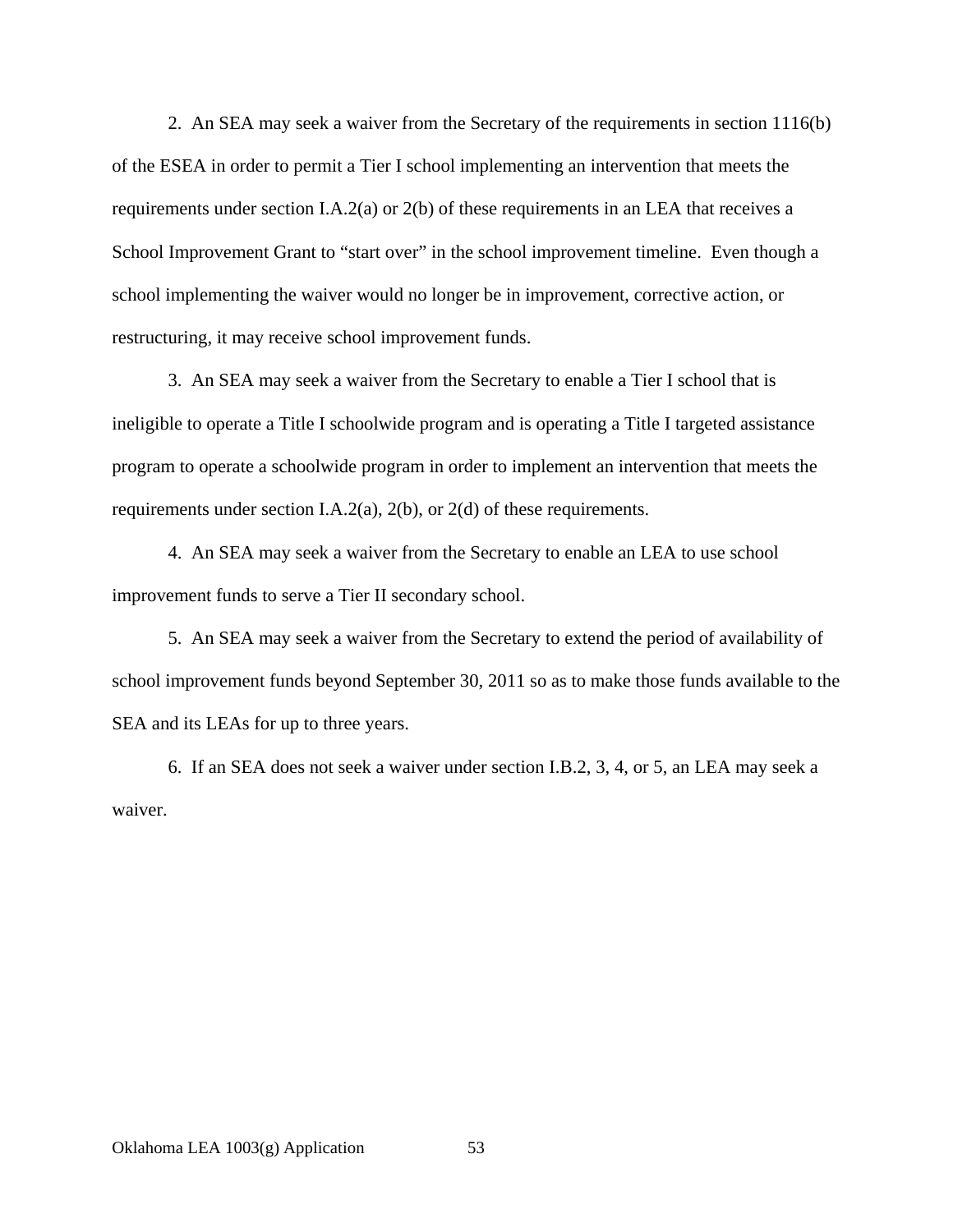# **APPENDIX B**

#### **RESOURCES FOR GRANT APPLICATIONS**

Additional information related to the 1003(g) School Improvement Grant may be found at the following Web sites:

**United States Department of Education**  http://www2.ed.gov/programs/sif/index.html

**Center for Comprehensive School Reform and Improvement**  http://www.centerforcsri.org/index.php?option=com\_frontpage&Itemid=1

**Center on Innovation and Improvement**  http://www.centerii.org

**Doing What Works – School Improvement**  http://dww.ed.gov/priority\_area/priority\_landing.cfm?PA\_ID=11

**National High School Center**  http://betterhighschools.org

**Regional Educational Libraries Program**  http://ies.ed.gov/ncee/edlabs/

**What Works Clearinghouse**  http://ies.ed.gov/ncee/wwc/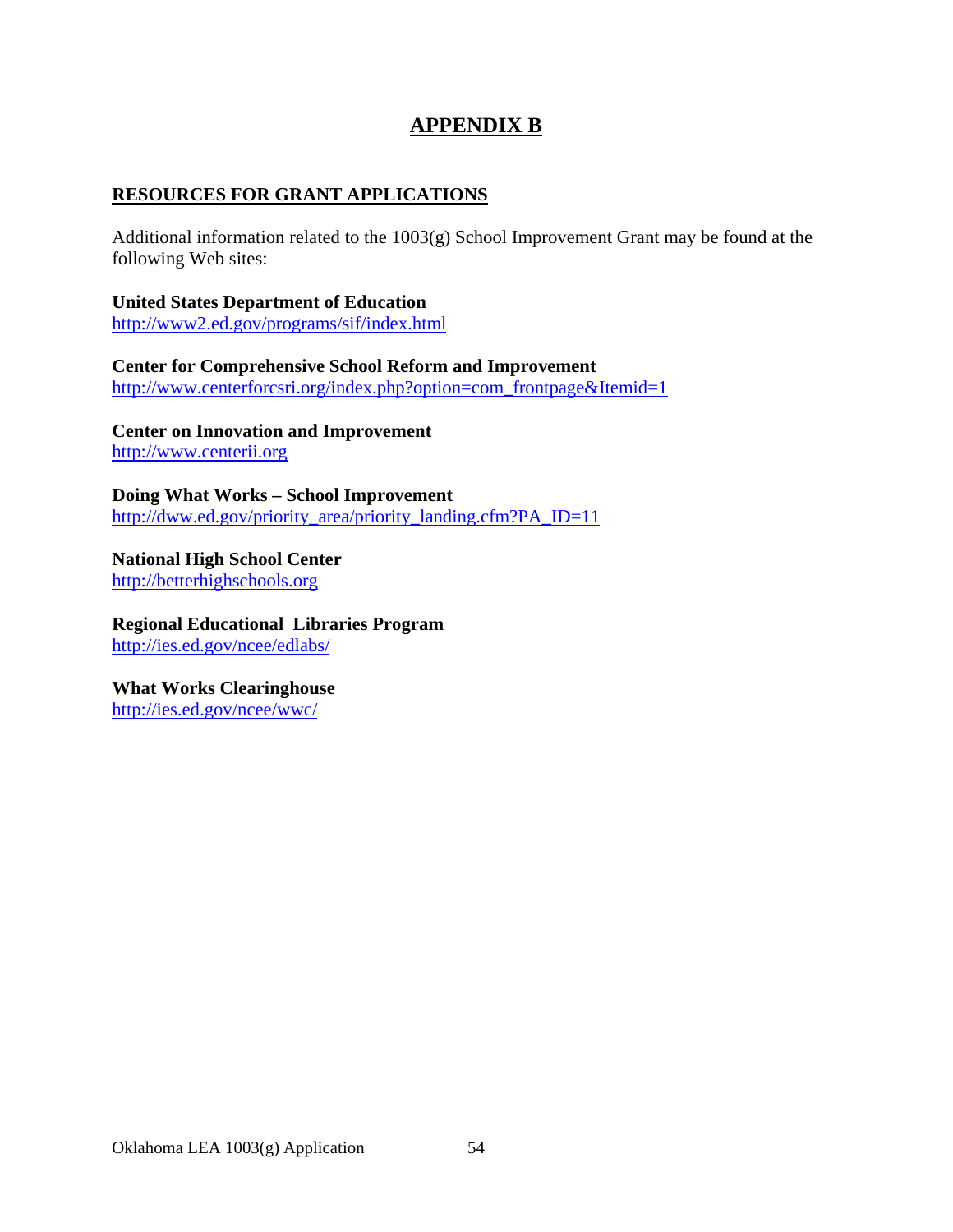# **APPENDIX C**

# **RUBRIC FOR APPLICATION REVIEW**

# **Note that a Level III must be met in all areas before approval is granted.**

#### LEA Capacity

| Level I                    | Level II                     | Level III                   |
|----------------------------|------------------------------|-----------------------------|
| • Few or none of the       | • Most of the above          | All of the above indicators |
| indicators for the chosen  | indicators for the chosen    | for the chosen intervention |
| intervention model have    | intervention model are       | model are demonstrated by   |
| been demonstrated or fully | demonstrated by the district | the district and have been  |
| addressed in the LEA       | and have been fully          | fully addressed in the LEA  |
| application.               | addressed in the LEA         | application.                |
|                            | application.                 |                             |

## LEA Procedures/Polices for External Providers

| Level I                  | Level II                    | Level III                |
|--------------------------|-----------------------------|--------------------------|
| The LEA has not fully    | The LEA has a written       | • The LEA has fully      |
| developed a written      | procedure/policy for        | developed a clear and    |
| procedure/policy for     | recruiting and selecting    | specific written         |
| recruiting and selecting | external providers, but the | procedure/policy for     |
| external providers or no | policy is too general.      | recruiting and selecting |
| procedure/policy exists  |                             | external providers.      |

# LEA Integration of Services

| Level I                  | Level II                     | Level III                |
|--------------------------|------------------------------|--------------------------|
| • The LEA has integrated | The LEA has integrated       | • The LEA has fully      |
| few or no resources to   | limited resources to support | integrated multiple      |
| support the selected     | the selected intervention    | resources to support the |
| intervention model.      | model.                       | selected intervention    |
|                          |                              | model.                   |

# LEA Modification of Policies and Procedures

| Level I                                                                      | Level II                                                           | Level III                                                                       |  |
|------------------------------------------------------------------------------|--------------------------------------------------------------------|---------------------------------------------------------------------------------|--|
| • The LEA has provided<br>little to no policy change to<br>enable schools to | The LEA has provided<br>some policy change to<br>enable schools to | • The LEA has provided<br>multiple policy changes<br>and maximum flexibility to |  |
| implement the selected<br>intervention model.                                | implement interventions.                                           | implement interventions, as<br>appropriate.                                     |  |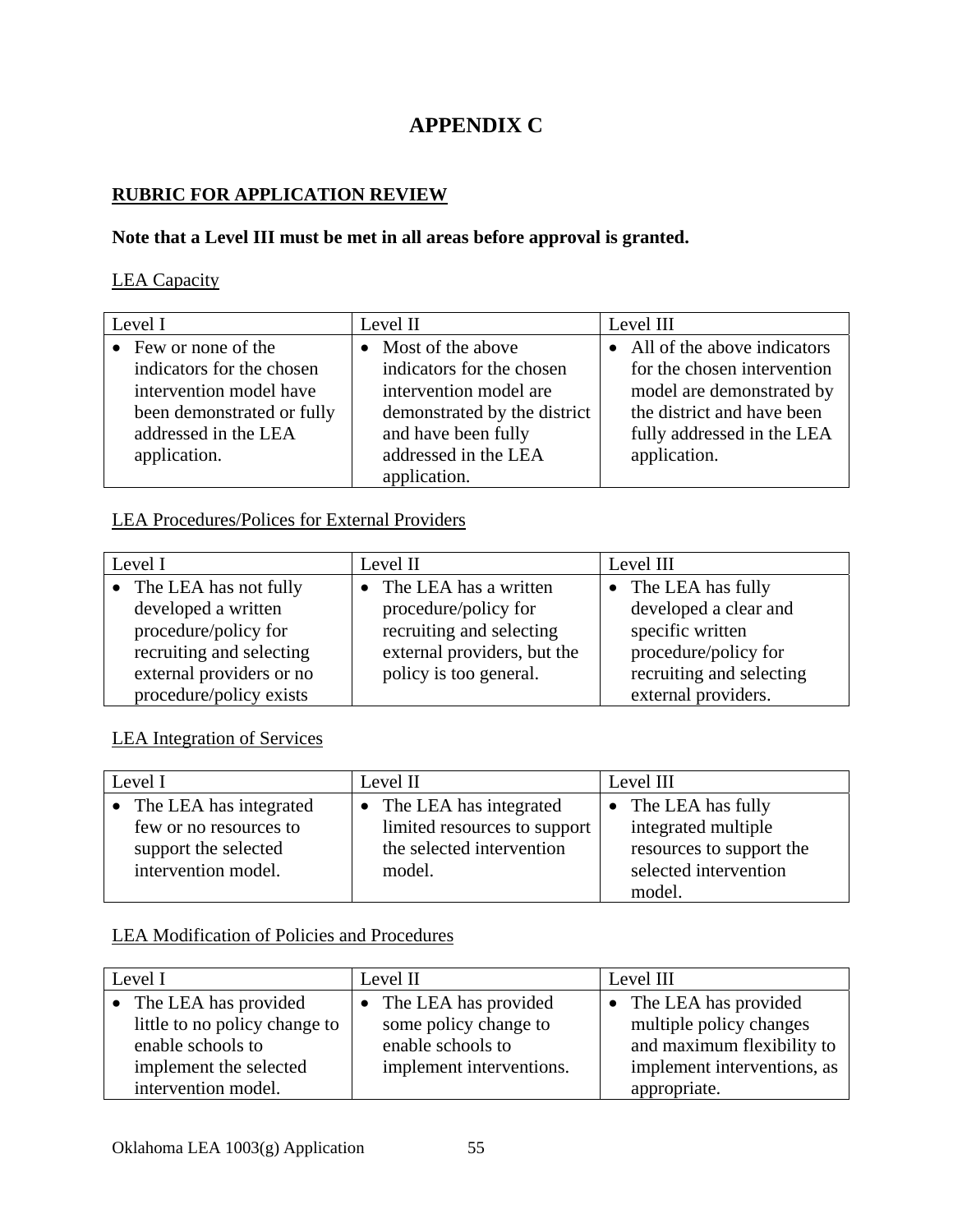# LEA Sustainability

| Level I                                                                      | Level II                                                                | Level III                                                                                                   |  |
|------------------------------------------------------------------------------|-------------------------------------------------------------------------|-------------------------------------------------------------------------------------------------------------|--|
| The LEA has addressed<br>few or none of the<br>indicators of sustainability. | • The LEA has addressed<br>most of the indicators of<br>sustainability. | The LEA has fully and<br>$\mathbf{r}$<br>thoughtfully addressed all<br>the indicators of<br>sustainability. |  |

# LEA Application for Tier III Schools

| Level I                      | Level II                  | Level III                  |  |
|------------------------------|---------------------------|----------------------------|--|
| The LEA has addressed        | The LEA has addressed     | • The LEA has fully and    |  |
| few or none of the           | most of the Tier III      | thoughtfully addressed all |  |
| requirements of the Tier III | application requirements. | the Tier III application   |  |
| application.                 |                           | requirements.              |  |

# School Needs Assessment and Identification of Intervention Model

| Level 1                                                                                                                 | Level II                                                                                                                                | Level III                                                                                                                                |
|-------------------------------------------------------------------------------------------------------------------------|-----------------------------------------------------------------------------------------------------------------------------------------|------------------------------------------------------------------------------------------------------------------------------------------|
| • Data sources used in<br>analysis or summary of<br>analysis is nonexistent or<br>minimal.                              | • Few data sources were used<br>in analysis or analysis is<br>lacking.                                                                  | • Multiple data sources were<br>used and have been<br>summarized into a<br>meaningful analysis.                                          |
| • Needs assessment provided<br>by external evaluator was<br>not considered. (If<br>applicable.)                         | • Needs assessment provided<br>by external evaluator was<br>minimally integrated into<br>the overall data analysis. (If<br>applicable.) | • Needs assessment provided<br>by external evaluator was<br>fully and thoughtfully<br>implemented into the<br>overall data analysis. (If |
| • The identified model is not<br>supported by the data<br>analysis or needs<br>assessment or is minimally<br>supported. | • The identified model is<br>partially supported by the<br>data analysis and needs<br>assessment.                                       | applicable.)<br>• The identified model is<br>fully supported by the data<br>analysis and needs<br>assessment.                            |

# School SMART Goals

| Level I                                                                                                                                           | Level II                                                                                                                      | Level III                                                                                                                                               |  |
|---------------------------------------------------------------------------------------------------------------------------------------------------|-------------------------------------------------------------------------------------------------------------------------------|---------------------------------------------------------------------------------------------------------------------------------------------------------|--|
| • Goals do not include or<br>include few components of<br>SMART goals: specific,<br>measurable, attainable,<br>results driven, and time<br>bound. | • Goals include most<br>components of SMART<br>goals: specific, measurable,<br>attainable, results driven,<br>and time bound. | • Goals are clearly defined<br>and include all components<br>of SMART goals: specific,<br>measurable, attainable,<br>results driven, and time<br>bound. |  |